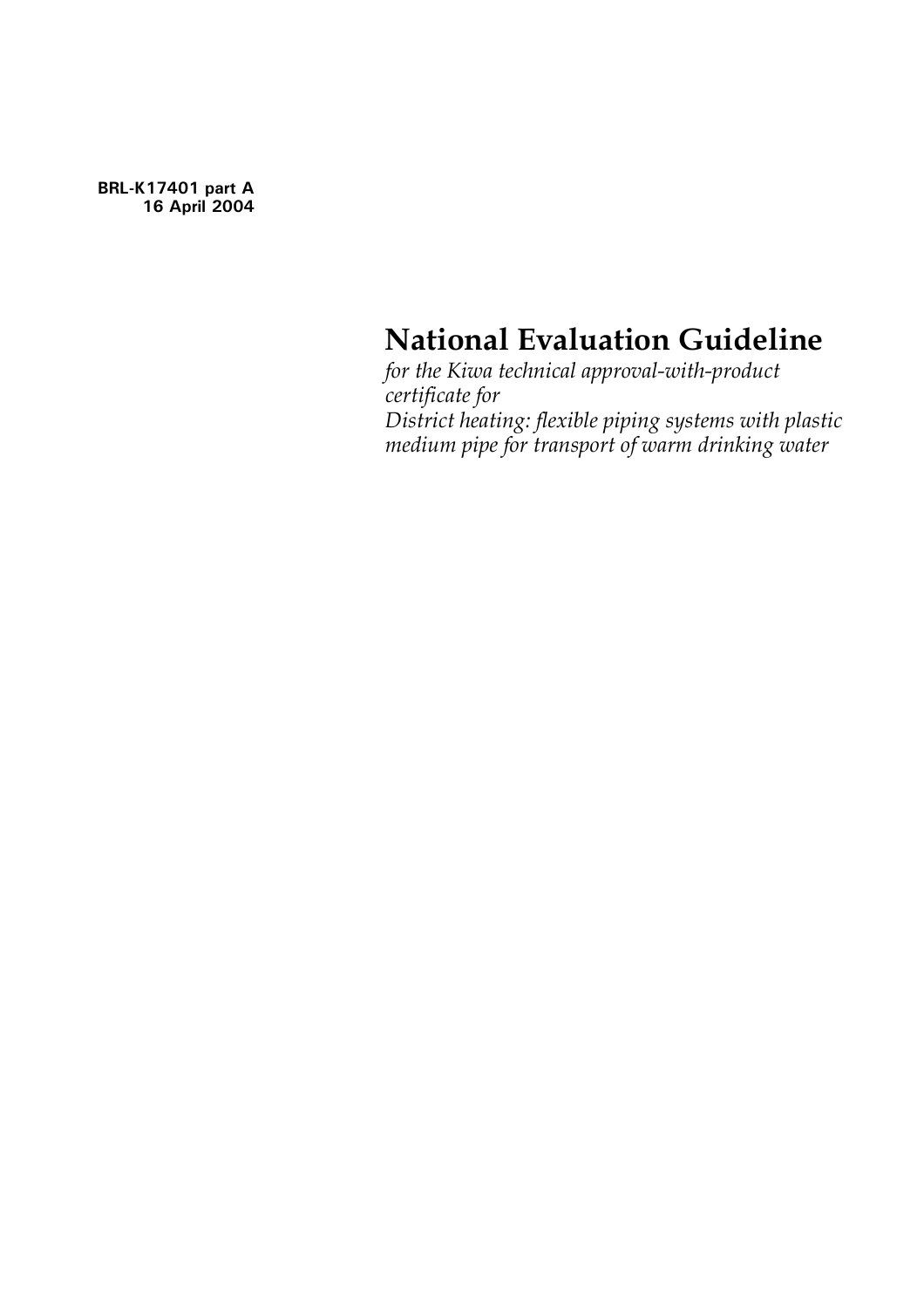**BRL-K17401 part A 16 April 2004**

# **National Evaluation Guideline**

*for the Kiwa technical approval-with-product certificate for District heating: flexible piping systems with plastic medium pipe for transport of warm drinking water*

**©2004 Copyright, Kiwa N.V.**

No part of this Evaluation Guideline may be reproduced and/or published by way of printed matter, photocopy, microfilm or in any other way without permission from Kiwa. Without prejudice of the approval by the 'Harmonisatie Commissie Bouw' of the foundation 'Stichting Bouwkwaliteit', all rights rests with Kiwa.

The use by third parties of this Evaluation Guideline, for whatever purpose, is only permitted after a written agreement is concluded with Kiwa in which the use is arranged. **Validation** 

This Evaluation Guideline has been validated by the Director Certification and Inspection of Kiwa on 1 December 2003

Accreditation

Kiwa N.V Certification and Inspection Sir Winston Churchill-laan 273 P.O. Box 70 2280 AB Rijswijk Telephone 070 – 41 444 00 Telefax 070 – 41 444 20 Internet www.kiwa.nl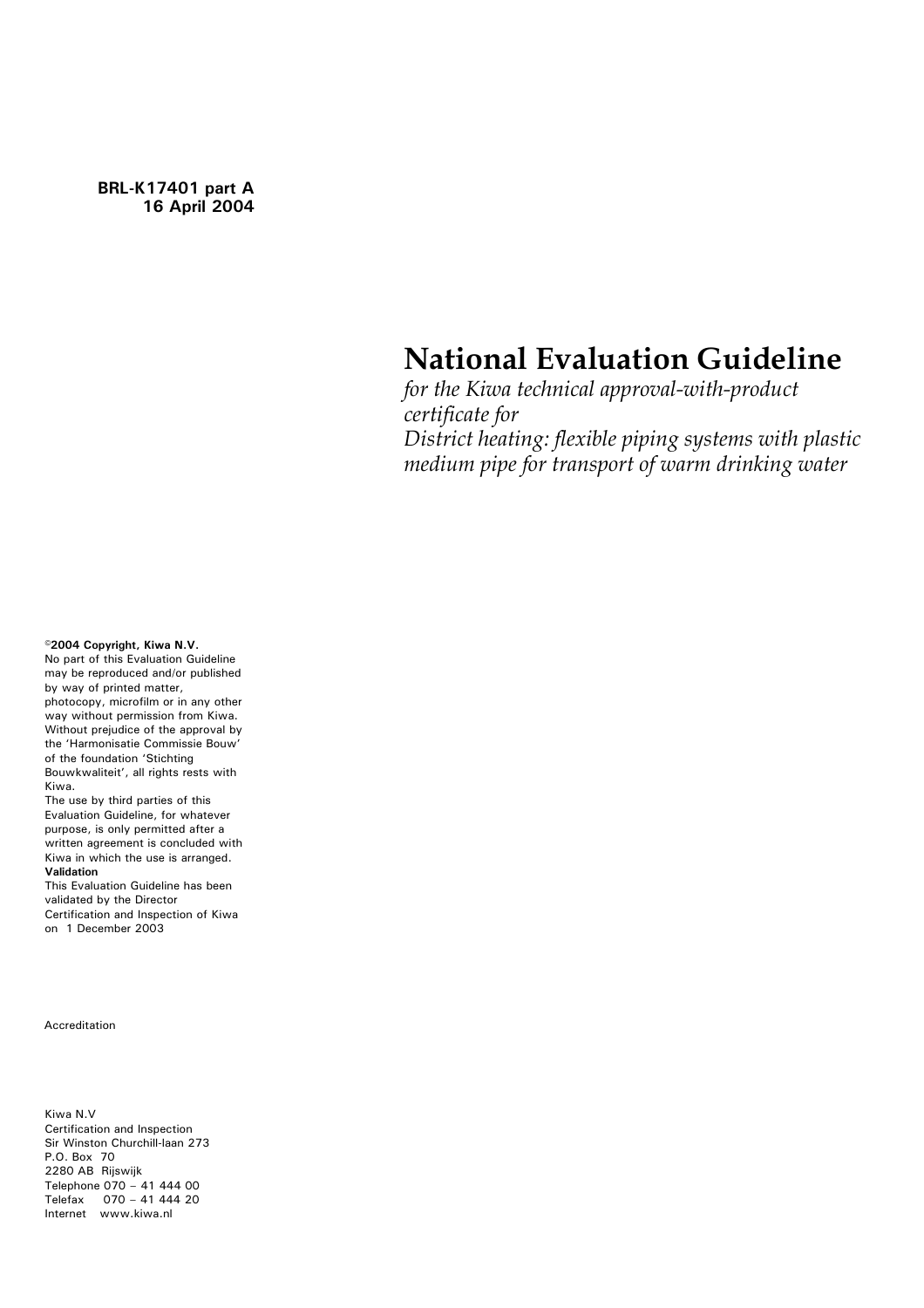# **Preface Kiwa**

This National Evaluation Guideline has been prepared by the Kiwa Board of Experts "CKW" in which the parties interested in the area of district heating: flexible piping systems with plastic medium pipe for transport of warm drinking water, are represented.

Kiwa will use this Evaluation Guideline in conjunction with the Kiwa Regulations for Product Certification. These regulations detail the methods employed by Kiwa for conducting the necessary investigations prior to issuing the technical approval with product certificate and the method of external control. The inspection frequency is determined by the above mentioned Board of Experts.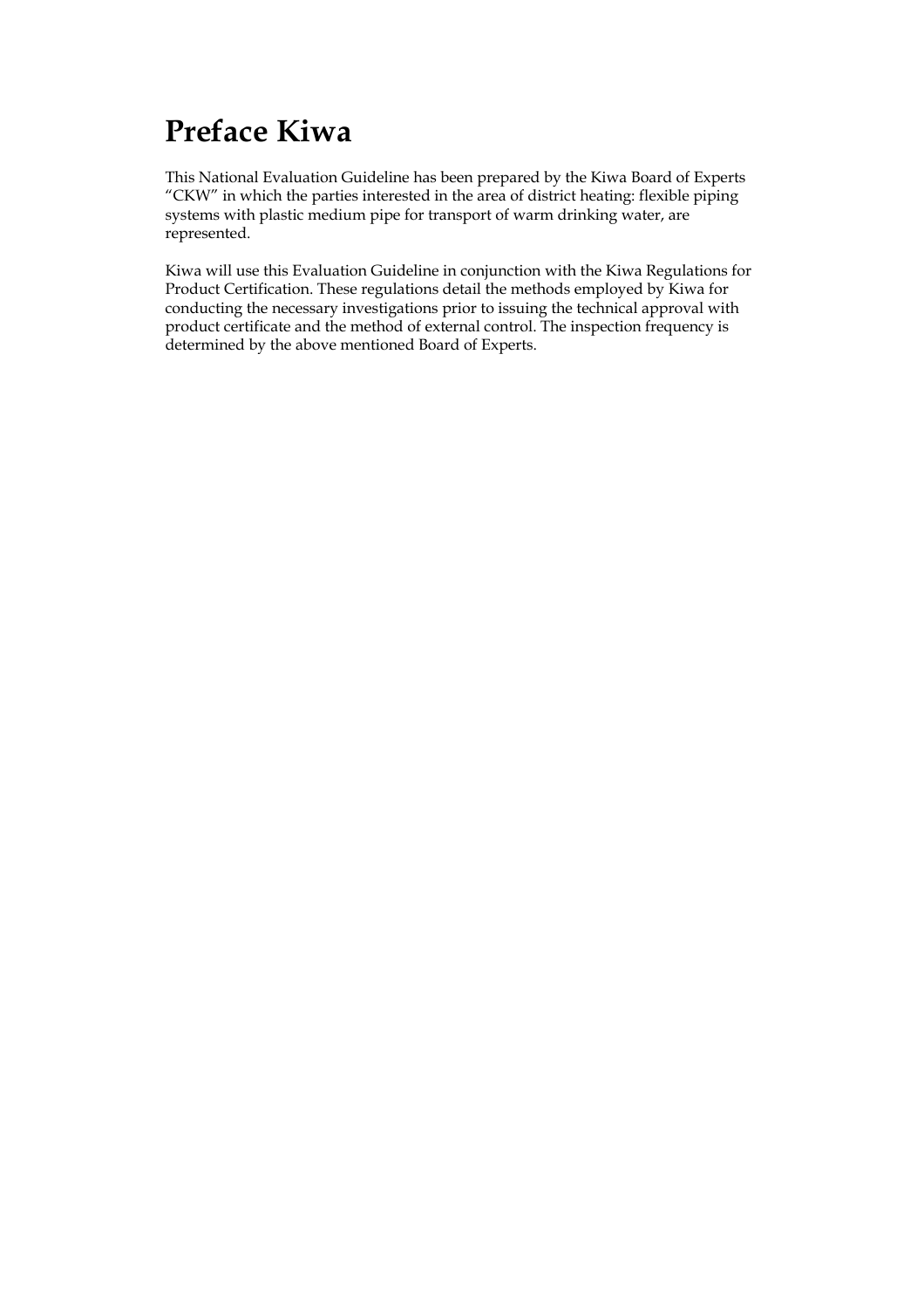| $\mathbf{1}$ | Introduction                                             | 8           |
|--------------|----------------------------------------------------------|-------------|
| 1.1          | Subject                                                  | $\,$ 8 $\,$ |
| 1.2          | Scope                                                    | $\,$ 8 $\,$ |
| 1.3          | Application                                              | 8           |
| 1.4          | Definitions                                              | 9           |
| 2            | Requirements for the piping system                       | 15          |
| 2.1          | General                                                  | 15          |
| 2.2          | Toxicological requirements                               | 15          |
| 2.3          | Influence on drinking water: organoleptical requirements | 15          |
| 2.4          | Lifetime of the system                                   | 15          |
| 2.5          | Determination of Rdecl                                   | 15          |
| 2.6          | Maximum calculated heat emission R <sub>prak</sub>       | 15          |
| 2.7          | Requirements for the joints                              | 16          |
| 2.8          | Requirements for the piping package                      | 18          |
| 2.9          | Installation instructions                                | 19          |
|              | 2.10 Marking                                             | 19          |
| 3            | Requirements for the medium-pipe                         | 20          |
| 3.1          | General                                                  | 20          |
| 3.2          | Lifetime                                                 | 20          |
| 3.3          | PE-X pipes                                               | 20          |
| 3.4          | PB pipes                                                 | 21          |
| 3.5          | PE-RT pipes                                              | 23          |
| 3.6          | Multi-layer pipes                                        | 24          |
| 3.7          | Adhesive layer                                           | 25          |
| 3.8          | Protection layer around the pipe                         | 26          |
| 3.9          | Marking of the medium-pipe                               | 26          |
| 4            | Requirements for the fitting                             | 27          |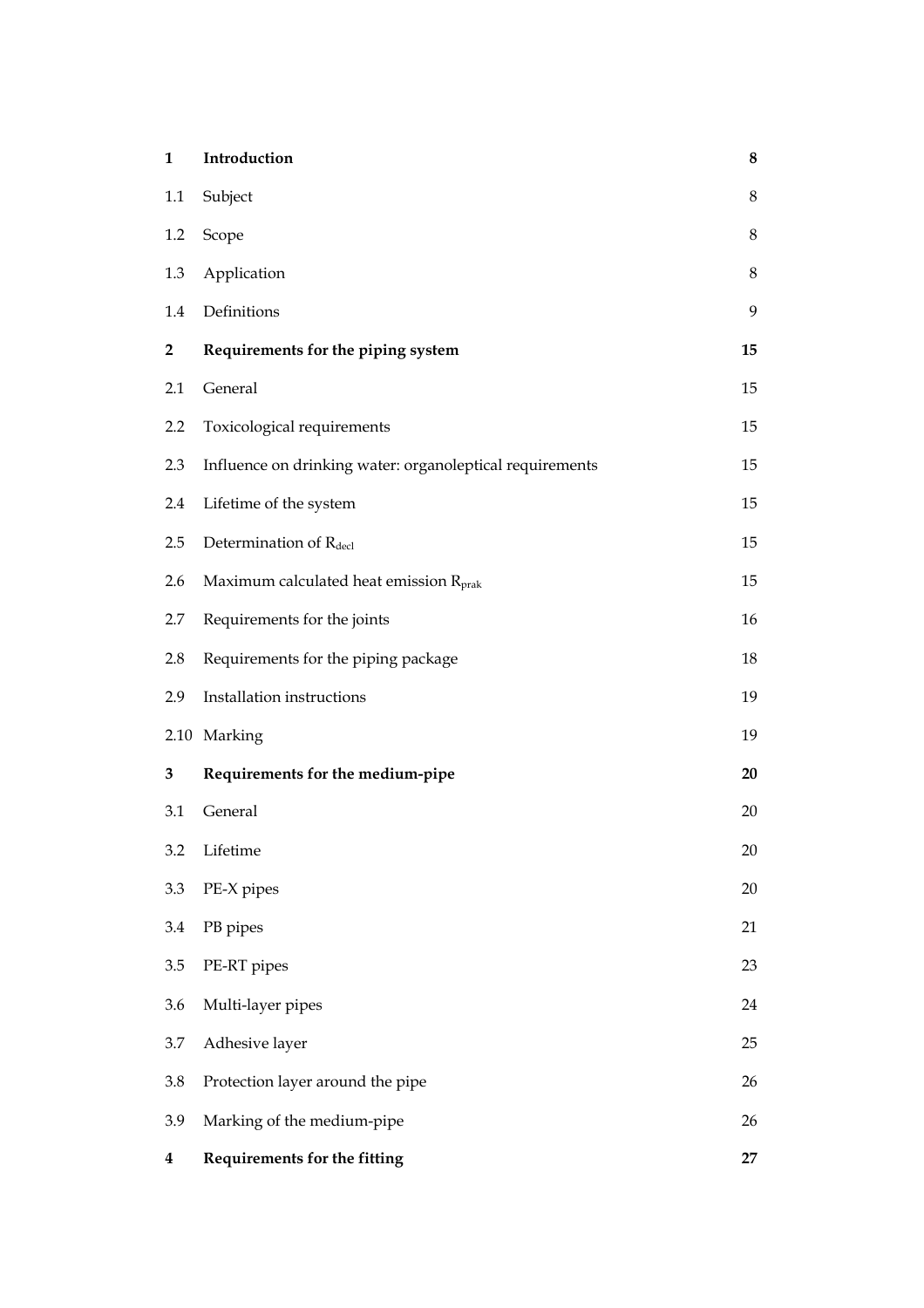| 4.1 | Requirements for the plastics fittings                     | 27 |
|-----|------------------------------------------------------------|----|
| 4.2 | Metal fittings                                             | 28 |
| 4.3 | Marking                                                    | 28 |
| 5   | Requirements for the insulation material                   | 29 |
| 5.1 | Functional requirements                                    | 29 |
| 6   | Requirements for the outer casing                          | 30 |
| 6.1 | Functional requirements                                    | 30 |
| 6.2 | Material                                                   | 30 |
| 6.3 | Mechanical requirements of the PE or PP outer casing       | 31 |
| 7   | <b>Test methods</b>                                        | 32 |
| 7.1 | Multi layer pipe: Determination of dimensions              | 32 |
| 7.2 | Sealing in longitudinal direction                          | 32 |
| 7.3 | Test methods for the multilayer pipe                       | 33 |
| 7.4 | Determination of material strength of the aluminium        | 33 |
| 7.5 | Influence of corrosion, test method                        | 34 |
| 7.6 | Determination of the characteristics of the adhesive layer | 34 |
| 8   | Requirements to be met by the quality system               | 35 |
| 8.1 | General                                                    | 35 |
| 8.2 | Internal quality control                                   | 35 |
| 8.3 | Procedures and working instructions                        | 35 |
| 8.4 | <b>External</b> inspection                                 | 35 |
| 9   | Summary of tests and inspections                           | 36 |
| 9.1 | Test matrix                                                | 36 |
| 10  | Requirements to be met by certification bodies             | 37 |
|     | 10.1 General                                               | 37 |
|     | 10.2 Certification staff                                   | 37 |
|     | 10.3 Report pre-certification tests                        | 38 |
|     | 10.4 Decision with regard to granting of the certificate   | 38 |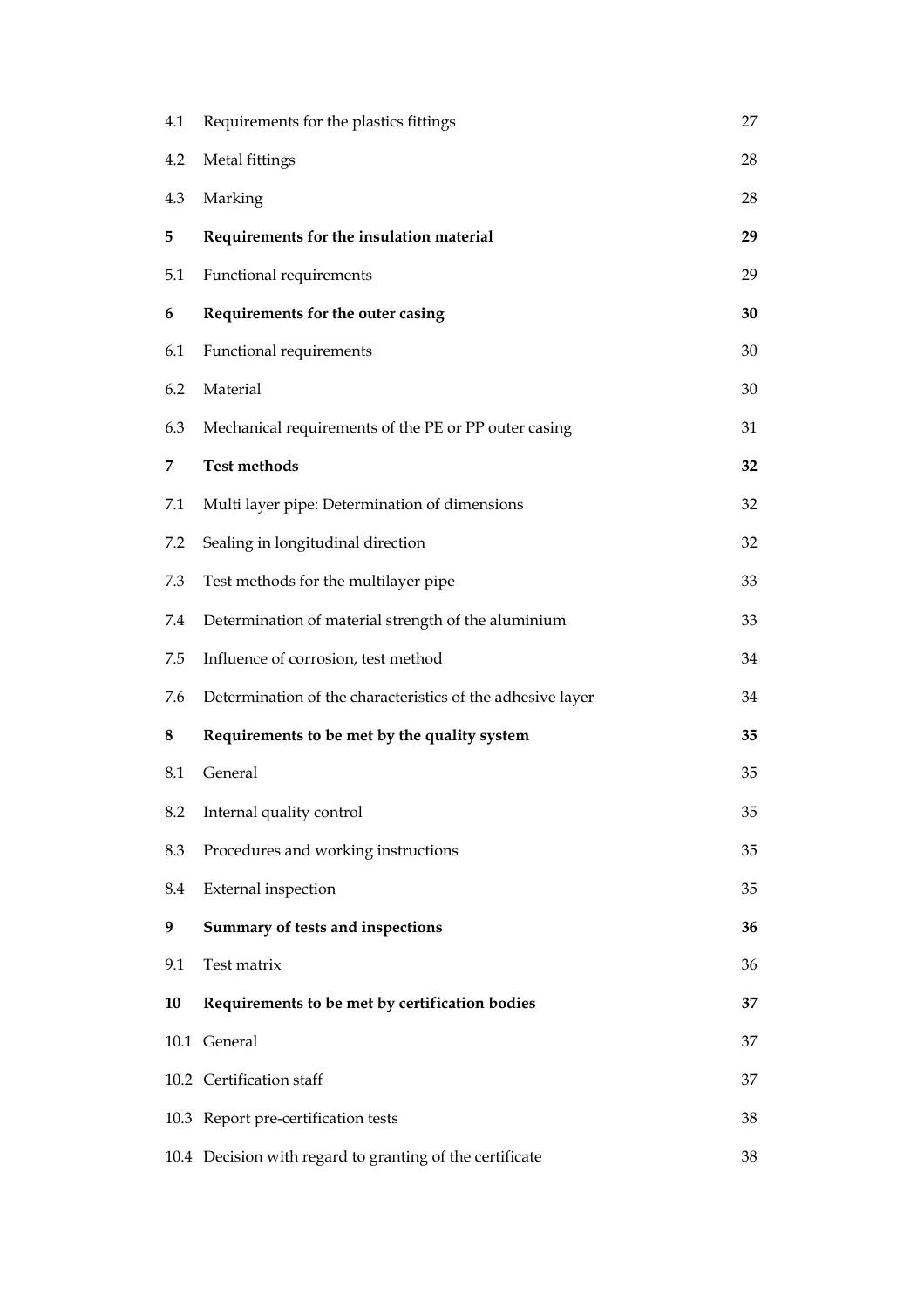|    | 10.5 Quality declaration                                     | 38 |
|----|--------------------------------------------------------------|----|
|    | 10.6 Nature and frequency of external inspections            | 38 |
|    | 10.7 Report to Board of Experts                              | 39 |
|    | 10.8 Interpretation of requirements                          | 39 |
| 11 | List of stated documents                                     | 40 |
|    | 11.1 Standards / normative documents                         | 40 |
| 12 | Annex 1: Technical approval with product certificate         | 43 |
| 13 | Annex 2: Model IQC scheme                                    | 47 |
| 14 | Annex 3: Calculation of Rdecl                                | 48 |
|    | 14.1 General                                                 | 48 |
|    | 14.2 Initial testing                                         | 48 |
|    | 14.3 Declared values                                         | 48 |
| 15 | <b>Annex 4:: Measuring of Rdecl</b>                          | 51 |
|    | 15.1 General                                                 | 51 |
|    | 15.2 Test pieces                                             | 51 |
|    | 15.3 Test equipment                                          | 51 |
|    | 15.4 Calculating the measuring parameters                    | 51 |
|    | 15.5 R of the pipe package                                   | 51 |
|    | 15.6 Thermal conductivity of the thermal insulation material | 51 |
|    | 15.7 Determination of $\lambda_{WD}$                         | 52 |
| 16 | Annex 5: Measuring R <sub>I</sub>                            | 53 |
| 17 | Annex 6: Calculation of Reis                                 | 54 |
|    | 17.1 General                                                 | 54 |
|    | 17.2 Heat transport of a piping package with return pipes    | 54 |
| 18 | Annex 7: Thermal stability                                   | 56 |
|    | 18.1 Principle                                               | 56 |
|    | 18.2 Apparatus                                               | 56 |
|    | 18.3 Sample Preparation                                      | 56 |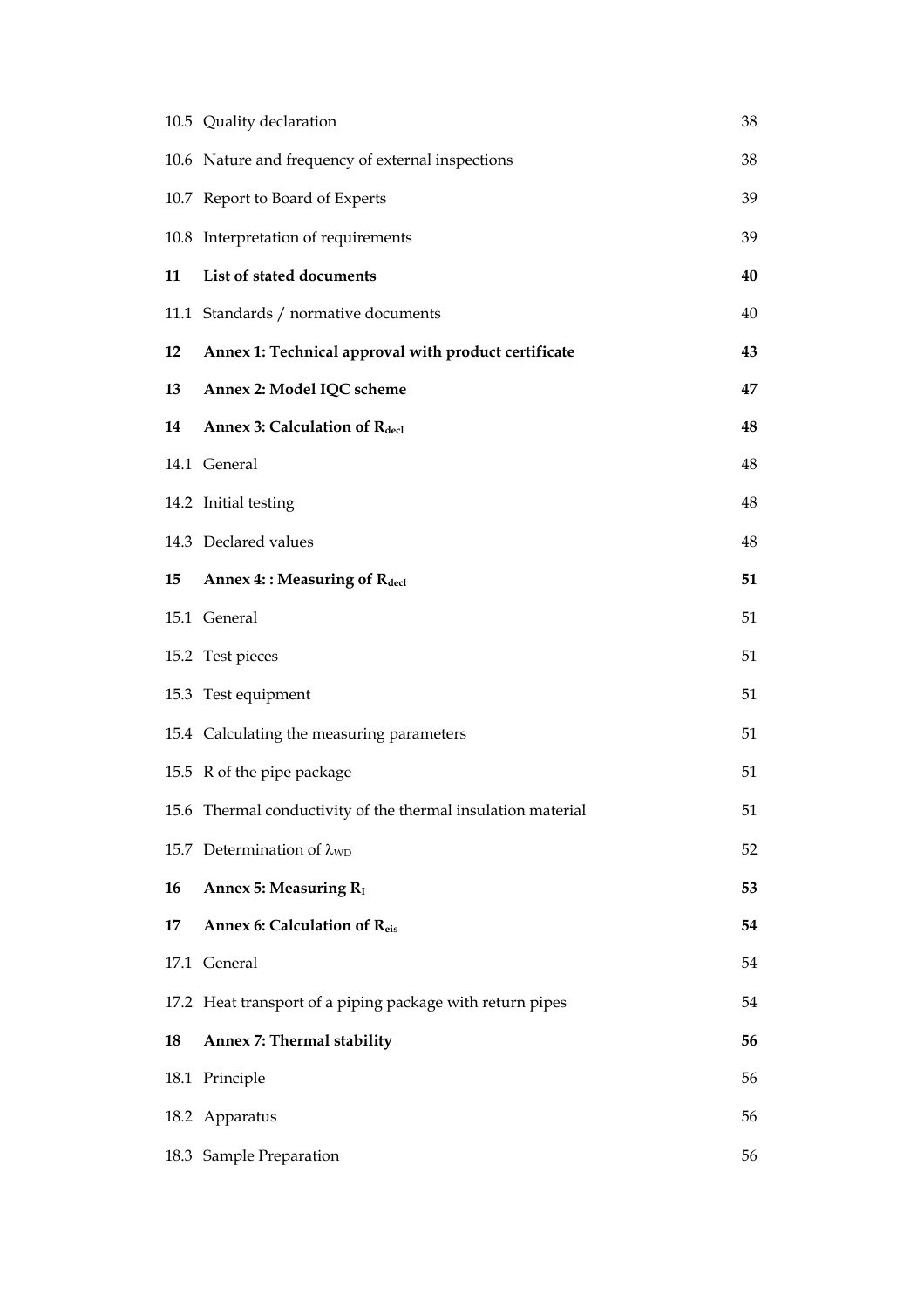|    | 18.4 Procedure                                     | 56 |
|----|----------------------------------------------------|----|
| 19 | Annex 8: Dimension stability of the piping package | 58 |
|    | 19.1 General                                       | 58 |
|    | 19.2 Procedure                                     | 58 |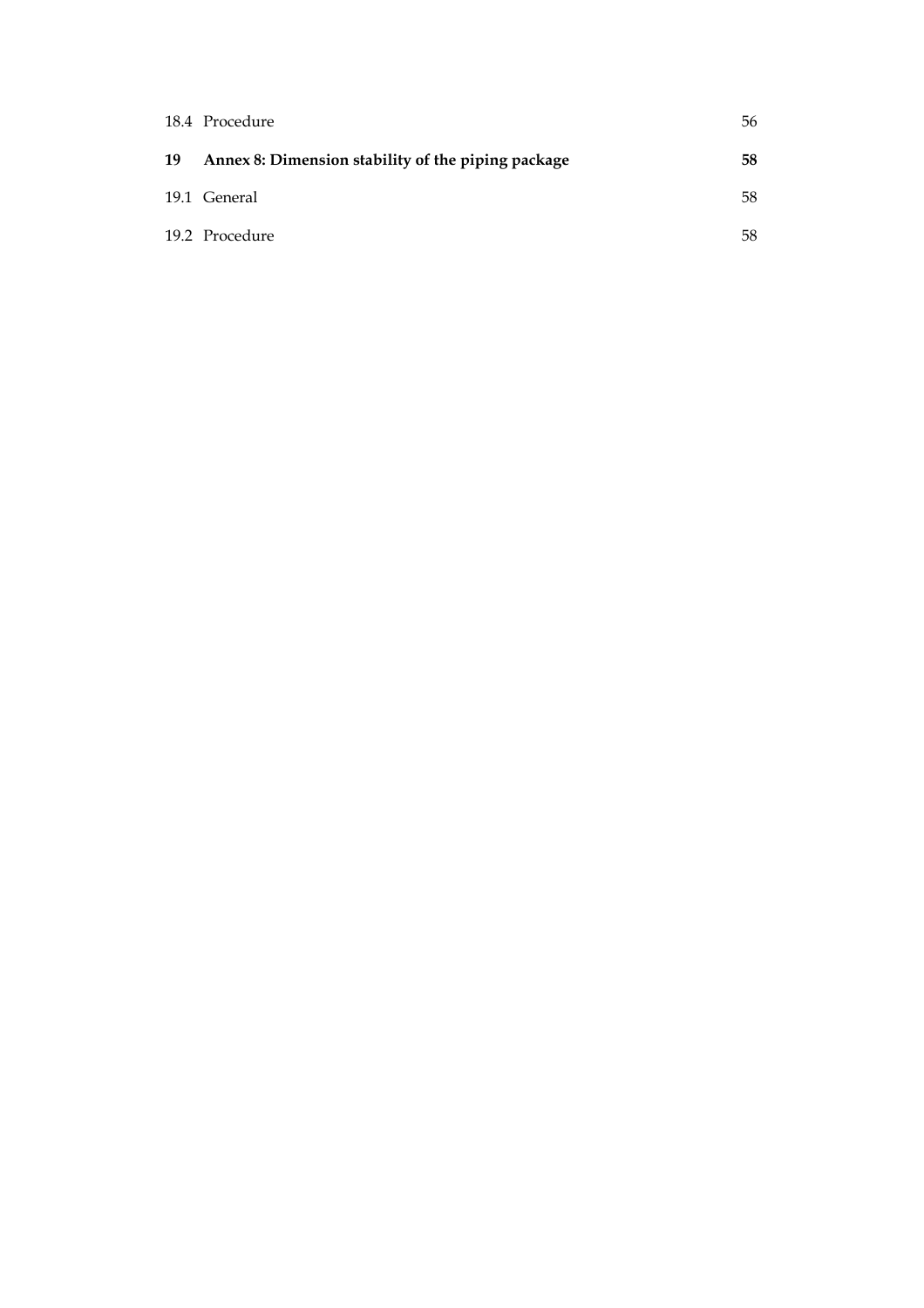# <span id="page-7-0"></span>**1 Introduction**

# **1.1 Subject**

The requirements embodied in this Evaluation Guideline (BRL) shall be employed by certification institutes that are accredited by the Dutch Accreditation Council (RvA) when dealing with applications for the issue or maintenance of a technical approvalwith-product certificate for district heating: flexible piping systems with plastic medium pipe for transport of warm drinking water.

Besides the requirements embodied in this Evaluation Guideline, certification institutes impose additional requirements in the sense of requirements with regard to general procedures for certification as laid down in the general certification regulations of the respective certification body.

# **1.2 Scope**

The products are intended to be used in connections between the district heating distribution system and the separate house (blocks) for the supply of warm drinking water, at a design pressure (= maximum working pressure) of 1,1 MPa (11 bar absolute or 10 bar overpressure) or 0,9 MPa (9 bar absolute or 8 bar overpressure) under the conditions mentioned in table 1.

### Remark:

Each pressure mentioned in this BRL is defined as overpressure. (So, with "10 bar" a "10 bar overpressure" is meant).

| <b>Class</b> | Material medium-pipe:<br>plastics | Temperature/time<br>profile                                                                                                                       |
|--------------|-----------------------------------|---------------------------------------------------------------------------------------------------------------------------------------------------|
|              |                                   | 49 years 70 °C (T <sub>D</sub> ) + 1 year 80 °C (T <sub>max</sub> ) +<br>100 h 95 $^{\circ}$ C (T <sub>mal</sub> )                                |
| $DH1^*$      |                                   | 29 years 80 $\rm{^{\circ}C}$ (T <sub>D</sub> ) + 1 year 90 $\rm{^{\circ}C}$ (T <sub>max</sub> ) +<br>100 h 95 $\rm ^{\circ}C$ (T <sub>mal</sub> ) |
| $D_{\alpha}$ |                                   |                                                                                                                                                   |

| Table 1 - Classification system |
|---------------------------------|
|                                 |

Remark:

Class 2 is according the temperature profile of ISO 10508 Class 2 Class DH1 is according the temperature profile of EN 253 (not according to a temperature

profile of ISO 10508)

\*) DH = district heating

# **1.3 Application**

Processing of an application for a Kiwa certificate will be done on the basis of the operative Kiwa evaluation guideline at the time of application.

In case reports from research institutes or test laboratories are presented which indicate that the products satisfy the requirements of this evaluation guideline, it must be demonstrated that these institutions fulfil one of the following accreditation standards:

- EN 45001 for laboratories
- EN 45004 for inspection institutes
- EN 45011 for certification institutes

The institute is supposed to fulfil these criteria in case an accreditation certificate issued by the Board of Accreditation (RvA) is available or the concerned institute signed a mutual agreement of acceptance with the RvA.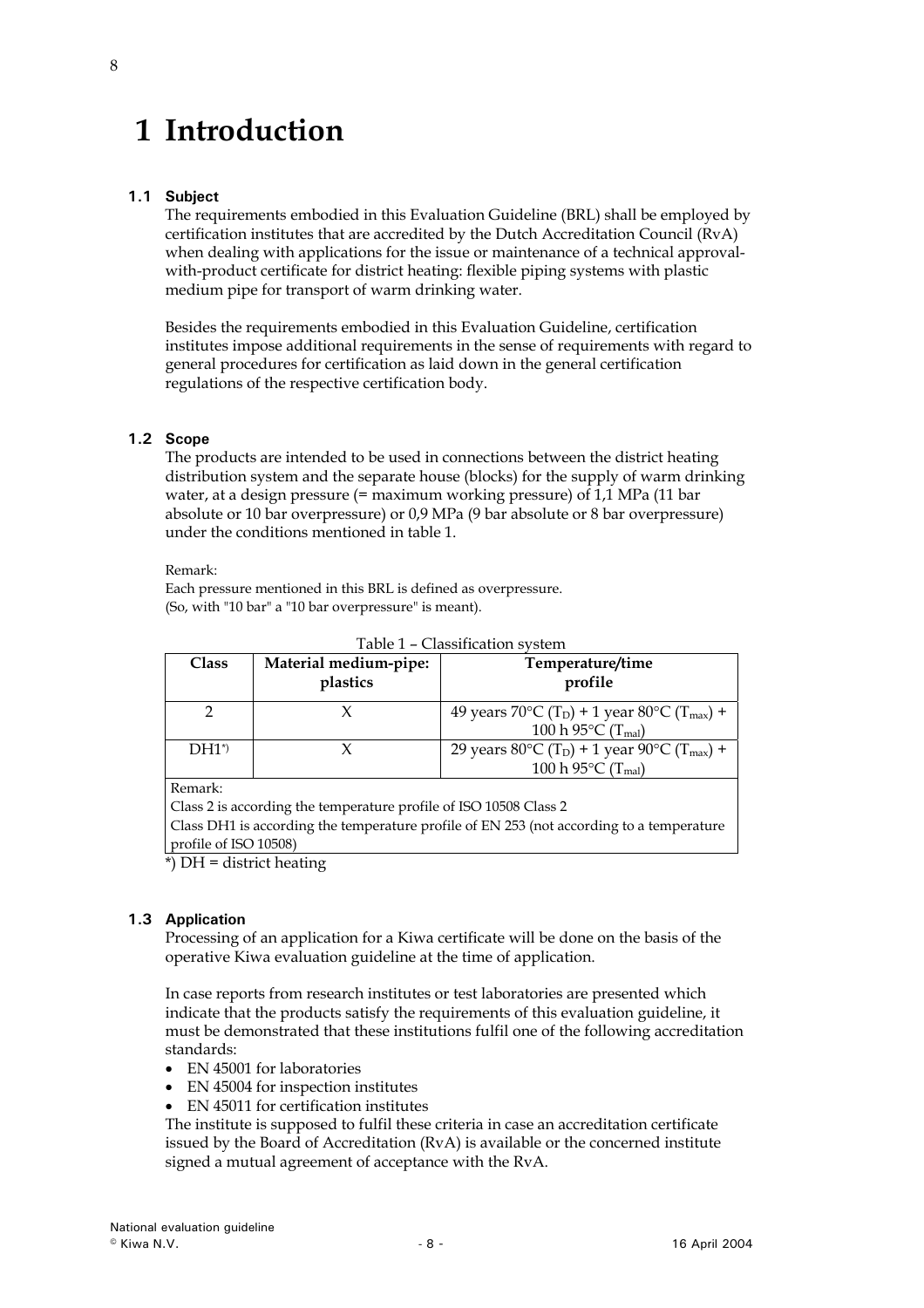<span id="page-8-0"></span>The scope of accreditation must cover the examinations as required by this evaluation guideline. In case no accreditation certificate is available, Kiwa by itself will investigate whether the accreditation standard has been met.

#### **1.4 Definitions**

### *1.4.1 Definitions: general*

### *1.4.1.1 Heat distribution systems*

Heat distribution is the collective use of heat, for the purpose of heating houses, businesses and other buildings and the possible delivery of warm tap water to those houses, businesses and buildings.

### *1.4.1.2 Flexible piping system*

A piping system in which possible bends in the pipe can be made without any mechanical means and in which the pipe is not deformed and the flow capacity is not reduced due to the possible bends.

Remark: in case a minimum bending radius is required in the system, mechanical means according to the installation instructions of the supplier can be used.

### *1.4.1.3 Rigid piping system*

A piping system in which possible bends in the pipe have to be made by mechanical means or by means of a fitting.

Remark: these systems do not apply within the scope of this BRL.

#### *1.4.1.4 Lifetime*

The time during which the piping system has to function with a certain operating temperature. See table 1.

#### *1.4.1.5 Life expectancy*

The time during which the piping system has to function for the intended application. In this BRL the life expectancy is put to at least 50 years or at least 30 years according table 1.

#### 1.4.1.6 Operating temperature (T<sub>D</sub>)

The temperature of the water in the piping system during operation, that occurs at least during a certain part of the lifetime of the piping system. See table 1.

# *1.4.1.7 Maximum temperature (Tmax)*

The highest temperature of the water in the piping system during operation, that occurs during a certain part of the lifetime of the piping system (the highest occurring temperature during a short time). See table 1.

# *1.4.1.8 Peak temperature (Tmal)*

The highest temperature of the water in the piping system under abnormal circumstances, for example due to malfunctioning, during a short period (maximally 100 hours per 50 years). See table 1.

#### *1.4.1.9 Temperature profile*

On the basis of the employed design pressure in relation to the maximum and peak temperature, the temperature profile according table 1 may be used for a lifetime of 50 or 30 years.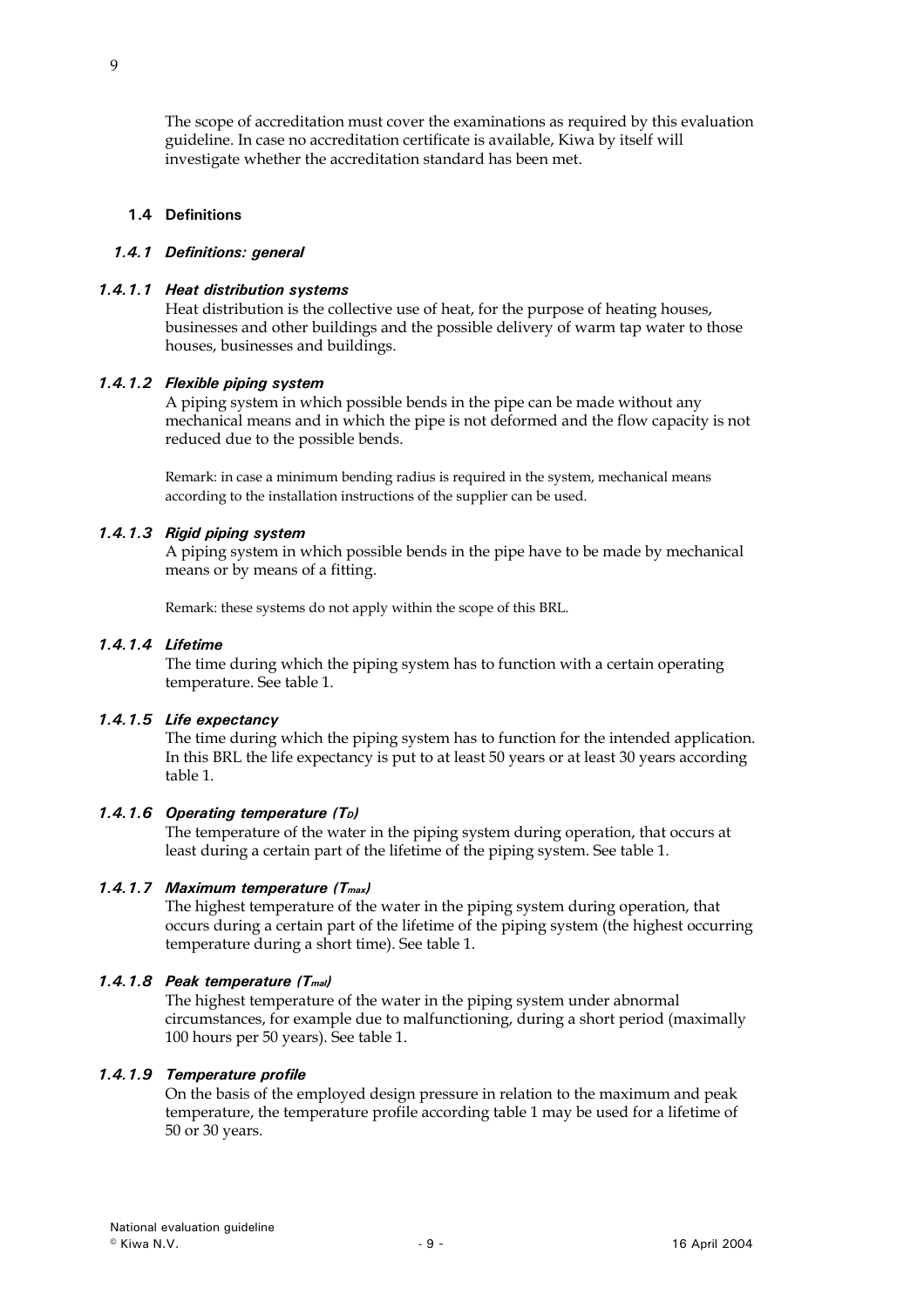# *1.4.1.10 Reference lines*

A generic description of the minimum long-term hydrostatic pressure to be expected from a particular composite pipe construction type. The reference lines are parallel to the according ISO 9080 calculated regression lines and at least 97,5% of all individual experimental results shall lie on or above the reference lines. The procedure to find these lines is only valid for this Guideline.

### *1.4.1.11 LPL (or PC)*

Quantity with the dimension of pressure (for multilayer pipes), which represents the predicted mean pressure at a temperature T and a time t (97,5% value).

# *1.4.1.12 LTHS*

Quantity with the dimension of pressure (for multilayer pipes), which represents the predicted mean pressure at a temperature T and a time t (50% value).

#### *1.4.1.13 Design pressure (P of PD)*

The allowable pressure in the piping system that may occur for 50 years during continuous use. In this BRL 'design pressure' is defined as the prevailing overpressure (so, for example P=10 bar means a design pressure of 11 bar absolute).

#### *1.4.1.14 Predicted design pressure (PPD)*

The calculated pressure in the piping system after a lifetime of 50 years, using the 97,5% reference lines and according to the temperature profile of table 1 for a multilayer pipe construction (medium pipe).

- $-$  P<sub>PD2</sub> for Class 2;
- P<sub>PD3</sub> for Class DH1.

Remark: The value of  $p_{\text{PD}}$  is calculated using  $p_{\text{C}}$  see formula 2 of paragraph 7.3.1.

#### *1.4.1.15 Residual variance (***s***R)*

The calculated value for the 97,5 % (one sided) lower confidence limit of the predicted hydrostatic strength for a complete set of rapture data, using the SEM analyses model of ISO 9080.

### *1.4.2 Definitions: the construction*

### *1.4.2.1 Piping system*

The total of pipes, (possible) outer casings, fittings (and joint assemblies), and insulation material, but excluding distributors.

#### *1.4.2.2 Medium-pipe*

The medium carrying pipe which is in contact with the warm water.

#### *1.4.2.3 Homogeneous medium-pipe*

Meant are the medium-pipes constructed of PE-X, PE-RT or PB and provided with an EVOH barrier layer. This barrier layer strongly prevents or reduces the diffusion of oxygen through the pipe wall. The barrier layer does not contribute to the mechanical strength of the pipe.

#### *1.4.2.4 Multilayer pipe*

A multilayer plastics medium-pipe provided with a thin metal (aluminium) barrier layer. This barrier layer strongly prevents or reduces the diffusion of oxygen through the pipe wall. The barrier layer can contribute to the mechanical strength of the pipe.

### *1.4.2.5 Outer casing*

A separate applied outer layer of the piping package, protecting the construction during installation and protecting the construction against external influences (after installation).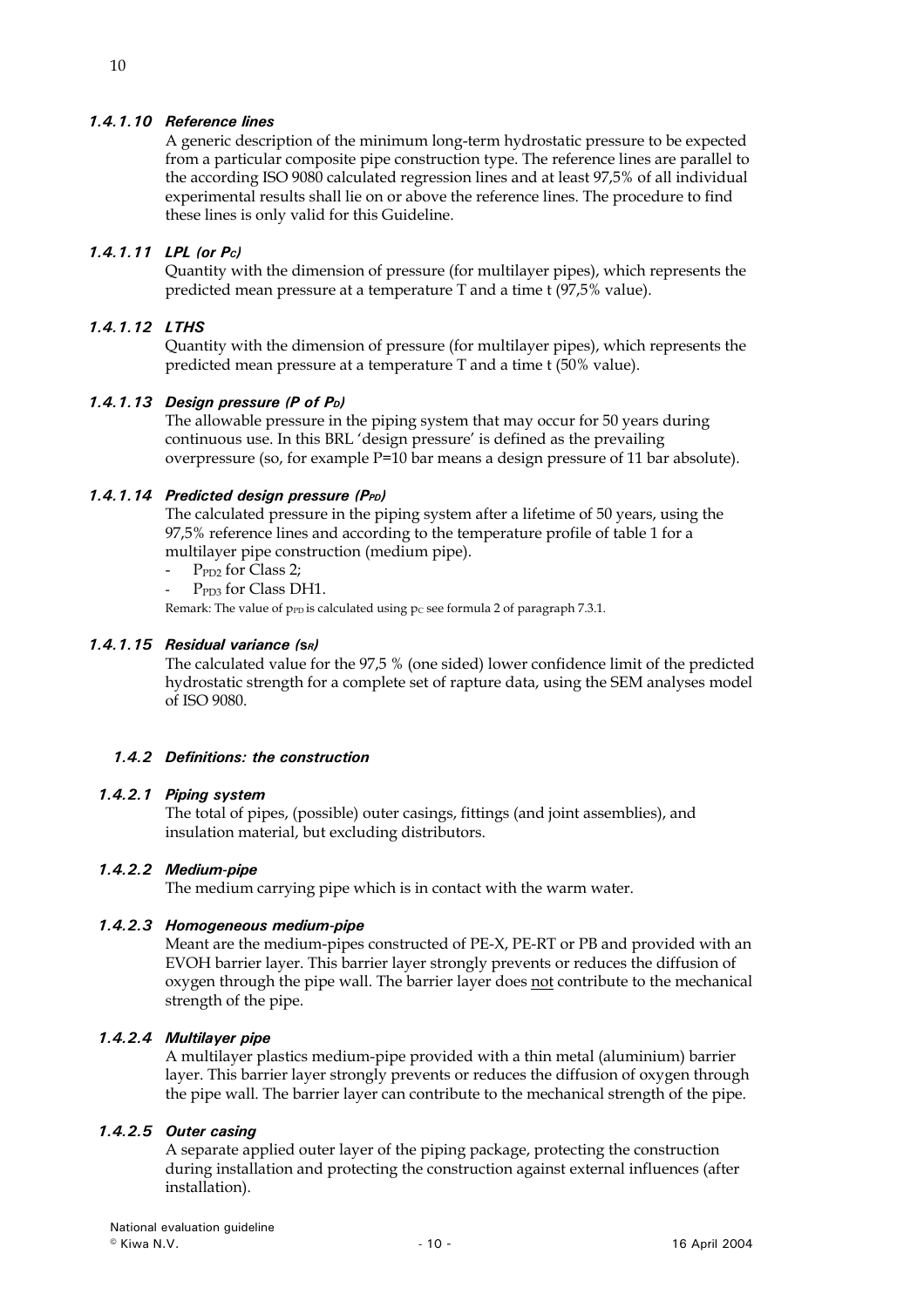# *1.4.2.6 Insulation layer*

The thermal insulation layer is meant to provide for the desired insulating characteristics of the piping package.

### *1.4.2.7 Piping package*

The complete pipe, existing of the medium-pipe, an insulation layer and (in general) an outer casing.

# *1.4.2.8 Bonded piping package*

The different layers of the piping package are united in such a way that under influence of expansion forces no displacements at the interface of the mutual piping layers occur.

### *1.4.2.9 Non-bonded piping package*

The different layers of the piping package can be mutually displaced under influence of expansion forces.

#### *1.4.2.10 Mechanical joints*

A connection between a pipe and a fitting, made by means of pressing a ring or case over the outside diameter of the pipe, with or without extra sealing elements and with possible use of a supporting ring in the pipe, according to NEN EN ISO 6708.

### *1.4.2.11 Medium pipe: electro fusion joint*

A joint between a pipe and a fitting realised by melting together of the outer layer of the pipe and medium layer of the fitting. The melting of the material is realised by heat developed due to induction of an electrical resistance. The electrical resistance is composed of a metal thread that is embedded in the fitting.

Pipe and fitting are first pushed together till the required installation position, before the material is melted.

### *1.4.2.12 Medium pipe: socket fusion joint*

A joint between a pipe and a fitting realised by melting together of the outer layer of the pipe and medium layer of the fitting. The melting of the material is realised by a solid body with the appropriate temperature that is in contact with the material concerned during a certain amount of time:

Socket shaped for the pipe and spigot shaped for the fitting. The material is first melted, after which the pipe and fitting are pushed together till the required installation position is obtained.

#### *1.4.2.13 Medium pipe: butt fusion joint*

A joint between two pipes, made by heating the planed ends of the pipes by holding them against a flat heating plate until the material reaches fusion temperature. After quickly removing the heating plate, the two softened ends are pushed against each other (according to a defined time/pressure diagram) forming a fusion rill and joining both pipes together.

#### *1.4.2.14 Mechanical outer casing joint*

The (watertight) joint between two outer casing parts by means of:

- a contraction socket;
- an electro fusion socket;
- two (metallic) half plates.

#### *1.4.3 Definitions and symbols: geometry*

# *1.4.3.1 Dn*

Nominal outside diameter of the medium pipe.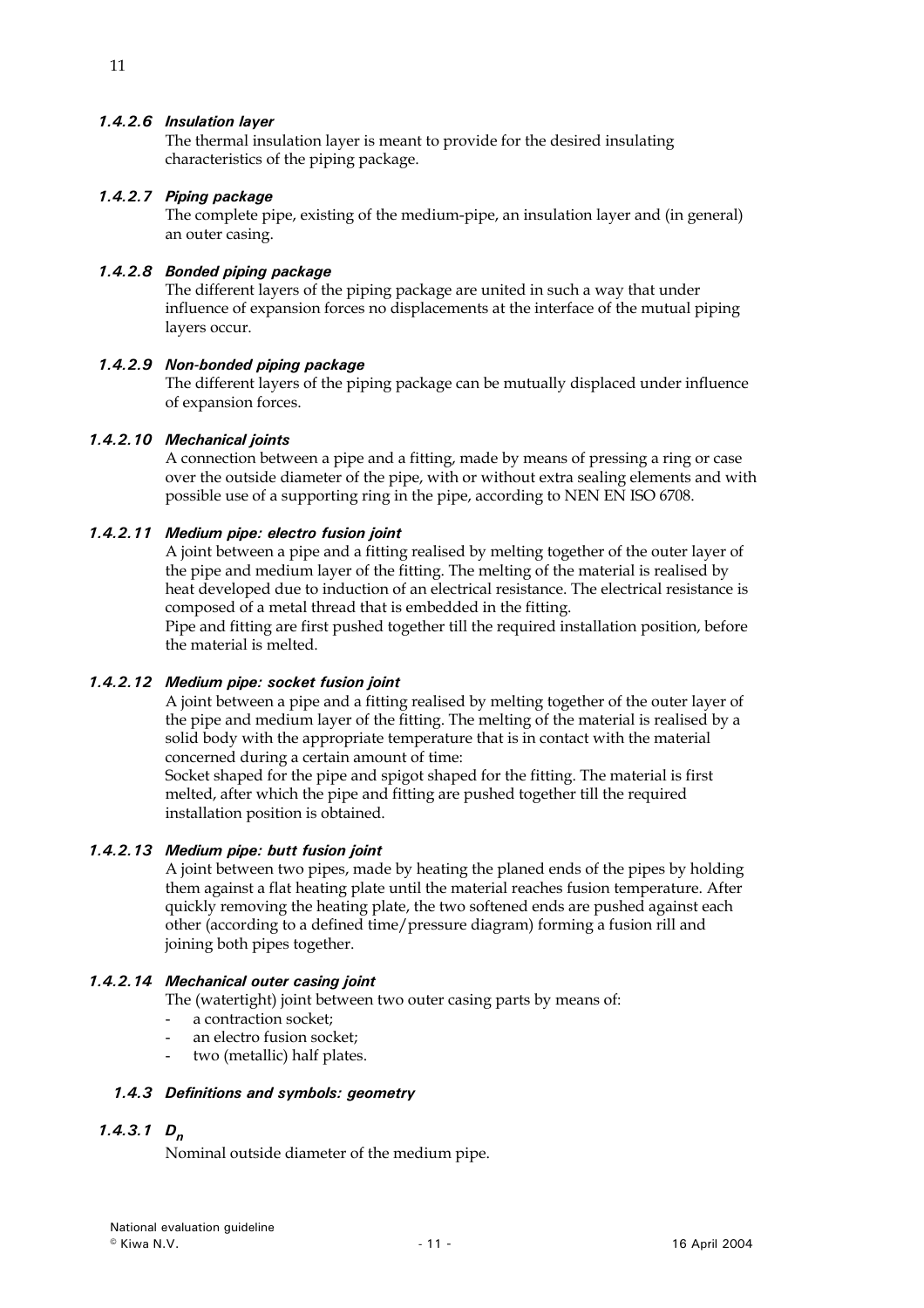- *1.4.3.3 dn,p* Nominal outside diameter of the piping package.
- *1.4.3.4 dem* Mean diameter of the medium-pipe.
- *1.4.3.5 dem,m* Mean outside diameter of the outer casing.
- *1.4.3.6 dem,p* Mean outside diameter of the piping package.
- *1.4.3.7 dem,b* Mean outside diameter of the piping package.
- *1.4.3.8 di,gem* Mean internal diameter of the outer casing.
- *1.4.3.9 di,m* Internal diameter of the outer casing.
- *1.4.3.10 emin,m* Minimum wall thickness of the outer casing.
- *1.4.3.11 emax,m* Maximum wall thickness of the outer casing.
- *1.4.3.12 emin,b* Minimum wall thickness of the medium pipe.
- *1.4.3.13 emax,b*

Maximum wall thickness of the medium pipe.

# *1.4.4 Definitions: material characteristics*

# *1.4.4.1 S series*

A number without dimension identifying the pipe according to ISO 4065, where the S series prescribes the pipe series for a certain design pressure according to the following formula:

$$
S = \frac{d - e}{2 e} = \frac{\sigma}{p}
$$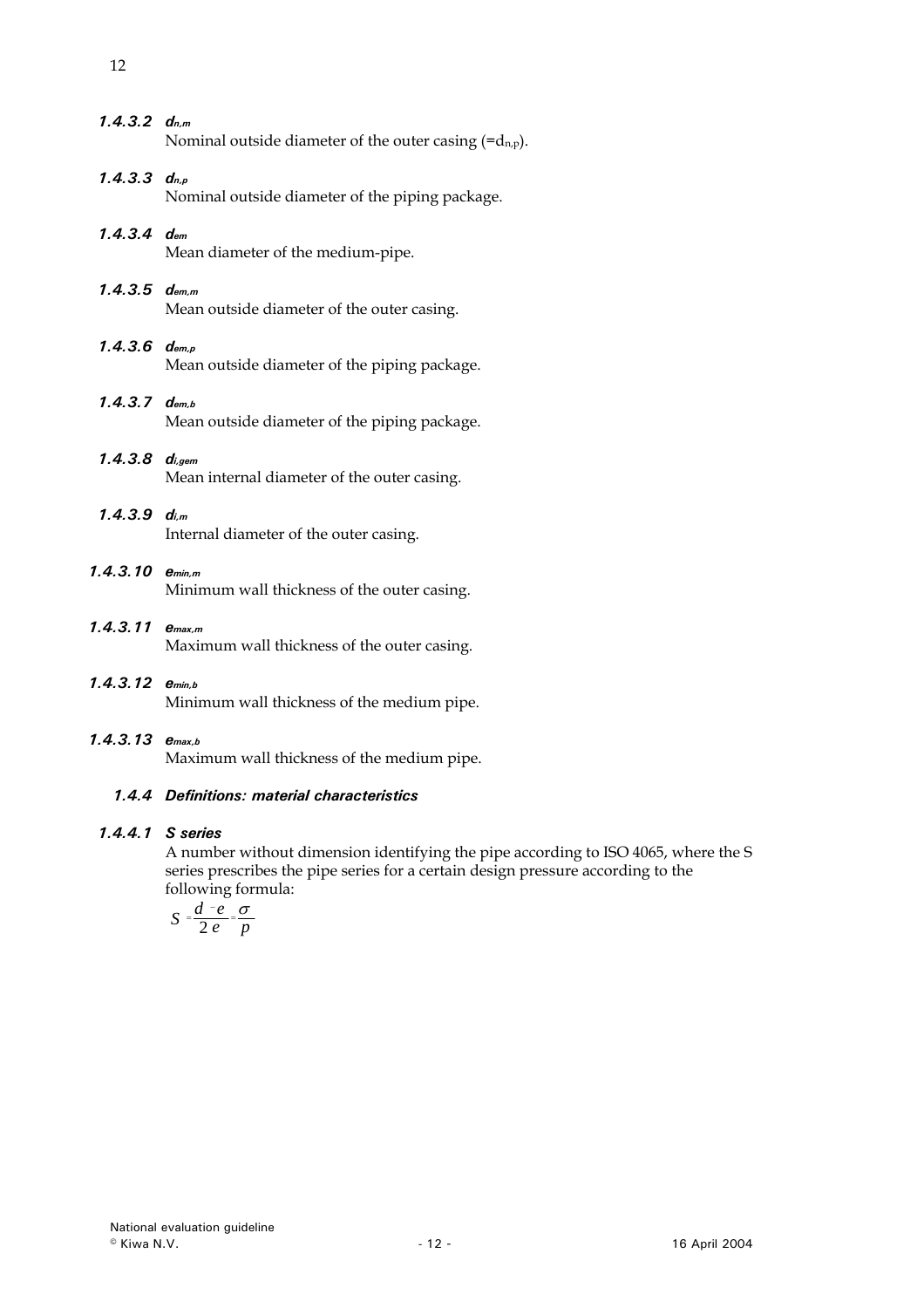#### *1.4.4.2 SDR value*

A number without dimension identifying the pipe according to ISO 4065, where the SDR value describes a relation between the pipe and his wall thickness for a certain design pressure according to the following formula:

$$
SDR = \frac{d_n}{e} = \frac{(2\sigma + p)}{p} = \frac{2\sigma}{p} + 1 = 2.S + 1
$$

### *1.4.4.3 Hydrostatic tension* <sup>σ</sup>

Tension in the circumferential direction of the pipe wall caused by internal water pressure. This tension is derived from the internal pressure according the following formula:

$$
\sigma = \frac{p \times (d_{em} - e_{\min})}{20 \times e_{\min}}
$$

Where:

 $\sigma$  = the tension in the circumference direction of the pipe wall in MPa

 $p =$  the internal pressure in bar;

 $\overline{d}_{em}$  = the mean outside diameter of the medium pipe in mm;

 $e_{min,b}$  = the minimum wall thickness of the medium pipe in mm.

### *1.4.5 Definitions and symbols with regard to insulating characteristics*

#### *1.4.5.1 Reis (m.K/W)*

The heat loss per meter length of a piping package as allowed for a certain energy transport (requirement of the user) under local installation conditions.

# *1.4.5.2 RI (m.K/W)*

The heat loss per meter length of a piping package (including possible returning medium pipe) as it will occur under the specific local conditions at the end of the lifetime of the piping package (at local circumstances).

# *1.4.5.3 Rinstal (m.K/W)*

The heat loss per meter length of a piping package (including possible returning medium pipe) as it will occur under the specific local conditions at the end of the lifetime of the piping package (at local circumstances).

# *1.4.5.4 Rdecl (m.K/W)*

The normalised value of the heat loss per meter length of a piping package (with a single medium-pipe) as the manufacturer must demonstrate by means of measurements and calculations .

# *1.4.5.5 Fa*

A factor without dimension that charges the influence of the ageing of the insulating layer in Rinstal to the expected lifetime.

# *1.4.5.6 Fm*

A factor without dimension that charges the influence of moisture in  $R_{instal}$  to the expected lifetime.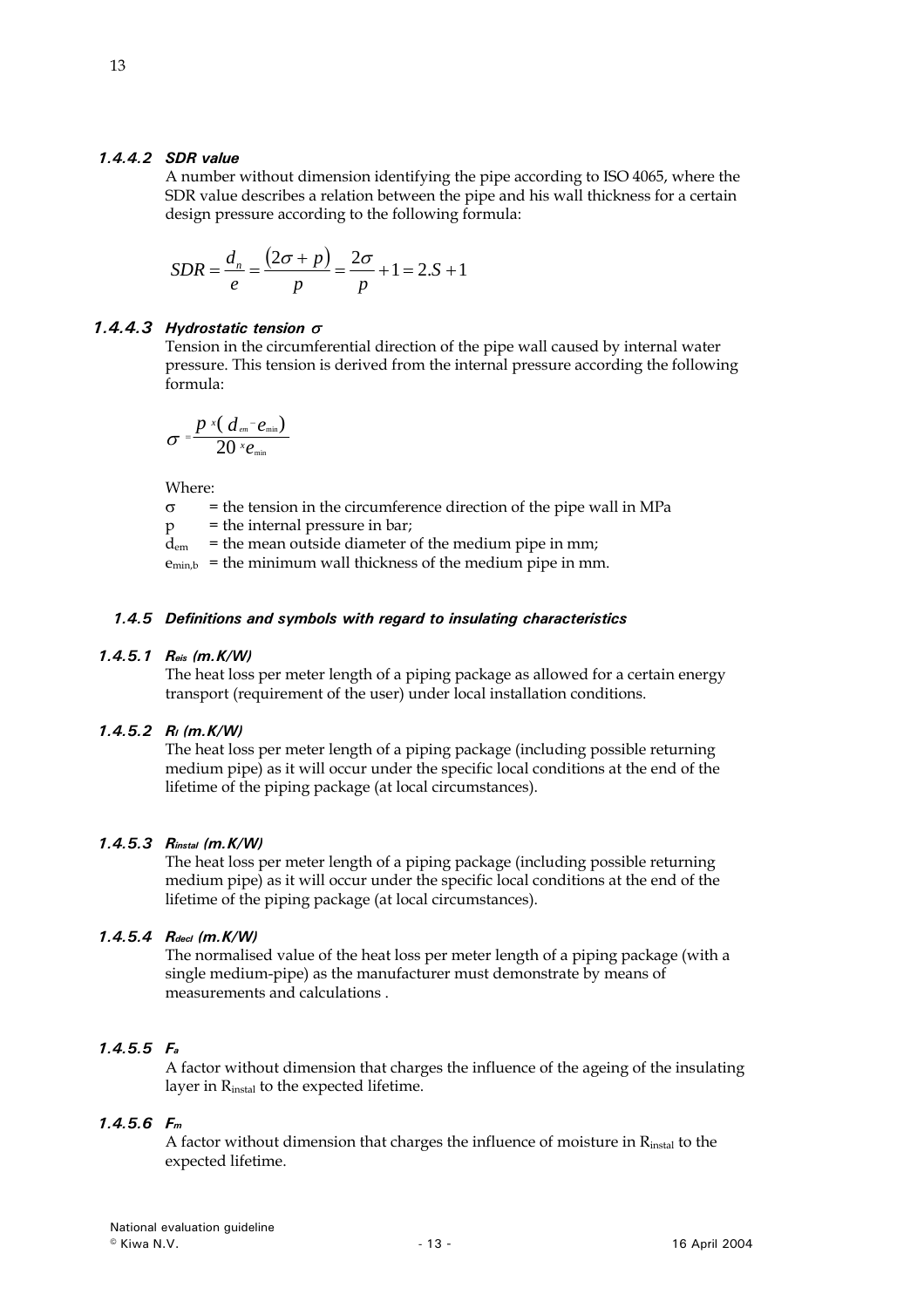# *1.4.5.7 Fc*

A factor without dimension that charges the influence of compression of the insulation layer in Rinstal to the expected lifetime.

# *1.4.5.8 Fp*

A factor without dimension that charges the influence of the radiation in Rinstal to the expected lifetime.

# *1.4.5.9 FT*

A factor without dimension that charges the influence of the difference in temperature between the supplying medium-pipe and the outlet medium-pipe in Rinstal to the expected lifetime.

# *1.4.5.10 Ftot*

A factor without dimension that charges the total influence of the internal and external factors in Rinstal to the expected lifetime.

Remark:

Values that are only used in an annex are defined in the concerning annex.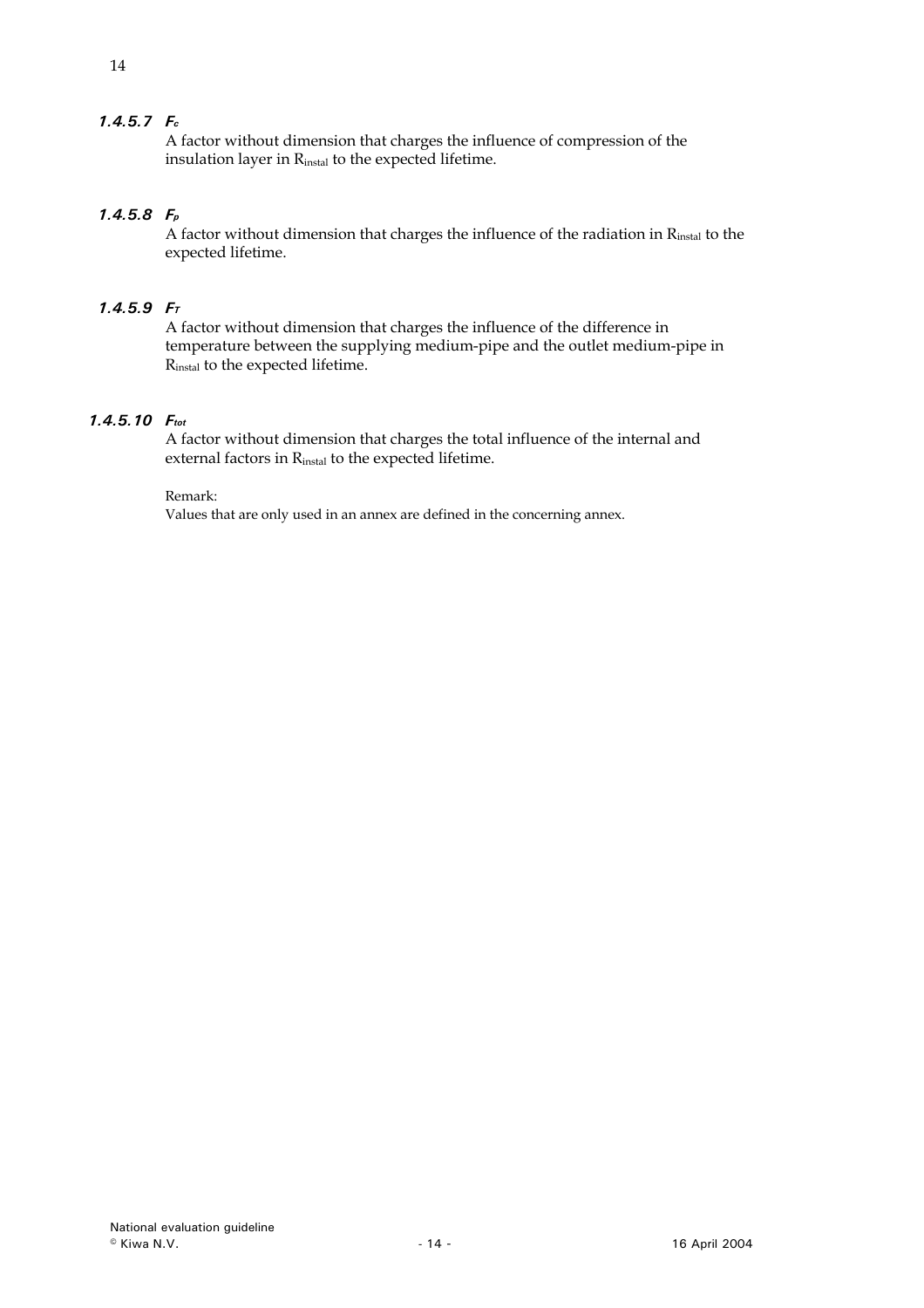# <span id="page-14-0"></span>**2 Requirements for the piping system**

# **2.1 General**

This chapter contains the requirements to be met by the flexible piping systems for heat distribution.

# **2.2 Toxicological requirements**

Products and materials that (can) come into contact with drinking water may not emit substances to the drinking water in such amounts that it can be harmful for consumers. For guarantee the product must fulfil the criteria as laid down in the 'Guideline quality of materials and chemicals for drinking water supplies' (published in the ´Staatscourant´). As proof the application procedure Attest Toxicological Aspects (ATA) must be completed successfully.

### **2.3 Influence on drinking water: organoleptical requirements**

All materials, which make contact to drinking water may not emit odour, flavour or colour in concentrations, which are disturbing for the consumer. This requirement is fulfilled if after conditioning of the test pieces according EN 1420-1 and after testing according to Kiwa publication PB 94-01, three or more members of the testing panel observe no difference in odour or flavour between the blank and test water. With regard to emitting colour the method according to EN 13052-1, with no higher intensity than 5 mg Pt/l after the third extraction, is applicable.

# **2.4 Lifetime of the system**

The complete piping system must be designed for a lifetime expectancy according to paragraph 1.2.

Remark: with lifetime is meant the technical lifetime of the system during normal usage. The different lifetimes according to table 1 have to be added up in order to obtain the minimum lifetime of 50 years (class 2) or 30 years (class DH1).

# 2.5 **Determination of Rdecl**

In order to be able to compare the different piping systems with regard to the energy transport capacity per meter length of the piping package, the following systematic is chosen:

The manufacturer must be able to submit calculations of an approved body (see paragraph 1.5) of  $R_{\text{decl}}$  (according annex 3) and/or measurements performed by an approved body (see paragraph 1.5) of  $R_{\text{decl}}$  (according annex 4) of different diameters of the piping package (=piping systems).

#### **2.6 Maximum calculated heat emission Rprak**

#### *2.6.1 General*

The supplier has to demonstrate that the piping system is still able to fulfil the minimum required heat emission requirements under local circumstances after 30 years (or 50 years).

The below mentioned procedure (paragraph 2.6.2 and 2.6.3) can be followed.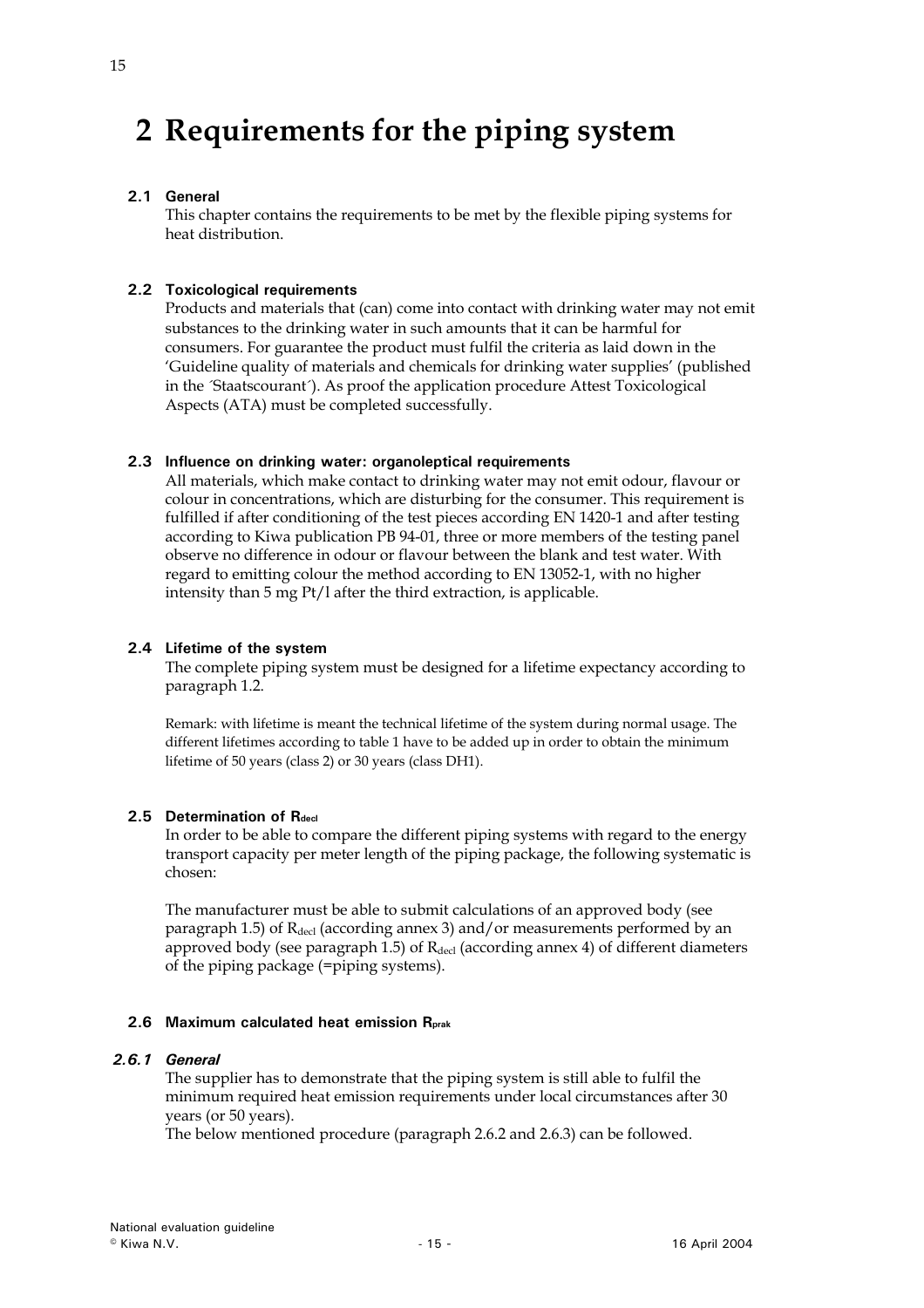# <span id="page-15-0"></span>*2.6.2 Heat emission of the piping system RI*

For a chosen piping system all parameters that influence the correct functioning of the piping system after installation have to be considered.

These are influences like ageing of the insulation  $(F_a)$ , influence of moisture  $(F_m)$ , compression of the piping package  $(F_c)$ , influence of radiation losses  $(F_D)$  and influence of the temperature difference between the supplying medium-pipe and discharge medium-pipe  $(F_T)$ .

The supplier of the piping system can demonstrate the value of the allowed heat emission per meter length (at the end of the lifetime of the piping system) according to annex 5:

 $R<sub>I</sub>$  (in m.K/W).

### *2.6.3 Heat emission of the piping system in the ground, Rprak*

For the determination of the total heat emission the procedure according to annex 6 can be followed.

Remark: also the calculated  $R<sub>I</sub>$  has to be used in annex 6.

#### *2.6.4 Maximum allowed heat emission, Reis*

The user of the piping system desires (also at the end of the lifetime) a certain minimum energy supply to the delivery point. Depending on the route to the delivery point, a maximum allowed heat emission per meter length is allowed:  $R_{\text{eis}}$  (in m.K/W).

Now has to count:  $R_{\text{prakt}} \geq R_{\text{eis}}$ 

#### **2.7 Requirements for the joints**

#### *2.7.1 General*

The joints in the piping system have to be tested with regard to their proper functioning. In this chapter all joint tests required for the piping system are included.

The combination of a (possible) rubber seal, (possible) supporting ring and clamp construction in the fitting have to be tested with regard to the aspects mentioned in paragraph 2.7.3.

#### *2.7.2 Rubber*

Possible rubber seals have to be made from a synthetic rubber and has to fulfil the requirements of BRL 2013 (these requirements are parallel to NEN EN 681, table 3. Material types according table 4: type WD). The manufacturer has to declare to the approved body which type of rubber is applied, as well as the hardness and dimensions of the rubber seals.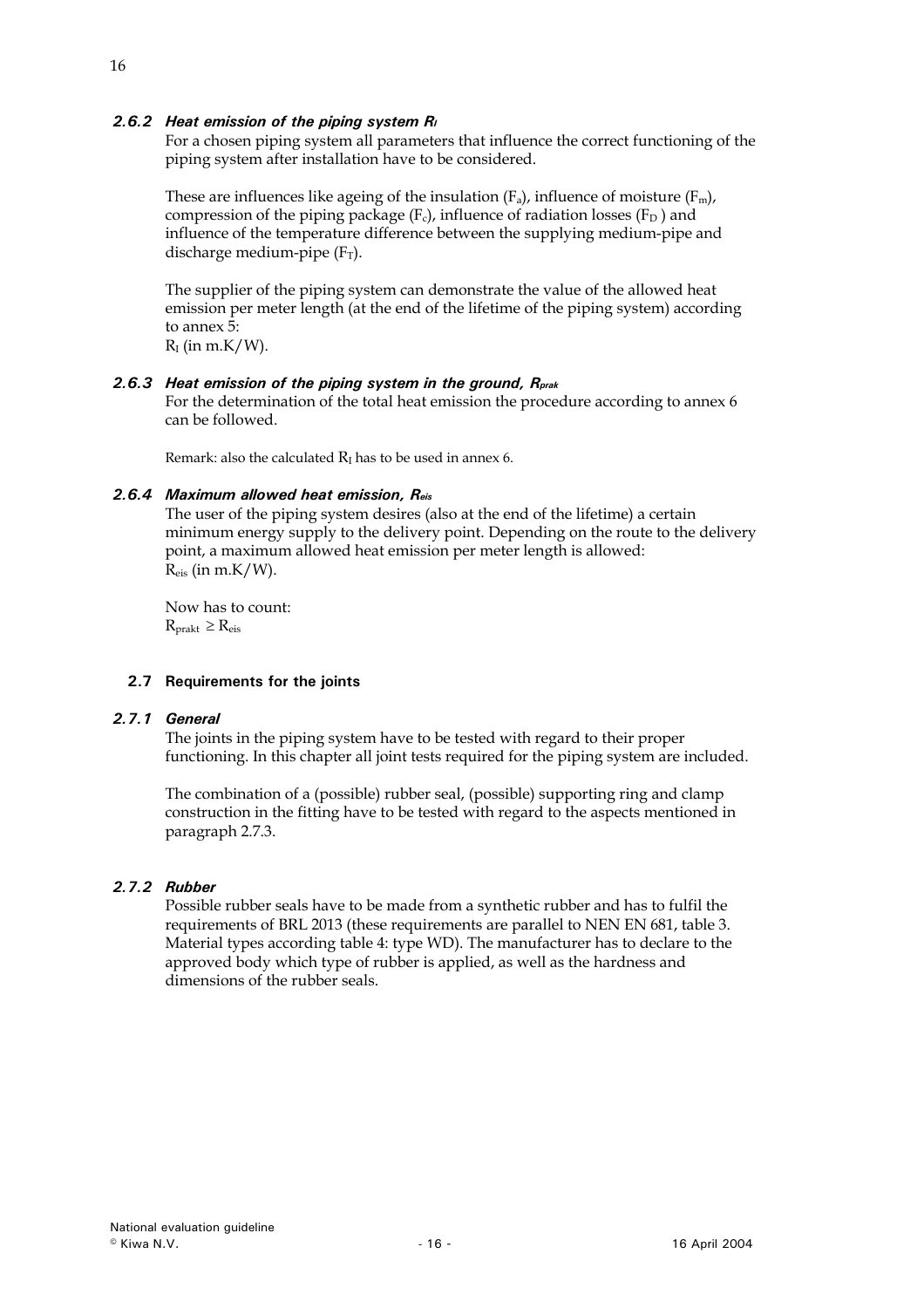# *2.7.3 Tightness and strength of the joints of the medium pipe*

The fittings shall not deform during testing in accordance with table 2. After testing, the pipe ends shall show no severe damages. If not otherwise stated, the testing temperature is (23±2) °C.

| Aspect                           | Require-<br>ment | <b>Test parameters</b>                                     | <b>Test</b><br>method                           |               |                 |  |
|----------------------------------|------------------|------------------------------------------------------------|-------------------------------------------------|---------------|-----------------|--|
| Cyclic                           | no               |                                                            | $n = 5000$ cycli <sup>3)4)</sup>                |               | <b>EN 12293</b> |  |
| temperature                      | leakage          |                                                            | $T_{\text{max}} = (93 \pm 2)$ °C <sup>1</sup> ) |               |                 |  |
| test                             |                  |                                                            | $T_{min} = (23 \pm 2)$ °C <sup>2</sup> )        |               |                 |  |
|                                  |                  |                                                            | $t_{\text{cvelus}}$ = 30 min <sup>3</sup> ).    |               |                 |  |
|                                  |                  |                                                            | $P_{\text{design pressure}}$ (bar)              |               |                 |  |
|                                  |                  | One test piece                                             |                                                 | <b>EN 712</b> |                 |  |
| Resistance                       | no               |                                                            | $t = (60±1)$ min.                               |               |                 |  |
| to tensile force                 | leakage          |                                                            | Three test pieces                               |               |                 |  |
|                                  |                  | $F = 1.5x\pi/4xd$ n,b $xP$ <sub>wdesign pressure</sub> (N) |                                                 |               |                 |  |
| Resistance to                    | $\leq 0.05$ bar  |                                                            | $t = (60±1)$ min.                               |               | <b>EN 12294</b> |  |
| vacuum                           |                  |                                                            | Three test pieces                               |               |                 |  |
|                                  |                  |                                                            | $P = -0.8$ bar                                  |               |                 |  |
| Resistance to                    | no               |                                                            | $t = (60±1)$ min.                               |               | <b>EN 713</b>   |  |
| bending                          | leakage          | Three test pieces                                          |                                                 |               |                 |  |
|                                  |                  | P= depends on pipe material                                |                                                 |               |                 |  |
| Resistance to                    | no               | $t = 1000 h$ .                                             |                                                 |               | ISO 1167        |  |
| internal                         | leakage          | Three test pieces                                          |                                                 |               |                 |  |
| hydrostatic                      |                  | Medium-pipe                                                | Test pressure                                   |               |                 |  |
| pressure, class 2                |                  | type                                                       | $P$ (bar)                                       |               |                 |  |
|                                  |                  |                                                            | 8                                               | 10            |                 |  |
|                                  |                  | $PE-X$                                                     | 10,0                                            | 12,5          |                 |  |
|                                  |                  | PB                                                         | 9,5                                             | 11,9          |                 |  |
|                                  |                  | PE-RT                                                      | 10,2                                            | 12,8          |                 |  |
|                                  |                  | $PE-X/Al$                                                  | 5)                                              | 5)            |                 |  |
|                                  |                  | PE-RT/Al                                                   | 5)                                              | 5)            |                 |  |
|                                  |                  | $PE-X + AI$                                                | 5)                                              | 5)            |                 |  |
| Resistance to                    | no               |                                                            | $t = 1000 h$ .                                  |               | ISO 1167        |  |
| internal                         | leakage          | Three test pieces                                          |                                                 |               |                 |  |
| hydrostatic                      |                  | Medium-pipe                                                | Test pressure                                   |               |                 |  |
| pressure, class DH1              |                  | $P$ (bar)<br>type                                          |                                                 |               |                 |  |
|                                  |                  | 8<br>10                                                    |                                                 |               |                 |  |
|                                  |                  | $PE-X$<br>11,0<br>13,8                                     |                                                 |               |                 |  |
|                                  |                  | PB<br>11,6<br>14,5                                         |                                                 |               |                 |  |
|                                  |                  |                                                            | PE-RT<br>13,7<br>17,1                           |               |                 |  |
|                                  |                  | $PE-X/Al$                                                  | 5)                                              | 5)            |                 |  |
|                                  |                  | PE-RT/Al                                                   | 5)                                              | 5)            |                 |  |
| 1)<br>Morrimsum took tommonotuum |                  | $PE-X + AI$<br>$f$ the visitor                             | 5)                                              | 5)            |                 |  |

Table23 - Tightness and strength of the joints of the medium-pipe

1) Maximum test temperature of the water

2) Minimum test temperature of the water

3)  $t_{\text{cvelus}} = t_{\text{max}} + t_{\text{min}}$  (= 15 + 15 = 30 min total time = 2500 hours)

4) for diameters  $> 63$  mm counts n = 100

5) on basis of the regression curve and at least equal to the value of the medium pipe material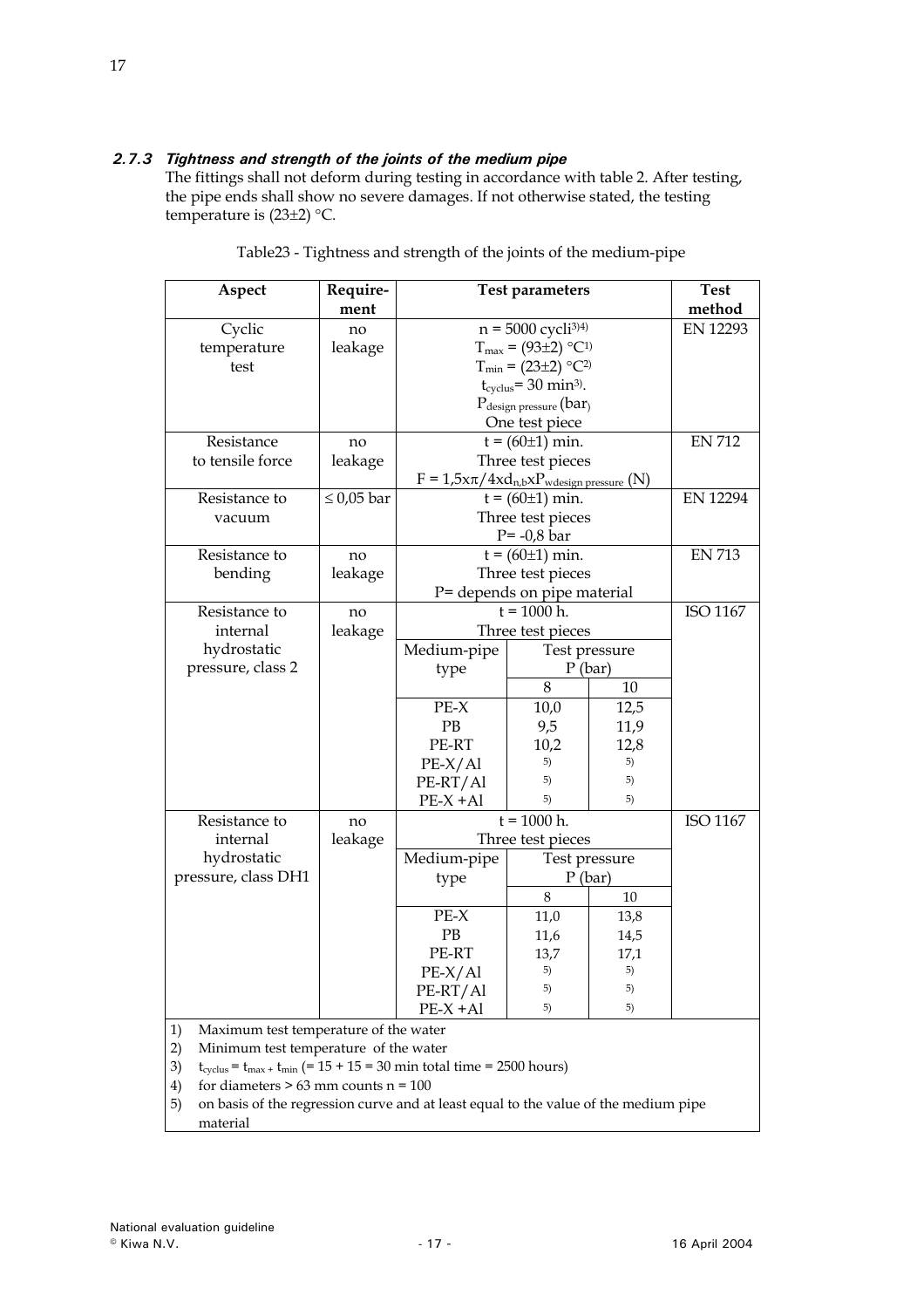# <span id="page-17-0"></span>*2.7.4 Damage to contact surfaces*

# *2.7.4.1 Mutual corrosion of the metals*

No harmful electrolytic reactions may occur between the different materials. The following applies for multi-layer pipes:

In case the material of the fittings and joint assemblies do have a corroding effect on the intermediate metal layer of the pipe, then the electrical separation must be such that the electrical flow between the parts is smaller than  $10 \times 10^{-6}$  Ampere. This requirement is tested according to the test method of paragraph 7.5.1.

### *2.7.4.2 Corrosion due to water*

For piping systems with a multi-layer medium pipe applies that the construction must be such, that the aluminium in no case (after installation) comes into contact with the water.

After testing in accordance with paragraph 7.5.2, the aluminium layer shall show no damages.

### **2.8 Requirements for the piping package**

#### *2.8.1 Long-term compression*

The long-term compression of the piping package has to fulfil the requirements according table 3.

Table 3 – Requirements with regard to the long-term compression of the piping package

| Aspect                                                                              | Requirement                         |                           | <b>Test parameters</b>                  |                    |  |  |
|-------------------------------------------------------------------------------------|-------------------------------------|---------------------------|-----------------------------------------|--------------------|--|--|
| Ring stiffness                                                                      | $\geq 4$ kN/m <sup>2</sup>          | Temperature               | $(23 \pm 2)$ °C                         |                    |  |  |
|                                                                                     |                                     | Compression               | 3%                                      | 9969               |  |  |
|                                                                                     |                                     | Velocity of               |                                         |                    |  |  |
|                                                                                     |                                     | compression               | $(5±1)$ mm/min                          |                    |  |  |
| Creep ratio                                                                         | $\leq 5$                            | Temperature               | $(23\pm2)$ °C                           | NEN-EN-ISO         |  |  |
|                                                                                     |                                     |                           |                                         | 9967               |  |  |
| Ring flexibility                                                                    | No kink                             | After 30 min conditioning |                                         | <b>NEN-EN 1446</b> |  |  |
|                                                                                     | $d_{i,gem} \ge 80\%^{1}$            |                           | Fc <sup>2)</sup> stop at 30 % $d_{n,m}$ |                    |  |  |
| minimum inside radius of the bend<br>$\left( \begin{matrix} 1 \end{matrix} \right)$ |                                     |                           |                                         |                    |  |  |
|                                                                                     | $Fc = compression force = constant$ |                           |                                         |                    |  |  |

#### *2.8.2 Dimensional stability*

After testing in accordance with annex 8, the decrease of the outside diameter of the piping package may not be higher than 10%.

#### *2.8.3 Sealing in longitudinal direction*

#### *2.8.3.1 Bonded systems*

When water leakage occurs from the outside into the piping system the maximum displacement speed in axial direction in the piping package shall not exceed 2 m per years from the start of leakage. Testing in accordance with 7.2.1 and 7.2.2.

Remark: with a test time of 1000 hours the axial displacement shall be less than1000 x 2000/24 x 365 mm.

The piping package shall be dry internally after testing in accordance with point 7.2.3. All test specimens have been sampled from normal production.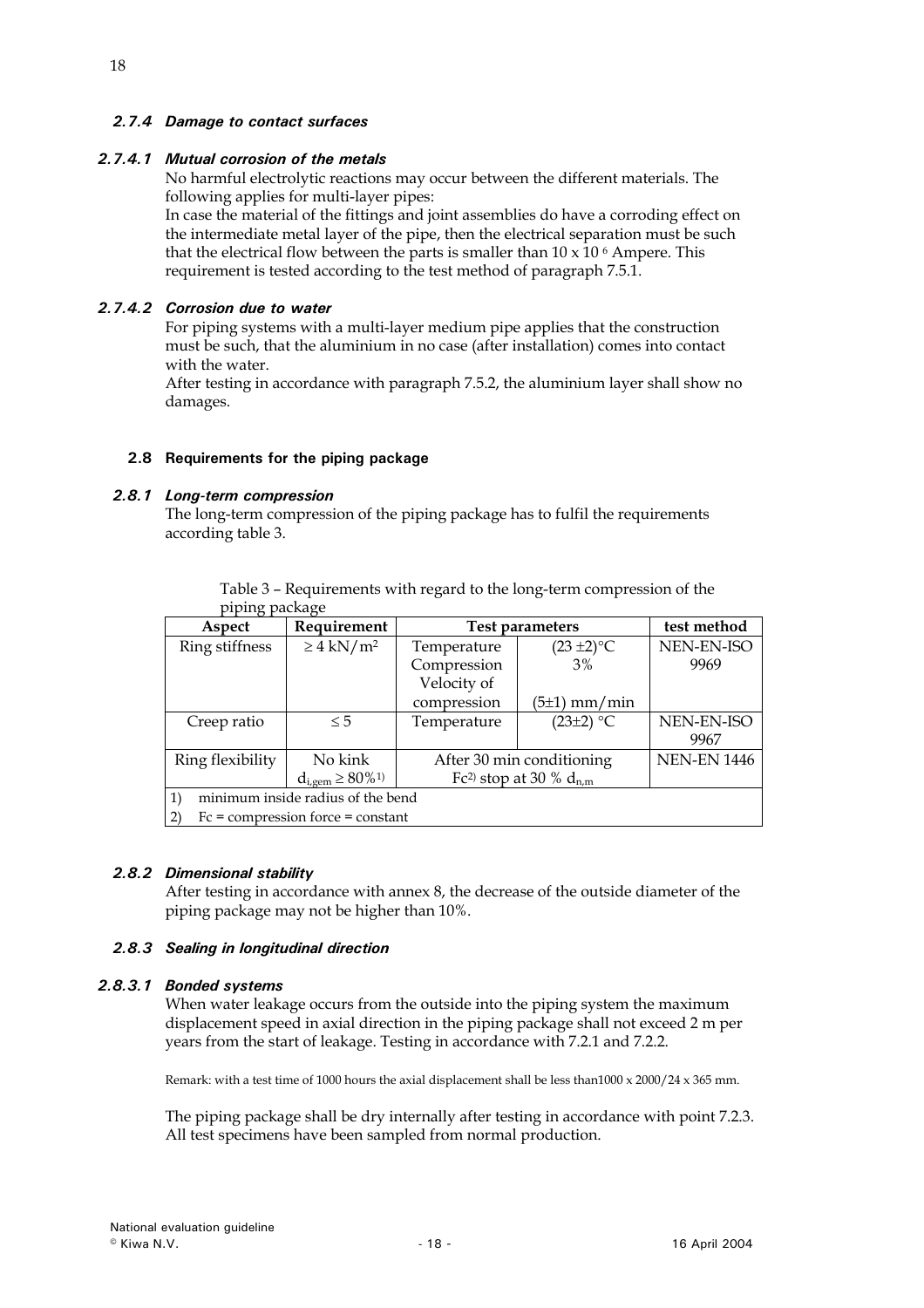# <span id="page-18-0"></span>*2.8.3.2 Non bonded systems*

The manufacturer of the system shall have a provision to stop leakage in axial direction. With the use of this provision the piping package shall be dry internally after testing in accordance with point 7.2.3.

All test specimens have been sampled from normal production and the joints have been installed according to the installation instruction of the manufacturer.

#### *2.8.4 Sealing construction to main supply pipe and service pipe*

After installation the joint construction between the main supply pipe as well as with the service pipe shall be such that:

The joint shall be leak tight at an internal pressure of 0,3 kPa, to be determined according paragraph 5.1.5 of NEN-EN 489, after a conditioning of the joint according paragraph 5.1.1 till paragraph 5.1.4 of NEN EN 489.

For the purpose of the test the manufacturer of the system shall supply a joint in accordance with their installation instructions.

#### **2.9 Installation instructions**

The supplier shall provide installation instructions in the Dutch language. A reference to these instructions shall be made at or near the packaging. The instructions must contain specific information with regard to storage, transport, processing temperature, construction of the joints and specific installation guidelines.

# **2.10 Marking**

After conclusion of the certification agreement, the outer casing shall be provided, at intervals of not more than 2 m, with the following clearly legible and indelible markings:

- dependent on the type of medium pipe:
	- $"PE/X"$  or "PE-X/Al" or "PE-X + Al";
		- "PB";
	- "PE-RT" or "PE-RT/Al".
- system name;
- classification (class DH1);
- design pressure: 8 or 10 bar;
- the number and the nominal outside diameter(s) plus wall thickness of the medium pipe(s) in mm;
- the nominal outside diameter of the outer casing in mm;
- the production code.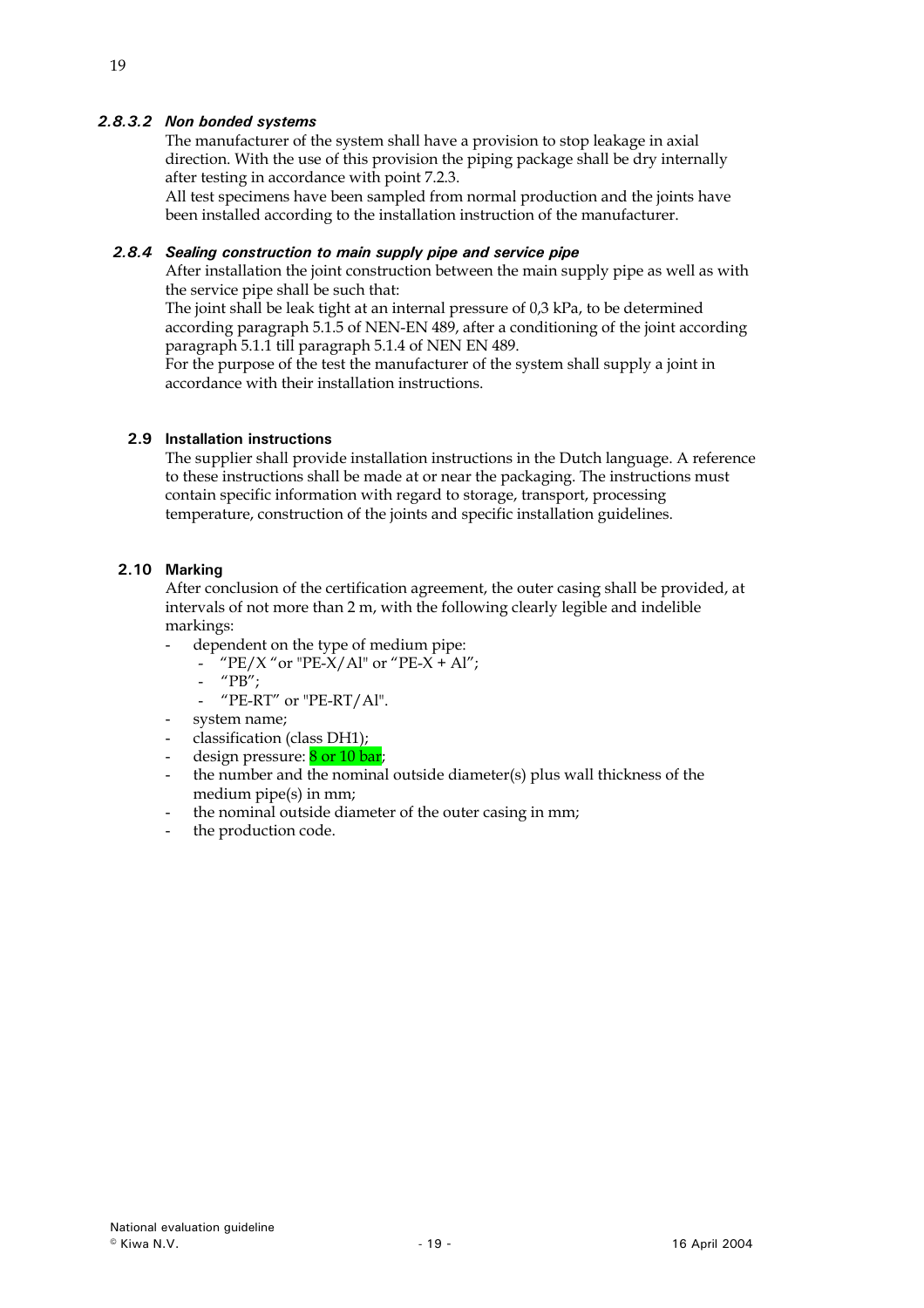# <span id="page-19-0"></span>**3 Requirements for the medium-pipe**

# **3.1 General**

In this chapter the requirements for the medium/pipe have been recorded.

# **3.2 Lifetime**

The manufacturer shall submit pressure test data based on tests (in water or in air) in accordance with ISO 1167 for the raw material (PE-X, PE-RT or PB) to be used for the manufacturing of the pipes. The test specimens shall be extruded pipes manufactured from the raw material (PE-X, PE-RT or PB). The tests must have been performed for at least 10.000 hours and for the following temperatures: 60°C or 80°C, 95°C and 110°C. The data must be statistically processed and presented according ISO 9080:2002. The elaborated LPL curves must be equal or better than the curves of the relevant material according to EN ISO 15875 (for PE-X) or EN ISO 15876 (for PB) or BRL-K536 part G (PE-RT).

# **3.3 PE-X pipes**

The requirements in paragraph 3.2 and 3.3 are taken from EN ISO 15875.

# *3.3.1 Dimensions*

The dimensions of the pipes are given in table 4. For the determination of the dimensions, the method according to ISO 3126 has to be followed.

| $d_{n}$ | $(d_{em})$ |       | Out of        | <b>Wall thickness</b> |           |                      |           |
|---------|------------|-------|---------------|-----------------------|-----------|----------------------|-----------|
|         |            |       | roundn<br>ess | SDR <sub>9</sub>      |           | <b>SDR 7,4</b>       |           |
|         | Min.       | Max.  |               | $P = 8 bar$           |           | $P = 10bar$          |           |
|         |            |       |               |                       | $S = 4$   |                      | $S = 3.2$ |
|         |            |       |               | e <sub>min,b</sub> .  | $e_{max}$ | e <sub>min,b</sub> . | $e_{max}$ |
| 18      | 18,0       | 18,3  | 0,5           | 2,0                   | 2,4       | 2,4                  | 2,8       |
| 20      | 20,0       | 20,3  | 0,5           | 2,3                   | 2,7       | 2,8                  | 3,2       |
| 22      | 22,0       | 22,3  | 0,5           | 2,5                   | 3,0       | 2,9                  | 3,3       |
| 25      | 25,0       | 25,3  | 0,6           | 2,8                   | 3,2       | 3,5                  | 4,0       |
| 28      | 28,0       | 28,3  | 0,6           | 3,2                   | 3,7       | 3,9                  | 4,4       |
| 32      | 32,0       | 32,3  | 0,8           | 3,6                   | 4,1       | 4,4                  | 5,0       |
| 40      | 40,0       | 40,4  | 1,0           | 4,5                   | 5,1       | 5,5                  | 6,2       |
| 50      | 50,0       | 50,5  | 1,2           | 5,6                   | 6,3       | 6,9                  | 7,7       |
| 63      | 63,0       | 63,6  | 1,4           | 7,1                   | 8,0       | 8,6                  | 9,5       |
| 75      | 75,0       | 75,7  | 1,4           | 8,4                   | 9,4       | 10,3                 | 11,5      |
| 90      | 90,0       | 90,9  | 1,4           | 10,1                  | 11,3      | 12,3                 | 13,7      |
| 110     | 110,1      | 111,0 | 1,6           | 12,3                  | 13,7      | 15,1                 | 16,8      |
| 125     | 125,0      | 126,2 | 1,6           | 14,0                  | 15,4      | 17,1                 | 18,9      |
| 140     | 140,0      | 141,3 | 1,6           | 15,7                  | 17,4      | 19,2                 | 21,3      |
| 160     | 160,0      | 161,5 | 1,8           | 17,9                  | 19,8      | 21,9                 | 24,2      |
| 180     | 180,0      | 181,5 | 1,8           | 20,0                  | 22,1      | 24,6                 | 27,2      |
| 200     | 200,0      | 201,5 | 2,0           | 22,4                  | 24,8      | 27,4                 | 30,3      |
| 225     | 225,0      | 226,5 | 2,0           | 25,0                  | 27,6      | 30,8                 | 33,9      |
| 250     | 250,0      | 251,5 | 2,0           | 27,9                  | 30,9      | 34,2                 | 37,6      |

Table 4 - Dimensions of PE-X pipes. Dimensions in mm*.*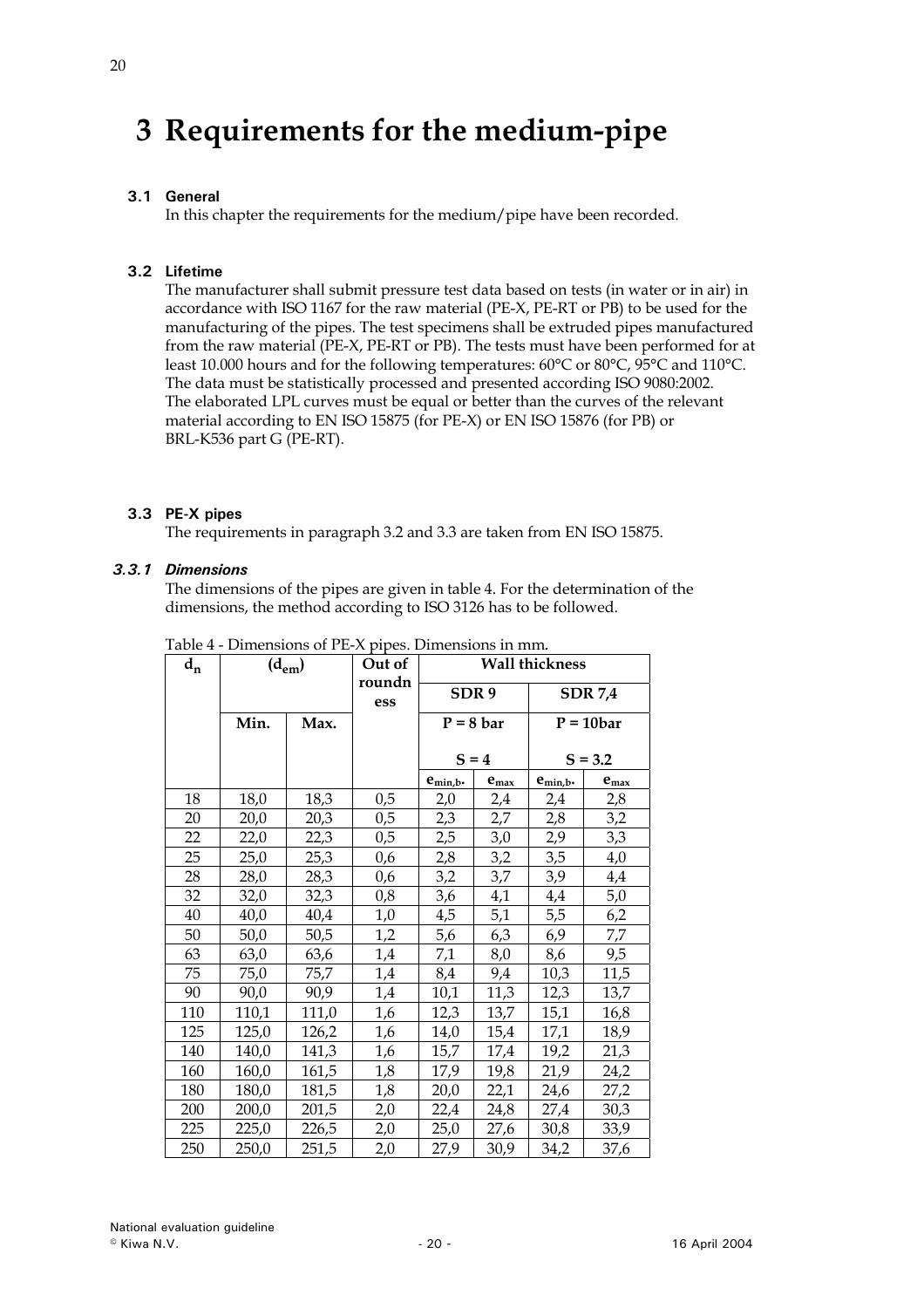# <span id="page-20-0"></span>*3.3.2 PE-X pipes*

|                                                                                   | Aspect            |                               | requirements for the <i>repes</i><br>Requirement                                  | <b>Test</b>     |                      | <b>Test method</b> |  |  |
|-----------------------------------------------------------------------------------|-------------------|-------------------------------|-----------------------------------------------------------------------------------|-----------------|----------------------|--------------------|--|--|
|                                                                                   |                   |                               |                                                                                   |                 | parameter            |                    |  |  |
|                                                                                   | Dimensions        |                               | According table 5                                                                 | Dimensions      |                      | <b>EN 496</b>      |  |  |
|                                                                                   | Appearance        |                               | Smooth without                                                                    | Soundness       |                      | Visual             |  |  |
|                                                                                   |                   |                               | any flaws                                                                         |                 |                      | inspection         |  |  |
|                                                                                   |                   |                               |                                                                                   |                 |                      |                    |  |  |
| Extent of                                                                         | $PE-Xa$           | Peroxide system               | ${\geq}70$ %                                                                      | <b>EN 579</b>   |                      | <b>EN 579</b>      |  |  |
| cross                                                                             | PE-Xb             | Silane system                 | $\geq 65 \%$                                                                      |                 |                      | <b>EN 579</b>      |  |  |
| linking <sup>1)</sup>                                                             | PE-Xc             | Radiation                     | $\geq 60$ %                                                                       |                 |                      | <b>EN 579</b>      |  |  |
|                                                                                   |                   | system                        |                                                                                   |                 |                      |                    |  |  |
|                                                                                   | PE-Xd             | AZO-system                    | $\geq 60$ %                                                                       |                 |                      | <b>EN 579</b>      |  |  |
| Resistance to internal pressure                                                   |                   |                               | $\geq 1$ h <sup>4</sup> )                                                         | 20 °C           | 12 <sup>2</sup>      | ISO 1167           |  |  |
|                                                                                   |                   |                               | $\geq 1$ h <sup>4</sup> )                                                         | $95^{\circ}$ C  | 4,82                 |                    |  |  |
|                                                                                   |                   |                               | $\geq$ 22 h <sup>4</sup> )                                                        | $95^{\circ}$ C  | 4,72                 |                    |  |  |
|                                                                                   |                   |                               | $\geq 165$ h <sup>4)</sup>                                                        | $95^{\circ}$ C  | 4,62                 |                    |  |  |
|                                                                                   |                   |                               | $\geq 1000 h^{4}$                                                                 | $95^{\circ}$ C  | 4,42                 |                    |  |  |
|                                                                                   | Thermal stability |                               | $\geq$ 8760 h <sup>4)</sup>                                                       | $110^{\circ}$ C | $2,52$ <sup>2)</sup> | ISO 1167           |  |  |
|                                                                                   | Influence of heat |                               | $\leq 3$ %3)                                                                      | Change of       |                      | <b>NEN-EN 743</b>  |  |  |
|                                                                                   |                   |                               |                                                                                   |                 | length               | method B           |  |  |
|                                                                                   |                   |                               |                                                                                   | EN ISO 15875-2  |                      |                    |  |  |
|                                                                                   |                   |                               | 1) The manufacturer must state the maximum allowed percentage of cross-linking of |                 |                      |                    |  |  |
| the system. The percentage measured during the determination according the above- |                   |                               |                                                                                   |                 |                      |                    |  |  |
| mentioned method shall be in between both values.                                 |                   |                               |                                                                                   |                 |                      |                    |  |  |
| 2) $\sigma$ (N/mm <sup>2</sup> )                                                  |                   |                               |                                                                                   |                 |                      |                    |  |  |
| 3) After the test, the test pieces may not show any cracks, blisters or cavities. |                   |                               |                                                                                   |                 |                      |                    |  |  |
|                                                                                   |                   | 4) Minimum required test time |                                                                                   |                 |                      |                    |  |  |
|                                                                                   |                   |                               |                                                                                   |                 |                      |                    |  |  |

### Table 5 – Requirements for PE-X pipes

### **3.4 PB pipes**

Remark: The relevant requirements are taken from EN ISO 15876.

# *3.4.1 Dimensions*

The dimensions of the pipes are given in table 5. For the determination of the dimensions, the method according to ISO 3126 has to be followed.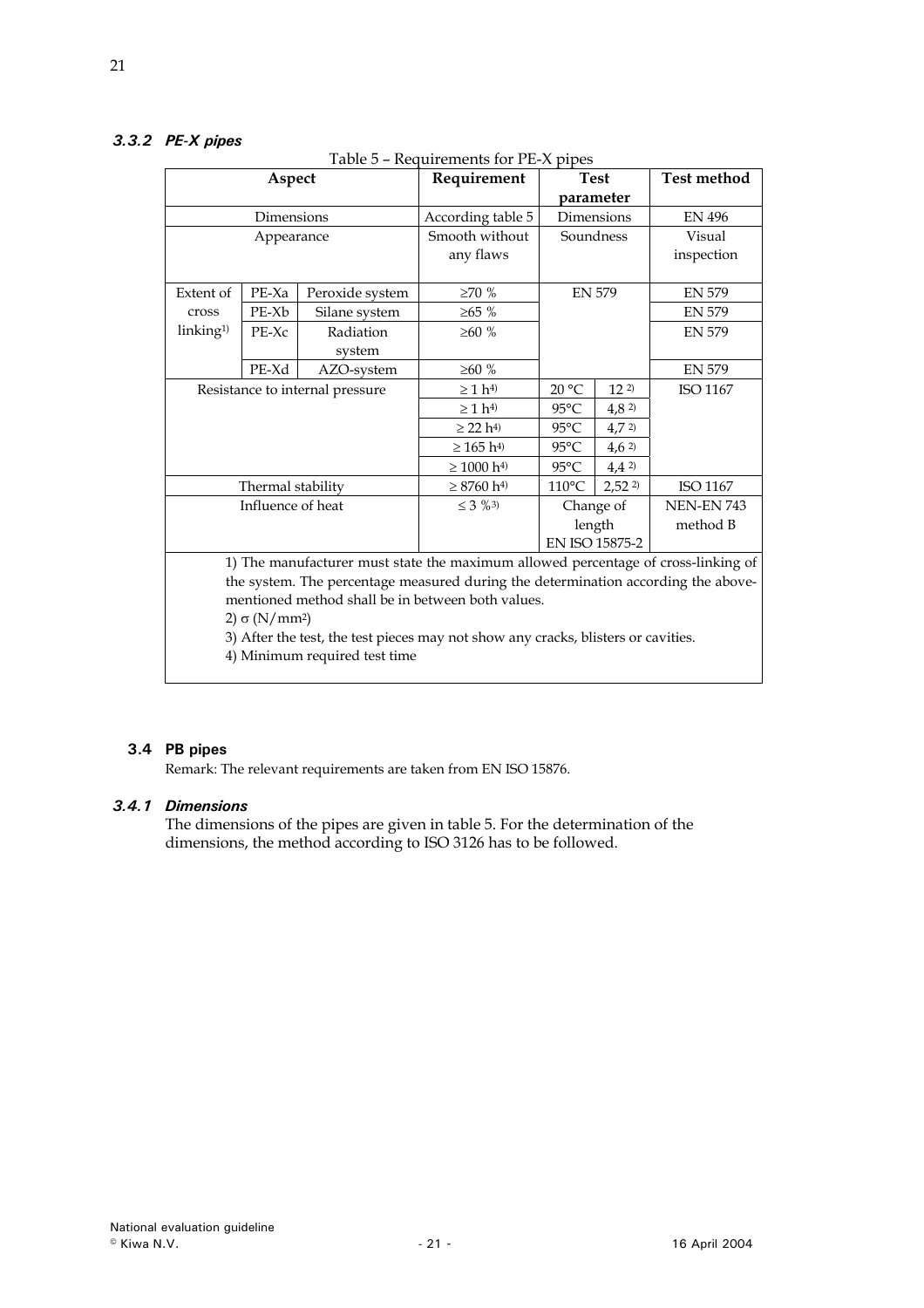| $\mathbf{d}_{\mathbf{n}}$ | гарк о - аннензють от гр рірся. Бінісняють ні пип.<br>$(d_{em})$ |       | Max.<br>Out of |              | <b>Wall thickness</b> |              |             |
|---------------------------|------------------------------------------------------------------|-------|----------------|--------------|-----------------------|--------------|-------------|
|                           |                                                                  |       | round<br>ness  |              |                       |              |             |
|                           |                                                                  |       |                | $P = 8$ bar  |                       | $P = 10$ bar |             |
|                           |                                                                  |       |                | $S = 5$      |                       |              | $S = 4$     |
|                           | Min.                                                             | Max.  |                | $e_{\min,b}$ | $e_{\text{max},b}$    | $e_{min,b}$  | $e_{max,b}$ |
| 18                        | 18,0                                                             | 18,3  | 0,5            | 1,7          | 2,0                   | 2,0          | 2,3         |
| 20                        | 20,0                                                             | 20,3  | 0,5            | 1,9          | 2,2                   | 2,3          | 2,7         |
| 22                        | 22,0                                                             | 22,3  | 0,5            | 2,0          | 2,3                   | 2,4          | 2.8         |
| 25                        | 5,0                                                              | 25,3  | 0,6            | 2,3          | 2,7                   | 2,8          | 3,2         |
| 28                        | 28,0                                                             | 28,3  | 0,6            | 2,6          | 3,0                   | 3,1          | 3,6         |
| 32                        | 32,0                                                             | 32,3  | 0,8            | 2,9          | 3,3                   | 3,6          | 4,1         |
| 40                        | 40,0                                                             | 40,4  | 1,0            | 3,7          | 4,2                   | 4,5          | 5,1         |
| 50                        | 50,0                                                             | 50,5  | 1,2            | 4,6          | 5,2                   | 5,6          | 6,3         |
| 63                        | 63,0                                                             | 63,6  | 1,4            | 5,8          | 6,5                   | 7,1          | 8,0         |
| 75                        | 75,0                                                             | 75,7  | 1,4            | 6,8          | 7,6                   | 8,4          | 9,4         |
| 90                        | 90,0                                                             | 90,9  | 1,4            | 8,2          | 9,2                   | 10,1         | 11,3        |
| 110                       | 110,0                                                            | 111,0 | 1,6            | 10,0         | 11,1                  | 12,3         | 13,7        |
| 125                       | 125,0                                                            | 126,2 | 1,6            | 11,4         | 12,7                  | 14,0         | 15,5        |
| 140                       | 140,0                                                            | 141,3 | 1,6            | 12,7         | 14,1                  | 15,7         | 17,4        |
| 160                       | 160,0                                                            | 161,5 | 1,8            | 14,6         | 16,6                  | 17,9         | 19,8        |
| 180                       | 180,0                                                            | 181,5 | 1,8            | 16,4         | 17,8                  | 20,1         | 22,3        |
| 200                       | 200,0                                                            | 201,5 | 2,0            | 18,2         | 20,2                  | 22,4         | 24,8        |
| 225                       | 225,0                                                            | 226,5 | 2,0            | 20,5         | 22,7                  | 25,2         | 27,8        |
| 250                       | 250,0                                                            | 251,5 | 2,0            | 22,8         | 25,1                  | 27,9         | 30,7        |

Table 6 - dimensions of PB pipes. Dimensions in mm*.* 

# *3.4.2 PB pipes*

Table 7 – Requirements for PB pipes

| Aspect                                                                            | Requirement       | <b>Test</b>        |                | Test methods      |
|-----------------------------------------------------------------------------------|-------------------|--------------------|----------------|-------------------|
|                                                                                   |                   |                    | parameter      |                   |
| Dimensions                                                                        | According table 8 |                    | Dimensions     | EN 496            |
| Appearance                                                                        | Smooth without    | Soundness          |                | Visual            |
|                                                                                   | any flaws         |                    |                | inspection        |
| Resistance to internal pressure                                                   | $\geq 1$ h        | 20 °C              | 15,52          | ISO 1167          |
|                                                                                   | $\geq$ 22 h       | $95^{\circ}$ C     | 6,42           |                   |
|                                                                                   | $\geq 165$ h      | $95^{\circ}$ C     | $6,2^2$        |                   |
|                                                                                   | $\geq 1000$ h     | $95^{\circ}$ C     | 6,02           |                   |
| Thermal stability                                                                 | $\geq 8760 \; h$  | $110^{\circ}$ C    | $2,4^{2}$      | <b>ISO 1167</b>   |
| <b>MFR</b>                                                                        | Value may vary    | $T = 190^{\circ}C$ |                | ISO 1133          |
|                                                                                   | $max. 30\%$ of    | $t = 10$ min.      |                |                   |
|                                                                                   | nominal value     |                    | $mass = 5 kg$  |                   |
| Influence of heat                                                                 | $\leq$ 2 % 1)     | Change of          |                | <b>NEN-EN 743</b> |
|                                                                                   |                   | length             |                | method B          |
|                                                                                   |                   |                    | EN ISO 15876-2 |                   |
| 1) After the test, the test pieces may not show any cracks, blisters or cavities. |                   |                    |                |                   |
| $\sigma$ (N/mm <sup>2</sup> ).                                                    |                   |                    |                |                   |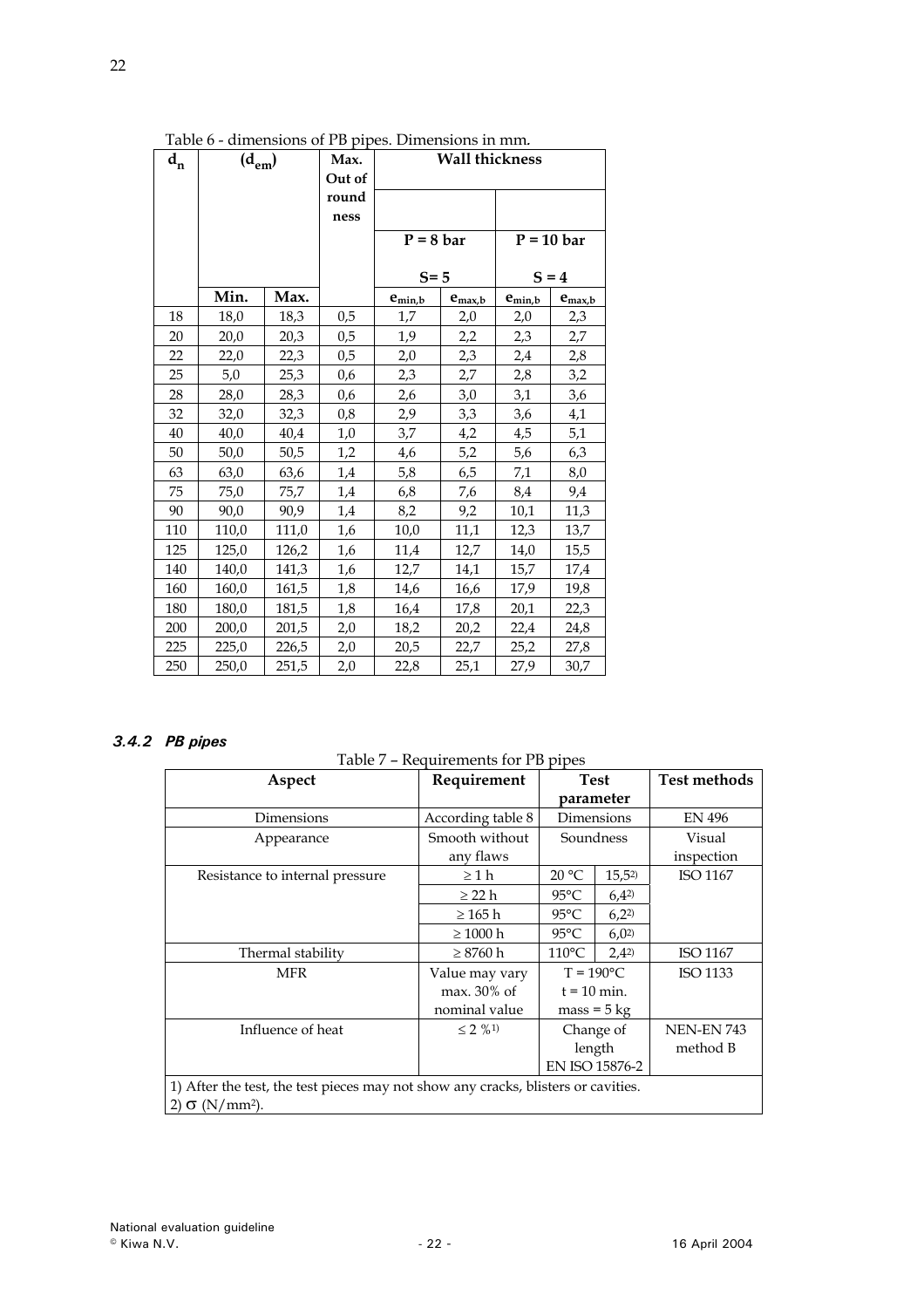# <span id="page-22-0"></span>*3.4.3 Welded joint of PB*

The requirements for welded joints (socket fusion and electro fusion) in PB are according to EN ISO 15876-3.

# **3.5 PE-RT pipes**

Remark: For the most part the relevant requirements are taken over from BRL5607.

#### *3.5.1 Dimensions*

The dimensions of the pipes are given in table 8. For the determination of the dimensions, the method according ISO 3126 has to be followed.

| $\mathbf{d}_{\mathbf{n}}$ | $(d_{em})$ |       | Max.<br>Out of | <b>Wall thickness</b> |                    |                  |             |
|---------------------------|------------|-------|----------------|-----------------------|--------------------|------------------|-------------|
|                           |            |       | round<br>ness  | SDR <sub>6</sub>      |                    | SDR <sub>5</sub> |             |
|                           |            |       |                |                       | $P = 8$ bar        | $P = 10$ bar     |             |
|                           |            |       |                |                       | $S = 2,5$          |                  | $S = 2$     |
|                           | Min.       | Max.  |                | $e_{min,b}$           | $e_{\text{max},b}$ | $e_{min,b}$      | $e_{max,b}$ |
| 18                        | 18,0       | 18,3  | 0,5            | 3,0                   | 3,4                | 3,6              | 4,1         |
| 20                        | 20,0       | 20,3  | 0,5            | 3,4                   | 3,9                | 4,1              | 4,7         |
| 22                        | 22,0       | 22,3  | 0,5            | 3,7                   | 4,2                | 4,4              | 5,0         |
| 25                        | 25,0       | 25,3  | 0,6            | 4,2                   | 4,8                | 5,1              | 5,8         |
| 28                        | 28,0       | 28,3  | 0,6            | 4,7                   | 5,3                | 5,6              | 6,3         |
| 32                        | 32,0       | 32,3  | 0,8            | 5,4                   | 6,1                | 6,5              | 7,3         |
| 40                        | 40,0       | 40,4  | 1,0            | 6,7                   | 7,5                | 8,1              | 9,1         |
| 50                        | 50,0       | 50,5  | 1,2            | 8,4                   | 9,4                | 10,1             | 11,3        |
| 63                        | 63,0       | 63,6  | 1,4            | 10,5                  | 11,7               | 12,7             | 14,1        |
| 75                        | 75,0       | 75,7  | 1,4            | 12,5                  | 13,9               | 15,1             | 16,8        |
| 90                        | 90,0       | 90,9  | 1,4            | 15,0                  | 16,6               | 18,1             | 20,1        |
| 110                       | 110,0      | 111,0 | 1,6            | 18,3                  | 20,3               | 22,1             | 24,5        |
| 125                       | 125,0      | 126,2 | 1,6            | 20,8                  | 23,0               | 25,1             | 27,8        |
| 140                       | 140,0      | 141,3 | 1,6            | 23,3                  | 25,8               | 28,1             | 31,1        |
| 160                       | 160,0      | 161,5 | 1,8            | 26,6                  | 29,4               | 32,1             | 35,5        |
| 180                       | 180,0      | 181,5 | 1,8            | 29,9                  | 33,0               | 36,1             | 39,9        |
| 200                       | 200,0      | 201,5 | 2,0            | 33,2                  | 36,7               | 40,1             | 44,3        |
| 225                       | 225,0      | 226,5 | 2,0            | 37,4                  | 41,3               | 45,1             | 49,8        |
| 250                       | 250,0      | 251,5 | 2,0            | 41,5                  | 45,8               | 50,1             | 55,3        |

Table 8 – Dimensions of PE-RT pipes. Dimensions in mm*.*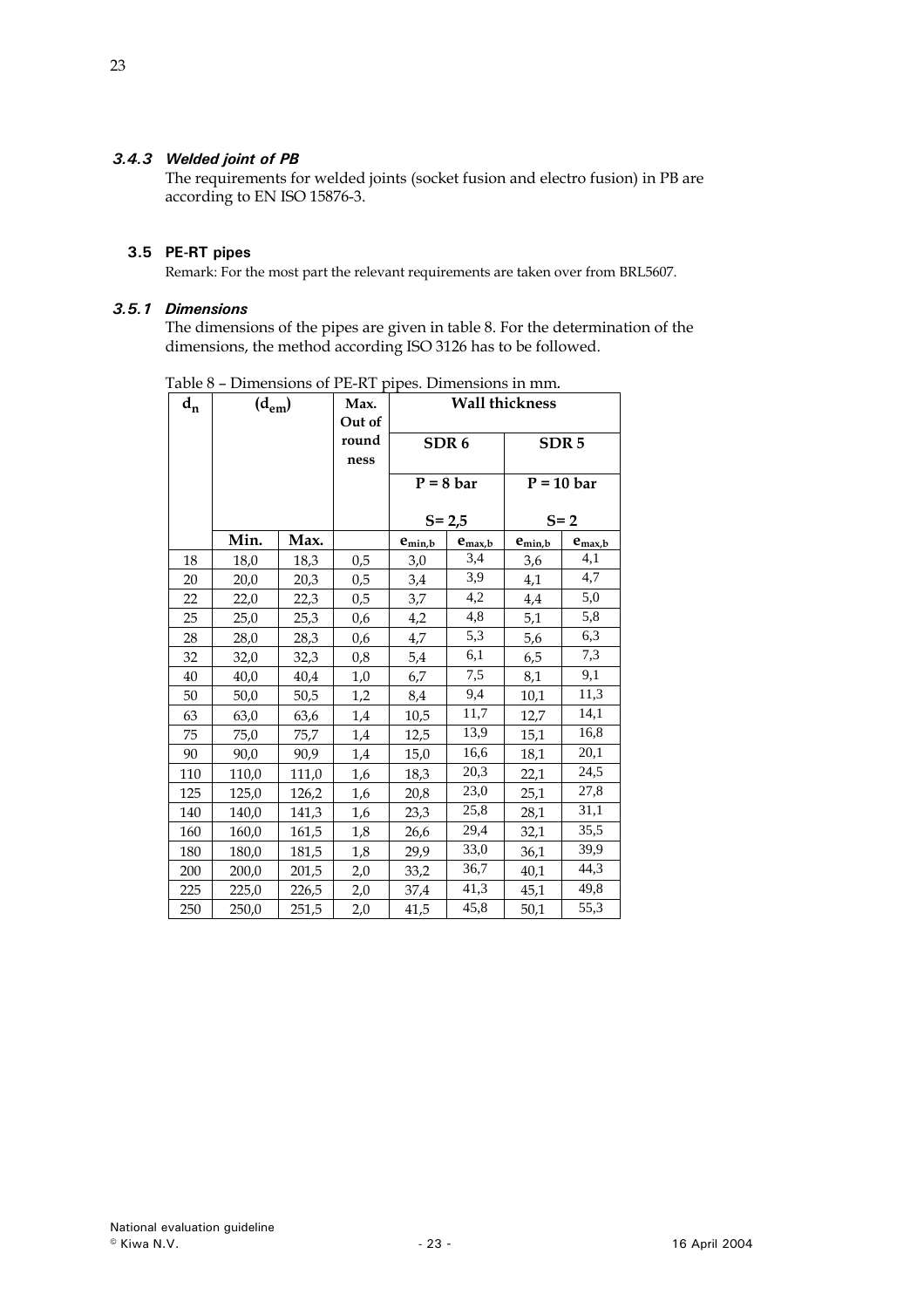# <span id="page-23-0"></span>*3.5.2 Pipes of PE-RT*

Tabel 9 – Requirements for PE-RT pipes

| Aspect                                                                           | requirements for the most<br>Eis | <b>Test</b>        |                  | <b>Test methode</b> |
|----------------------------------------------------------------------------------|----------------------------------|--------------------|------------------|---------------------|
|                                                                                  |                                  | parameter          |                  |                     |
| Dimensions                                                                       | According to                     | Dimensions         |                  | <b>EN 496</b>       |
|                                                                                  | table 8                          |                    |                  |                     |
| Appearance                                                                       | Smooth without                   | Soundness          |                  | Visual              |
|                                                                                  | any flaws                        |                    |                  | inspection          |
| Resistance to internal pressure                                                  | $\geq 1$ h                       | 20 °C              | 9,92             | ISO 1167            |
|                                                                                  | $\geq$ 22 hrs                    | $95^{\circ}$ C     | 3,82             |                     |
|                                                                                  | $\geq 165$ hrs                   | $95^{\circ}$ C     | 3,62             |                     |
|                                                                                  | $\geq 1000$ hrs                  | $95^{\circ}$ C     | $3,5^2$          |                     |
| Thermal stability                                                                | $\geq 8760$ hrs                  | $110^{\circ}$ C    | 1,8 <sup>2</sup> | ISO 1167            |
| Influence of heat                                                                | $\leq$ 3 % 1)                    | Change of          |                  | <b>NEN-EN 743</b>   |
|                                                                                  |                                  | length             |                  | method B            |
|                                                                                  |                                  | <b>BRL5607</b>     |                  |                     |
| <b>MFR</b>                                                                       | Value may vary                   | $T = 190^{\circ}C$ |                  | ISO 1133            |
|                                                                                  | $max. 20\%$ of                   | $t = 10$ min.      |                  |                     |
|                                                                                  | nominal value                    | $mass = 2.16$ kg   |                  |                     |
| 1) After the test, the test pieces may not show any cracks, blisters or cavities |                                  |                    |                  |                     |
| 2) $\sigma$ (N/mm2)                                                              |                                  |                    |                  |                     |

#### **3.6 Multi-layer pipes**

#### *3.6.1 Long-term characteristics*

#### *3.6.1.1 Inner layer*

The following applies for the plastic inner-layer of the multi-layer pipe: the medium-layer shall be made of PE-X, PE-RT or PB according to paragraph 3.1.

#### *3.6.1.2 Multi-layer pipe*

According to the test method of point 7.3.1 and table 10 the manufacturer shall prove that his multi-layer pipe construction will have a lifetime of at least 50 years for the relevant class according to table 1.

| Table 10 - Requirement for $P_{PD}$ . |                               |  |  |  |
|---------------------------------------|-------------------------------|--|--|--|
| <b>Class</b>                          | <b>Requirement</b>            |  |  |  |
|                                       | $P_{\rm PD1} \geq P_{\rm D1}$ |  |  |  |
| DH1                                   | $P_{PD3} \ge P_{D3}$          |  |  |  |

One pipe diameter of the multi-layer construction type shall be tested according to point 7.3.1. All other diameters of the same construction type shall be tested according to ISO DIS 17456 point 6.5.

The regression lines ( $p_{LTHS}$ ) shall have an angle equal to the lines obtained according to point 7.3.1.

#### *3.6.2 Appearance*

The internal and external surface of the pipes shall be homogeneous and free from imperfections, pits, blisters and discoloration. The ends of the pipes shall be smooth and square.

#### *3.6.3 Dimensions*

In principle diameter and wall thickness are not prescribed, as long as the preconditions as mentioned in paragraph 3.5.1.2 are met.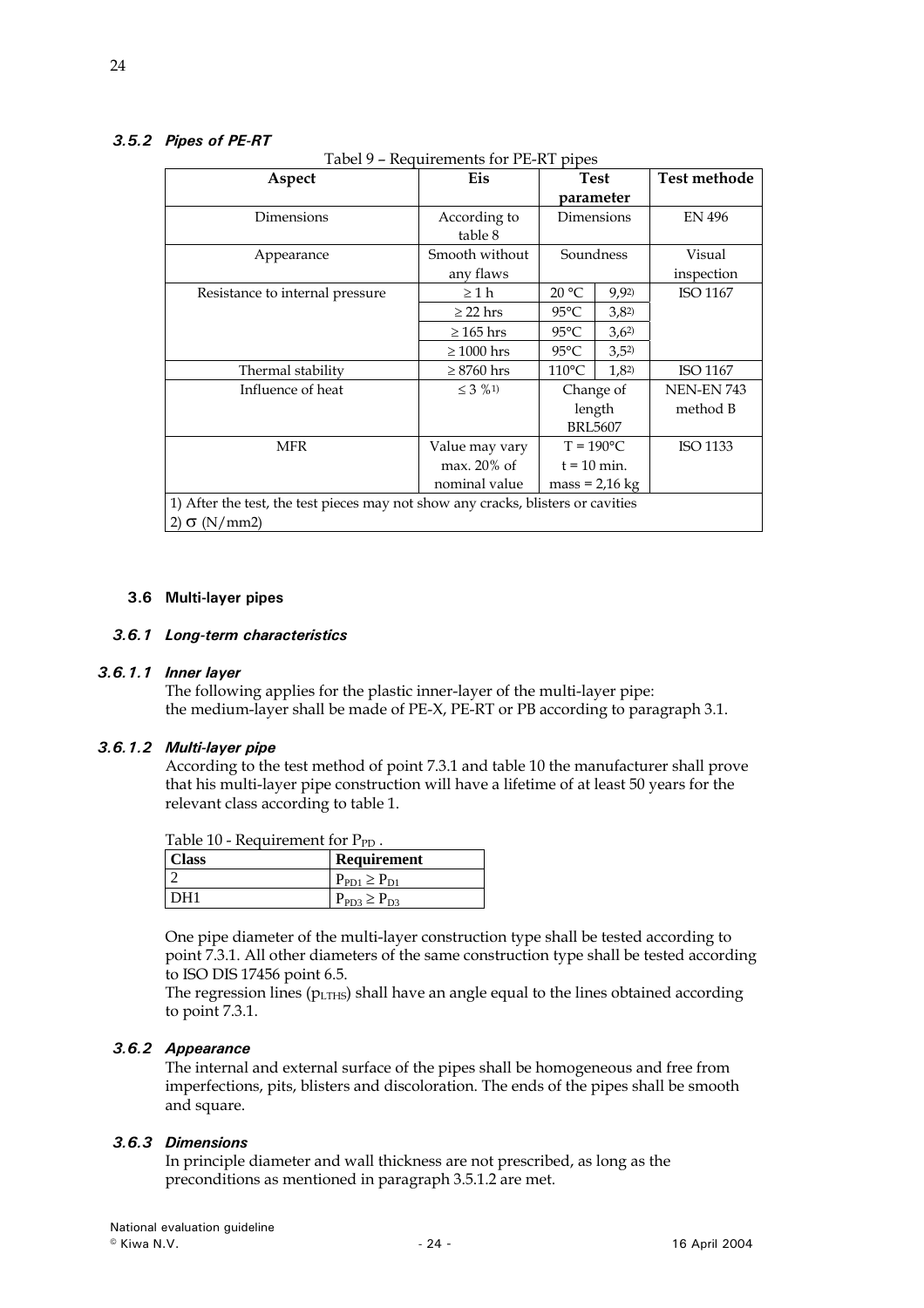# <span id="page-24-0"></span>*3.6.4 Multi-layer pipe*

At present, only aluminium (Al) is used as strengthening layer. In case the manufacturer makes use of another metal, then the mechanical requirements for installation and lifetime have to be drafted in consultation with the certification body.

#### *3.6.5 Aluminium (Al) strengthening layer*

The following mechanical characteristics of the aluminium have to be stated by the manufacturers and shall be laid down and will form a part of the agreement:

- Tensile strength;
- 0,2% strain limit;
- Elongation at break.

The test method according to paragraph 7.4 has to be used for the determination of these characteristics.

# *3.6.6 Resistance to internal water pressure*

After obtaining the  $p_{LTHS}$  line for each diameter, the  $S_R$  has to be used to calculate the test pressures for table 11 (see formula 2 of point 7.3.1).

The manufacturer shall use the calculated values for product verification testing.

| Test temperature     | (N/mm <sup>2</sup> ) | Test duration at least |
|----------------------|----------------------|------------------------|
| 95 (in water or air) |                      |                        |
| 95 (in water or air) |                      | 165                    |
| 95 (in water or air) |                      | 1በበበ                   |

Table 11– Resistance to internal pressure

#### **3.7 Adhesive layer**

| Table 12 – Requirements for the adhesive layer |  |  |
|------------------------------------------------|--|--|
|------------------------------------------------|--|--|

| Aspect                                                                                          | Requirement            | Test parameter             | <b>Test method</b>     |  |  |
|-------------------------------------------------------------------------------------------------|------------------------|----------------------------|------------------------|--|--|
| Material                                                                                        | Acc. IQC <sup>3)</sup> | Acc. IQC3)                 | Acc. IQC3)             |  |  |
| Dimensions <sup>2)</sup>                                                                        | Acc. IQC <sup>3)</sup> | Acc. IQC <sup>3)</sup>     | Acc. IQC <sup>3)</sup> |  |  |
| Melting                                                                                         | ≥ 120 °C               | Test pieces: 1             | ISO 3146,              |  |  |
| temperature                                                                                     |                        |                            | Method A               |  |  |
| Good suture                                                                                     | No                     | Conditioneren <sup>1</sup> | Paragraph 7.5.2        |  |  |
| at aluminium layer                                                                              | delamination           | Test pieces: 3             |                        |  |  |
| Good suture                                                                                     | No.                    | Conditoneren <sup>1)</sup> | ISO/DIS 18124          |  |  |
| at aluminium layer                                                                              | delamination           | Test pieces: 3             |                        |  |  |
| Adherence force                                                                                 | Not to peel off        | Test pieces: 3             | Paragraph 7.6.1        |  |  |
| at plastics layer                                                                               | or: no                 |                            |                        |  |  |
| (homogeneous pipe)                                                                              | flow                   |                            |                        |  |  |
| 1) conditioning by testing of the assembled pipe, according table 3, aspect cyclic temperature  |                        |                            |                        |  |  |
| test                                                                                            |                        |                            |                        |  |  |
| 2) as well as type as supplier of the adhesive layer                                            |                        |                            |                        |  |  |
| 3) IQC: is laid down as part of the certification agreement, after approval of the testing body |                        |                            |                        |  |  |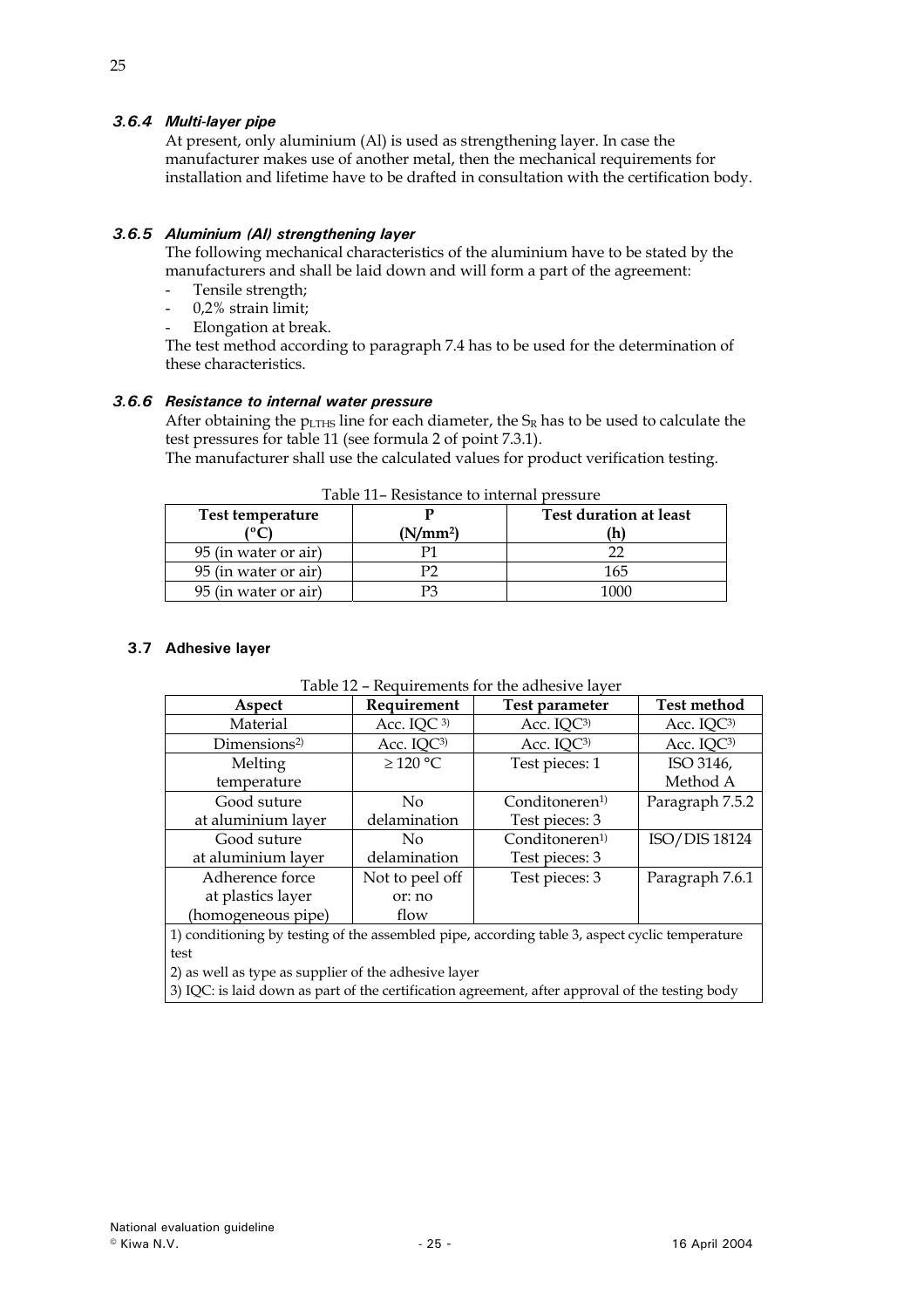# <span id="page-25-0"></span>**3.8 Protection layer around the pipe**

Multi-layer pipes may only be produced with a protection layer. For this applies that the composition must be laid down in the internal quality control scheme (IQCscheme). The remaining requirements are mentioned in table 13.

| Aspect                                                                                       | Requirement            | Test parameter      | <b>Test method</b> |  |  |
|----------------------------------------------------------------------------------------------|------------------------|---------------------|--------------------|--|--|
| Dimensions                                                                                   | Acc. IQC <sup>1)</sup> | Test pieces: 1      | ISO 3126           |  |  |
| Appearance                                                                                   | Smooth                 | Test pieces: 1      | Visual             |  |  |
|                                                                                              | without                |                     | inspection         |  |  |
|                                                                                              | impurities             |                     |                    |  |  |
| Oxidative                                                                                    | $\geq 20$ min          | Test pieces:1       | <b>EN 728</b>      |  |  |
| induction time                                                                               |                        | Temperature: 200 °C |                    |  |  |
| Thermal                                                                                      | $\geq 50$ years at     | See annex 7         | Annex 7            |  |  |
| stability <sup>2)1)</sup>                                                                    | $80^{\circ}$ C         |                     |                    |  |  |
| IQC: is laid down as part of the certification agreement, after approval of the testing body |                        |                     |                    |  |  |
| Counts for material other than PE-X, PB or PE-RT                                             |                        |                     |                    |  |  |

| Table 13 - Requirements for the protection layer of the medium-pipe |  |  |  |
|---------------------------------------------------------------------|--|--|--|
|                                                                     |  |  |  |

# **3.9 Marking of the medium-pipe**

After conclusion of the certification agreement, the medium-pipes shall be provided, at intervals of not more than 2 m, with the following clearly legible and indelible markings:

- Word mark 'Kiwa';
- for medium pipes made of homogeneous material, depending on the type of used plastic: PB, PE-X or PE-RT;
- for multilayer pipes, dependent on the material used for the medium pipe: PE-X/Al, or PE-X+Al or PE-RT/Al;
- design pressure: 8 or 10 bar;
- the nominal outside diameter and the nominal wall thickness in mm;
- the production code.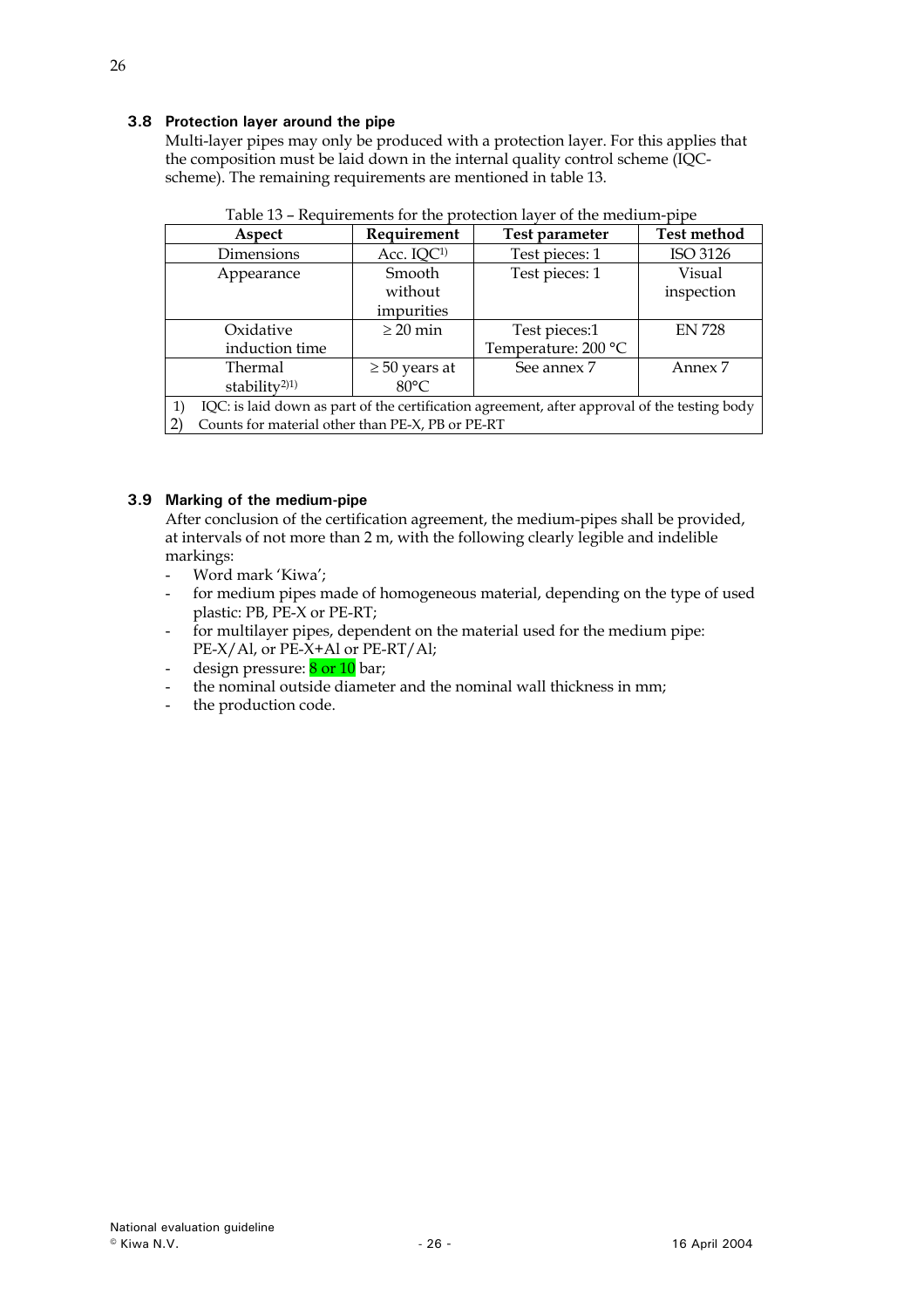# <span id="page-26-0"></span>**4 Requirements for the fitting**

# **4.1 Requirements for the plastics fittings**

# *4.1.1 Loaded parts*

Remark: with "loaded parts" is meant: by internal hydraulic pressure loaded parts

| Table 14 – Requirements for metal number                       |                             |                                                                                         |                            |  |  |
|----------------------------------------------------------------|-----------------------------|-----------------------------------------------------------------------------------------|----------------------------|--|--|
| Aspect                                                         | Requirement                 | Test parameter                                                                          | <b>Test method</b>         |  |  |
| Dimensions                                                     | Specification               | Dimensions                                                                              |                            |  |  |
|                                                                | manufacturer                |                                                                                         |                            |  |  |
| Appearance                                                     | Smooth without              | Soundness                                                                               | Visual                     |  |  |
|                                                                | any flaws                   |                                                                                         | inspection                 |  |  |
|                                                                |                             |                                                                                         | <b>EN 496</b>              |  |  |
| Material                                                       | According IQC <sup>1)</sup> | According IQC <sup>1)</sup>                                                             | According                  |  |  |
|                                                                |                             |                                                                                         | IQC <sup>1</sup>           |  |  |
| Long term strength                                             | According                   | Resistance to internal                                                                  | ISO DIS 9080 <sup>2)</sup> |  |  |
| fitting body                                                   | table 1                     | hydraulic pressure                                                                      |                            |  |  |
|                                                                |                             | at 60 °C or 80 °C                                                                       |                            |  |  |
|                                                                |                             | and at 95 °C                                                                            |                            |  |  |
| Behaviour at heating                                           | No damage                   | Temperature                                                                             | <b>EN 734</b>              |  |  |
|                                                                | deeper than                 | and test duration                                                                       |                            |  |  |
|                                                                | 30% of the                  | in consultation with                                                                    |                            |  |  |
|                                                                | wall thickness              | manufacturer                                                                            |                            |  |  |
| Thermal                                                        | $\geq 8760$ h               | $110\,^{\circ}\mathrm{C}$                                                               | ISO 1167                   |  |  |
| stability                                                      | No cracks                   | 8760 h                                                                                  |                            |  |  |
| 1)                                                             |                             | IQC: is laid down as part of the certification agreement, after approval of the testing |                            |  |  |
| body                                                           |                             |                                                                                         |                            |  |  |
| 2)<br>Tested with cylindrical injection moulded test specimens |                             |                                                                                         |                            |  |  |

| Table 14 - Requirements for metal fittings |  |
|--------------------------------------------|--|
|                                            |  |

#### *4.1.2 Unloaded parts*

The requirements applying for plastics (other than according 4.1.1), that are used for the not by internal hydraulic pressure loaded parts of the fittings, are determined separately. Hereby, the manufacturer has to submit the required information to the certification body.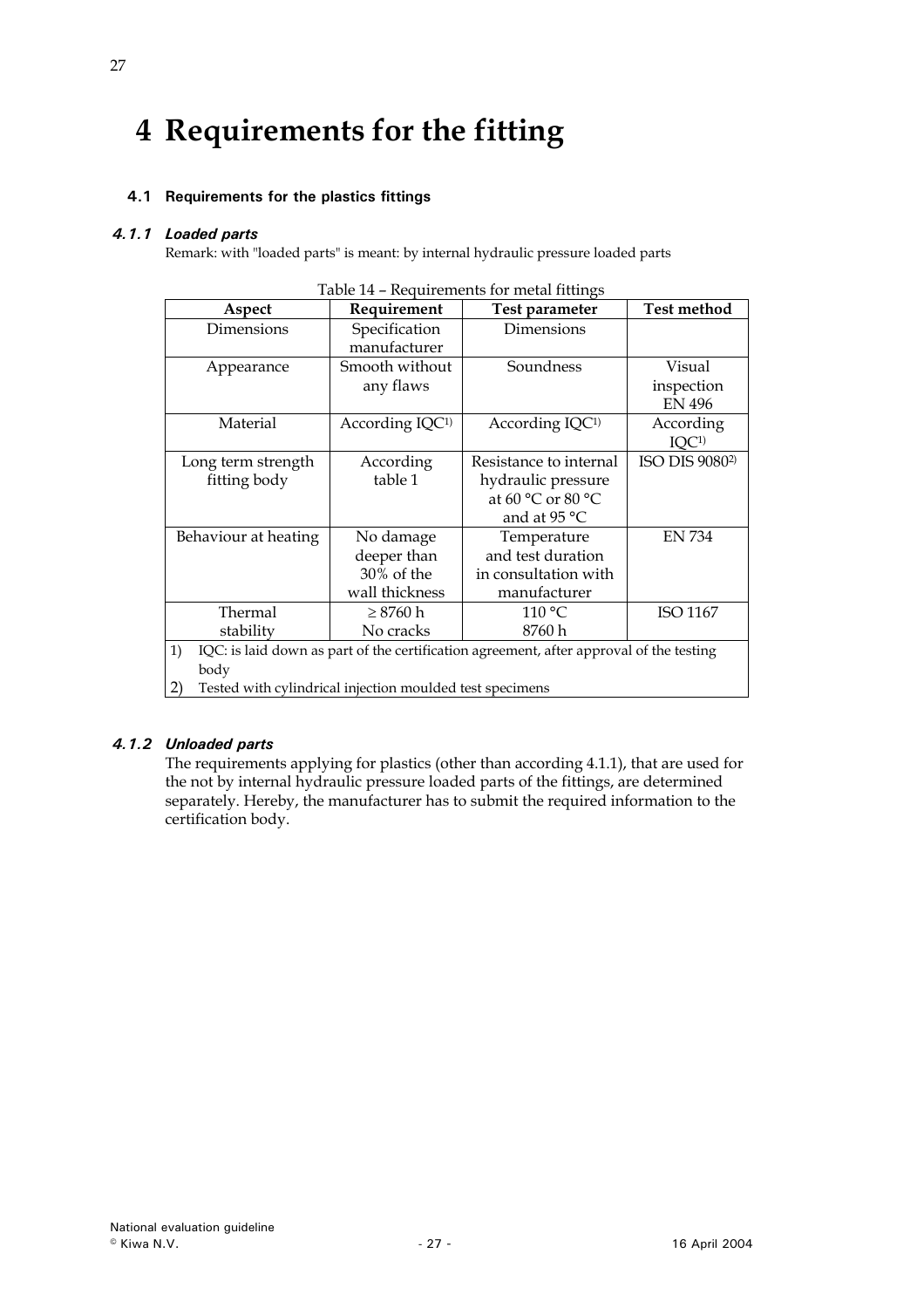# <span id="page-27-0"></span>**4.2 Metal fittings**

|                        | Table 15 – Requirements for metal fittings |                      |                    |  |  |  |
|------------------------|--------------------------------------------|----------------------|--------------------|--|--|--|
| Aspect                 | Requirement                                | Test parameter       | <b>Test method</b> |  |  |  |
| Material               | <b>NEN-EN 1254-3</b>                       |                      | Information        |  |  |  |
| composition            |                                            |                      | manufacturer       |  |  |  |
| Dimensions             | <b>NEN-EN 1254-3</b>                       | Minimum thickness    | ISO 3126           |  |  |  |
| Construction           | <b>NEN-EN 1254-3</b>                       | Construction         | ISO 3126           |  |  |  |
|                        |                                            | drawings             |                    |  |  |  |
| Strength fitting body: | Resistance to                              | <b>NEN-EN 1254-3</b> | <b>ISO 1167</b>    |  |  |  |
|                        | internal                                   | paragraph 5.1        |                    |  |  |  |
|                        | hydraulic                                  |                      |                    |  |  |  |
|                        | pressure                                   |                      |                    |  |  |  |
| Resistance to          | No cracks                                  | 9,5 > pH > 10        | <b>EN-ISO 6957</b> |  |  |  |
| stress corrosion       |                                            |                      |                    |  |  |  |

#### Table 15 – Requirements for metal fittings

Remark: for metal fittings not manufactured from copper diverge parameters apply which are determined with approval and in consultation with the certification body.

# **4.3 Marking**

The method of marking of mechanical fittings is given below.

After conclusion of the certification agreement, the fittings shall be provided with the following clearly legible and indelible markings:

- Word mark 'Kiwa';
- supplier's name or registered trademark or logo;
- the outside diameter in mm of the accompanying pipe;
- for plastics fittings: the material indication of the material from the fitting body according ISO 1043-1.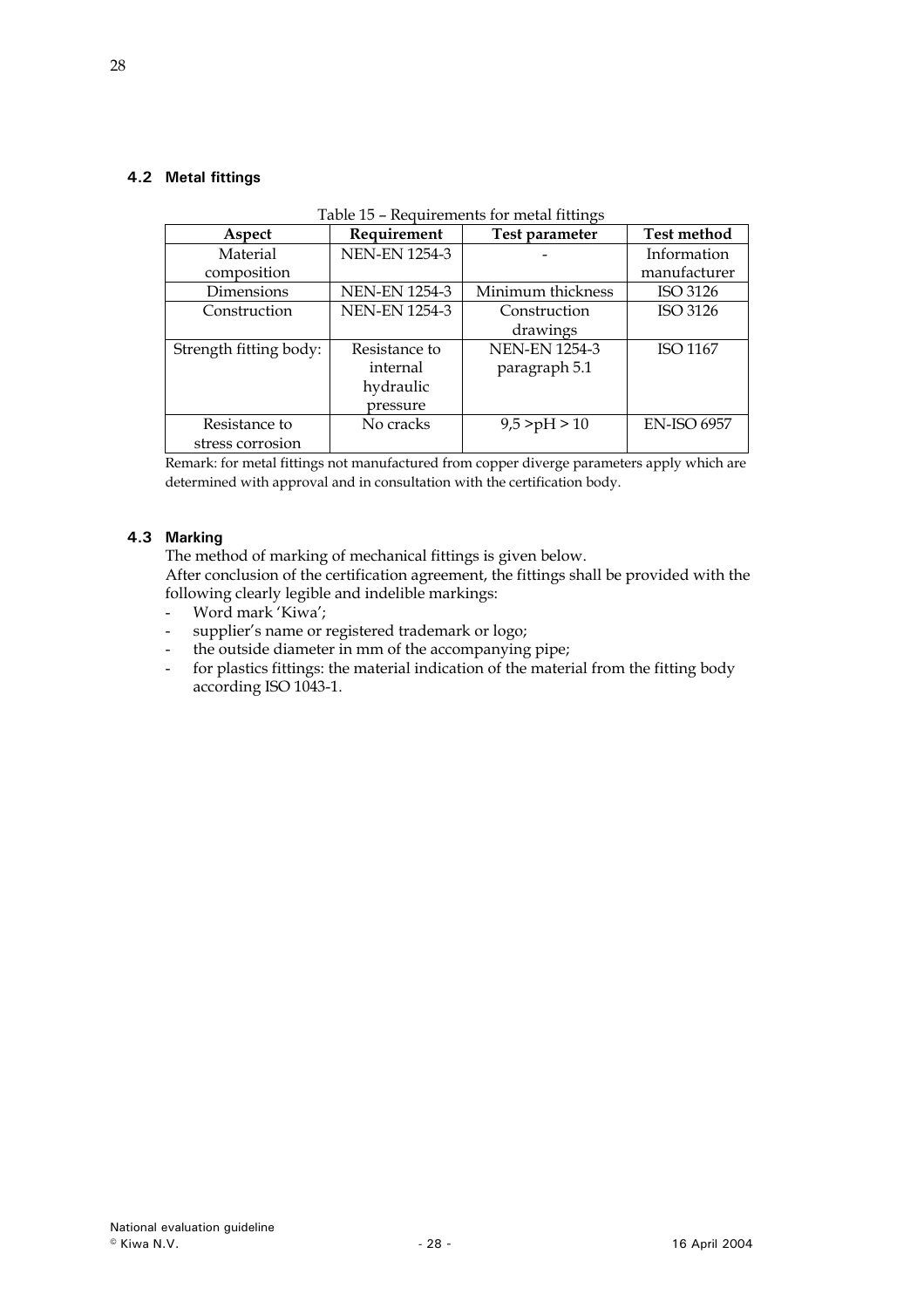# <span id="page-28-0"></span>**5 Requirements for the insulation material**

#### **5.1 Functional requirements**

The materials shall meet the requirements of table 16.

When the functional requirements are fulfilled according to another material, then at least the following requirements apply:

- Sufficient dimensional stability and uniform dimensions of the cell structure;
- Recorded closed cell percentage;
- For polyolefines: OIT, see table 16;
- For polyolefines: a provable lifetime according to 3.1;
- Thermal dimension stability in accordance with Table 16.

The requirements to be applied are, in this case, determined and evaluated in consultation with the certification body.

| Aspect          |             | Requirement      | Test parameter                                                                                  |                             | <b>Test method</b> |
|-----------------|-------------|------------------|-------------------------------------------------------------------------------------------------|-----------------------------|--------------------|
| Material        |             | According        |                                                                                                 | According IQC <sup>1)</sup> |                    |
| composition     |             | IQC <sup>1</sup> |                                                                                                 |                             | IOC <sub>1</sub>   |
| Water           | PUR:        | PE,              | Test pieces                                                                                     | $T = 80 °C$                 | <b>NEN-EN 253</b>  |
| absorption      | $\leq 10\%$ | $PE-X$           | 3                                                                                               | or                          | paragraph          |
|                 |             | $\leq1\%$        |                                                                                                 | $T = 100 °C$                | 5.3.5              |
| OIT             |             | $>15$ min at     | 1 test piece                                                                                    | $L = 300$ mm                | <b>NEN-EN 728</b>  |
|                 |             | $200^{\circ}$ C  |                                                                                                 |                             |                    |
| Cell structure  |             | Uniform          | Test pieces                                                                                     | $\mathbf{1}$                | <b>NEN-EN 253</b>  |
| distribution    | dimensions  |                  |                                                                                                 |                             | paragraph          |
|                 |             |                  |                                                                                                 |                             | 5.3.2.1            |
| Cell dimension  | According   |                  | Test pieces                                                                                     | 3                           | <b>NEN-EN 253</b>  |
|                 |             | IOC <sub>1</sub> |                                                                                                 |                             | paragraph          |
|                 |             |                  |                                                                                                 |                             | 5.3.2.1            |
| Closed cell %   |             | According        | Test pieces                                                                                     | 3                           | <b>NEN-EN 253</b>  |
|                 |             | IQC <sup>1</sup> |                                                                                                 |                             | paragraph          |
|                 |             |                  |                                                                                                 |                             | 5.3.2.2            |
| Thermal         |             | According        | Test pieces                                                                                     | 10                          | <b>EN-ISO 8497</b> |
| characteristics |             | IQC <sup>1</sup> |                                                                                                 |                             |                    |
| Dimensional     |             | Compression      | Annex 8                                                                                         |                             | Annex 8            |
| stability       |             | $\leq 10\%$      |                                                                                                 |                             |                    |
|                 |             |                  | 1) IQC: is laid down as part of the certification agreement, after approval of the testing body |                             |                    |

| Table 16 - Mechanical requirements for the insulation material. |
|-----------------------------------------------------------------|
|-----------------------------------------------------------------|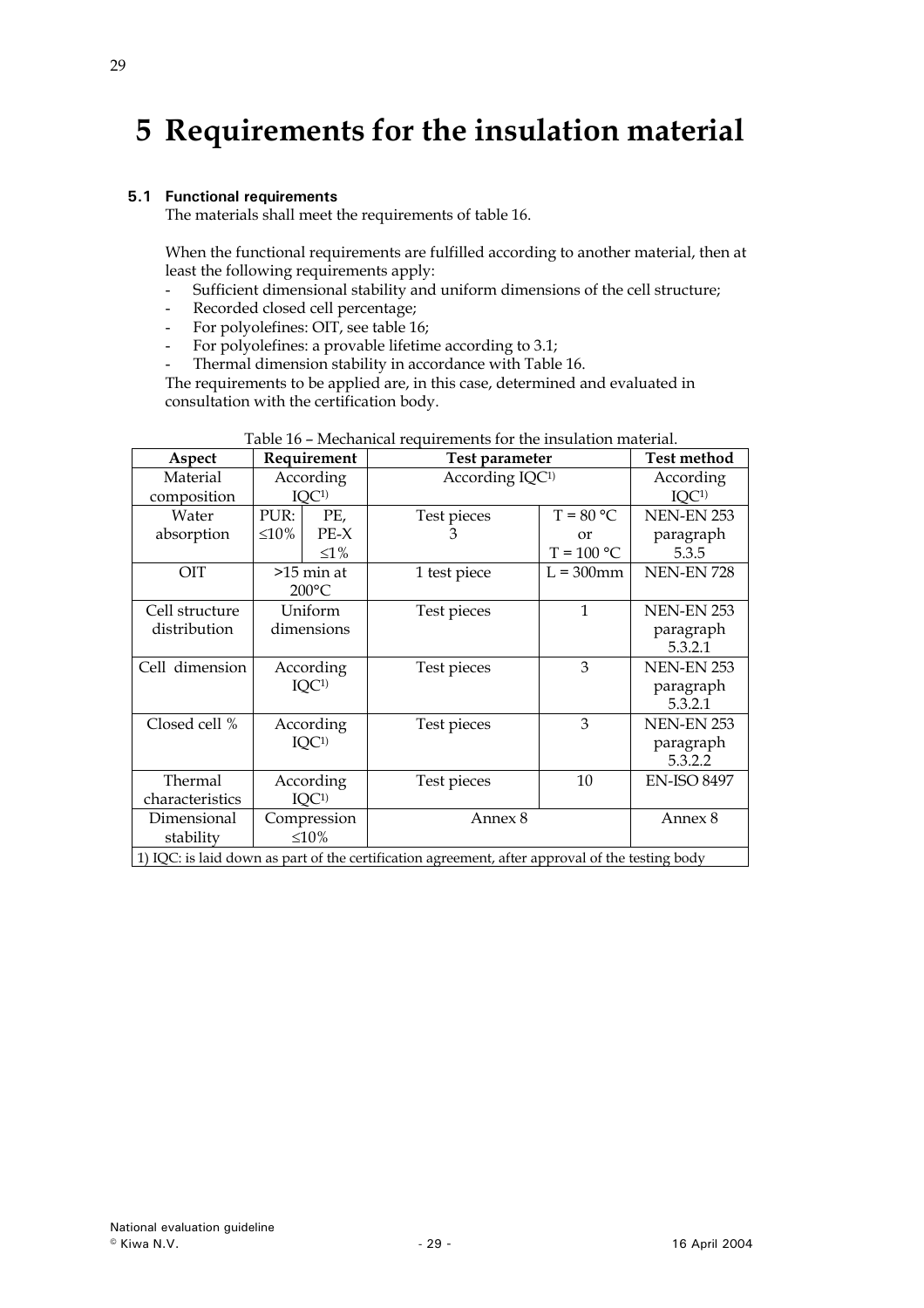# <span id="page-29-0"></span>**6 Requirements for the outer casing**

# **6.1 Functional requirements**

This chapter concerns flexible, corrugated and non-corrugated outer casings of polyolefines (PE, PP), where the functional requirements for the outer casing are translated to specific material requirements for the outer casing.

In case the functional requirements are fulfilled according to another construction, then in any case the following requirements apply:

- Sufficient dimensional stability and smoothness;
- Resistance to impact, see table 18;
- Resistance to traffic load, see table 4;

The requirements to be applied are, in this case, determined and evaluated in consultation with the certification body.

# **6.2 Material**

Not more than 15 % of mass recycled material of the same pipe production may be added.

| Aspect                       |                                                                                       | Requirement     | Test parameter              |                          | <b>Test</b>     |               |
|------------------------------|---------------------------------------------------------------------------------------|-----------------|-----------------------------|--------------------------|-----------------|---------------|
|                              |                                                                                       |                 |                             |                          |                 | method        |
| Material                     | According IQC <sup>1)</sup>                                                           |                 | According IQC <sup>1)</sup> |                          | According       |               |
| composition                  |                                                                                       |                 |                             |                          |                 |               |
| Nominal                      | РE                                                                                    | $930 \pm 20$    | <b>Test</b>                 |                          |                 | Method D      |
| density                      |                                                                                       | $\text{kg/m}^3$ | temperature                 |                          | 23 °C           | ISO 1183      |
|                              |                                                                                       |                 | Test pieces                 |                          | 3               |               |
|                              | PP                                                                                    | $900 \pm 20$    |                             |                          |                 |               |
|                              |                                                                                       | $\text{kg/m}^3$ |                             |                          |                 |               |
|                              |                                                                                       |                 |                             |                          |                 |               |
| Carbon black                 | PE                                                                                    | $2 - 2,5%$      |                             | According ISO 6964: 1986 |                 | ISO 6964      |
| content                      |                                                                                       | mass            |                             |                          |                 |               |
| Oxidative                    |                                                                                       | 20 minutes      | Test                        |                          |                 | <b>EN 728</b> |
| induction time <sup>3)</sup> |                                                                                       |                 | temperature                 | 200 °C                   |                 |               |
| (OIT)                        |                                                                                       |                 | Test pieces                 |                          | 3               |               |
| Melt flow index              | PE                                                                                    | $± 20\%2$       | Weight                      | PF.                      | $5 \text{ kg}$  | ISO 1133      |
| (MFI)                        |                                                                                       |                 | Test                        |                          |                 | Method T      |
|                              |                                                                                       |                 | temperature                 |                          | 190°C           |               |
|                              |                                                                                       |                 | Test pieces                 |                          | 3               |               |
|                              | ${\rm PP}$                                                                            | $± 30\%2$       | Weight                      | PP                       | $2,16$ kg       | ISO 1133      |
|                              |                                                                                       |                 | Test                        |                          |                 | Method        |
|                              |                                                                                       |                 | temperature                 |                          | $230^{\circ}$ C | 12            |
|                              |                                                                                       |                 | Test pieces                 |                          | 3               |               |
|                              | 1) IQC: is laid down as part of the certification agreement and after approval of the |                 |                             |                          |                 |               |
| certification body           |                                                                                       |                 |                             |                          |                 |               |

Table 17– PE and PP material requirements for the granulated material

2) % of the value stated by the supplier of the raw material 3) is applicable in case the outer casing can be welded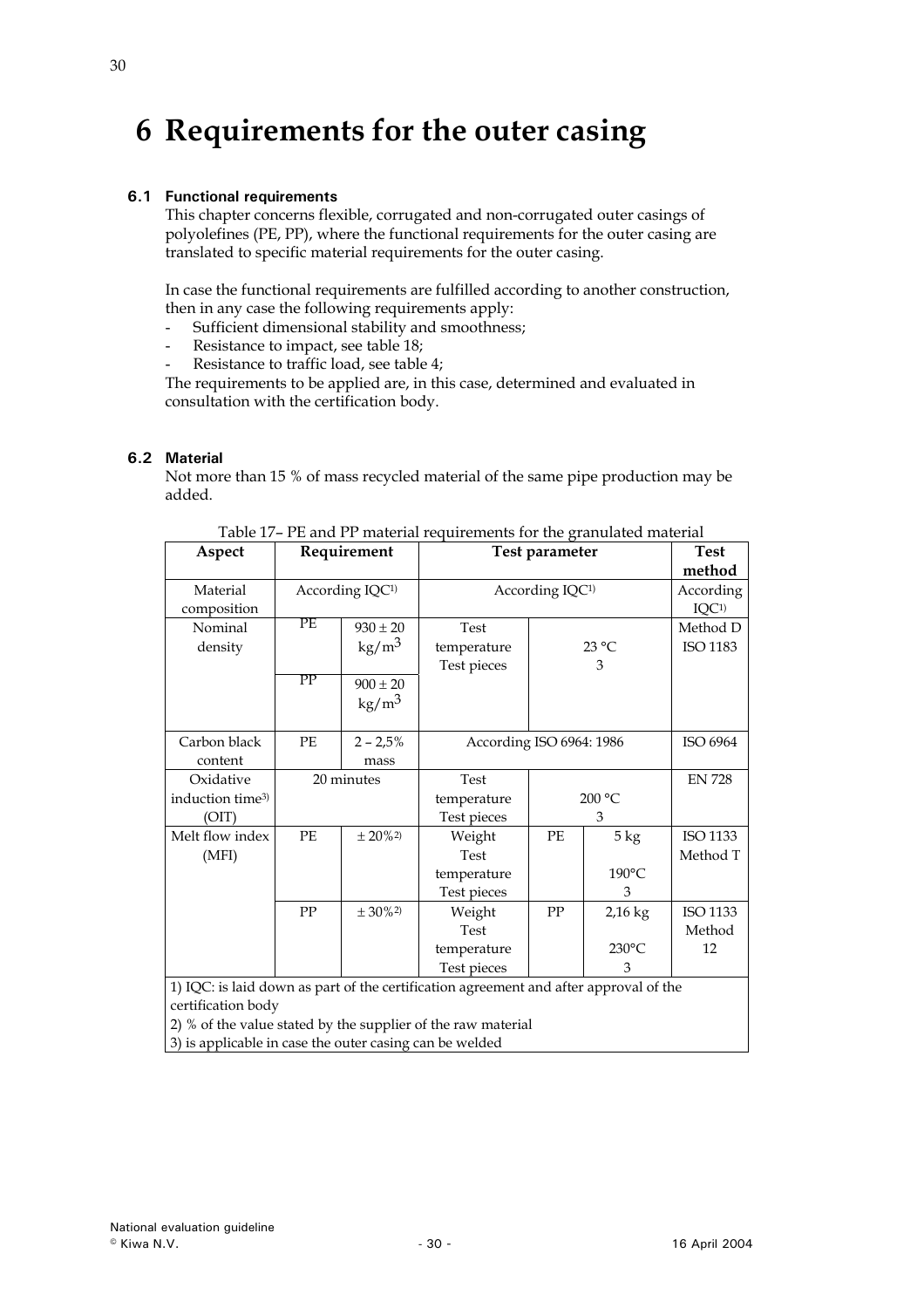# <span id="page-30-0"></span>**6.3 Mechanical requirements of the PE or PP outer casing**

Unless otherwise stated, a test temperature of (20±5) °C applies.

| Aspect                       | Requirement                | Test parameter                               |                  |                 | <b>Test method</b> |  |
|------------------------------|----------------------------|----------------------------------------------|------------------|-----------------|--------------------|--|
| Appearance                   | Sound, no holes            | According                                    |                  |                 | Visual inspection  |  |
|                              | or blisters                | IQC <sup>1</sup>                             |                  |                 |                    |  |
| Dimensions                   | According                  |                                              | According        |                 | ISO 3126           |  |
|                              | IQC <sup>1)</sup>          | IOC <sub>1</sub>                             |                  |                 |                    |  |
| Mass per length              | According                  | Weight/ $m \pm 1.0g$                         |                  |                 | Weighing           |  |
|                              | IQC <sup>1</sup>           |                                              |                  |                 |                    |  |
| Longitudinal                 | $\leq 3\%$                 | wall thickness                               |                  | PE              | PP                 |  |
| expansion                    |                            | $\leq$ 8 mm                                  | 30 min           | Method B        | Method B           |  |
|                              |                            | wall thickness                               |                  | <b>EN743</b>    | <b>EN743</b>       |  |
|                              |                            | $\geq$ 8mm                                   | $60 \text{ min}$ | 110 °C          | 110 °C             |  |
| Oven test                    | No cracks                  | wall thickness                               |                  |                 | ISO 12091          |  |
|                              | bumps or                   | $\leq 8$ mm                                  | $30 \text{ min}$ |                 | 110 °C             |  |
|                              | delamination               | wall thickness                               |                  |                 |                    |  |
|                              |                            | $\geq$ 8mm                                   | $60 \text{ min}$ |                 |                    |  |
| $UV-$                        | < 30% relative             | $\geq$ 3,5 GJ/m <sup>2</sup><br>Light energy |                  | <b>EN 1056</b>  |                    |  |
| resistance <sup>3)</sup>     | deformation <sup>4)</sup>  | Type test piece                              | Type 2           | ISO 6259-1      |                    |  |
|                              |                            | Tensile velocity                             | 100              |                 | EN ISO 6259-3      |  |
|                              |                            |                                              | mm/min           |                 |                    |  |
| Creep ratio <sup>2)</sup>    | $\leq 5$                   | Test pieces                                  | 3                | NEN-EN-ISO 9967 |                    |  |
| Ring stiffness <sup>2)</sup> | $\geq$ 4 KN/m <sup>2</sup> | Compression                                  | $(2\pm 0.4)$     |                 | <b>EN-ISO 9969</b> |  |
|                              |                            | velocity                                     | mm/min           |                 |                    |  |
|                              |                            | Test pieces                                  | 3                |                 |                    |  |
| Ring                         | $\geq 80\%$ relative       | Conditioning                                 | <b>EN-ISO</b>    |                 | <b>EN1446</b>      |  |
| flexibility <sup>2)</sup>    | reduction di,m             |                                              | 9969             |                 |                    |  |
|                              |                            | Test pieces                                  | 3                |                 |                    |  |
| Resistance to                | $H50 \ge 1000$ mm          | Test temperature                             | 0 °C             | <b>EN 1411</b>  |                    |  |
| impact <sup>5)</sup>         | No cracks                  | Falling weight                               | d 90             |                 |                    |  |
|                              | below                      | Falling weight                               |                  |                 |                    |  |
|                              | $H = 500$ mm               | $d \leq 110$ mm                              | $4.0 \text{ kg}$ |                 |                    |  |
|                              |                            | $110 < d < 125$ mm                           | $5.0$ kg         |                 |                    |  |
|                              |                            | $125 < d < 160$ mm                           | 6,25 kg          |                 |                    |  |

|  | Table 18 - mechanical requirements for the PE or PP outer casing |
|--|------------------------------------------------------------------|
|  |                                                                  |

1) IQC: is laid down as part of the certification agreement, after approval of the testing body

2) Only applicable in case the insulation material does not contribute to the stiffness of the piping package

3) Only applicable in case the carbon black content ≤ 2% mass weight and/or for pipes different from black coloured

4) Comparison of the elongation at break before and after UV exposition

5) Only applicable for outer casings provided with an after extrusion applied profile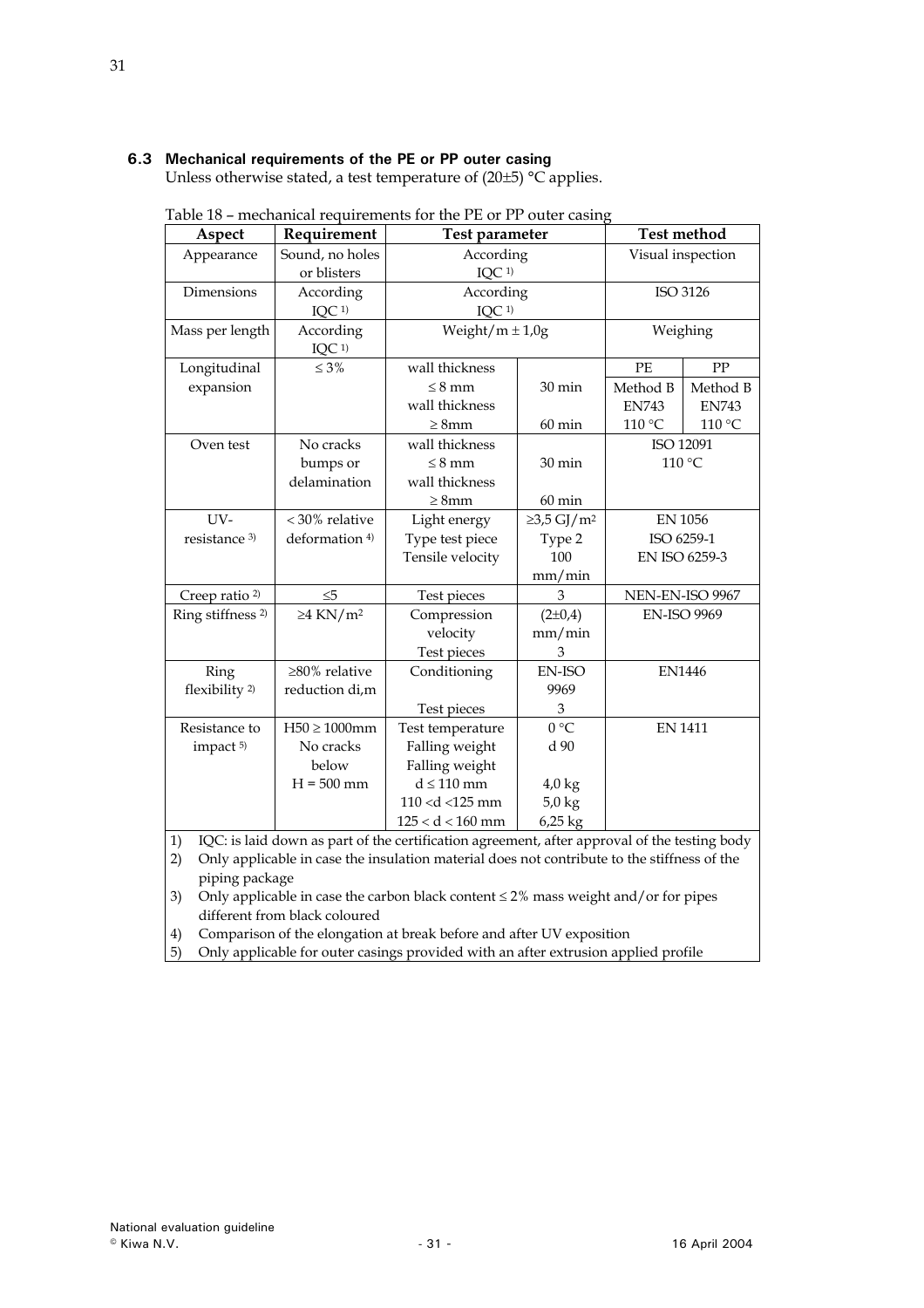# <span id="page-31-0"></span>**7 Test methods**

# **7.1 Multi layer pipe: Determination of dimensions**

The thickness of the outer-layer, the thickness of the aluminium sheet and of seams as well as the geometry of the barrier layer (distance of diffusion) are determined from a pipe ring, including the coating, of approximately 0,30 m that is cut or sawed longitudinally. The dimensions are determined according ISO 3126.

# **7.2 Sealing in longitudinal direction**

# *7.2.1 General*

The following aspects are mandated for the testing according to 7.2.2 and 7.2.3:

- Testing in accordance with ISO 1176
- Number of test pieces: 3
- Minimum diameter of piping package: 110 mm
- Length of specimens between the clamps construction:  $3 \times d_n$
- Outside water temperature: 20°C
- Mark fluid in the water: a mark fluid is added to the water to locate the penetration of water in longitudinal direction.
- Water above the test piece: 0,5 m

Remark 1: for test fluids the penetration is visual detectable. Mostly an additive like (fluorescence natrium in ethanol) is used or ethylene bleu) is added as tracer to the fluid.

Remark 2: The test piece including the test fluid can be separated from the water in a normal water bath by using a not penetrable plastic bag

# *7.2.2 Determination of the axial transport time of the leakage water*

Testing shall be executed as follows:

- The test piece shall be immersed in the water without stresses;
- Testing time: 1000 hours.
- After the testing period the test piece shall drain for 24 hours at  $(23 \pm 2)$  °C;
- The test piece is cut open in axial direction;
- By visual inspection the penetration of the signal fluid between the outer casing and the insulation shall be measured.

# *7.2.3 Determination of water leakage through the casing joints*

Testing shall be executed as follows:

- On one side a straight coupling shall be mounted to the piping package. On the other side a T-piece shall be mounted. This shall be done according the installation instructions of the manufacturer;
- The test piece shall be immersed in the water without stresses;
- Testing time: 1000 hours.
- After the testing period the test piece shall drain for 24 hours at  $(23 \pm 2)$  °C;
- If possible the joints shall be removed on both sides;
- The test piece is cut open in axial direction;
- By visual inspection the penetration of the signal fluid shall be measured.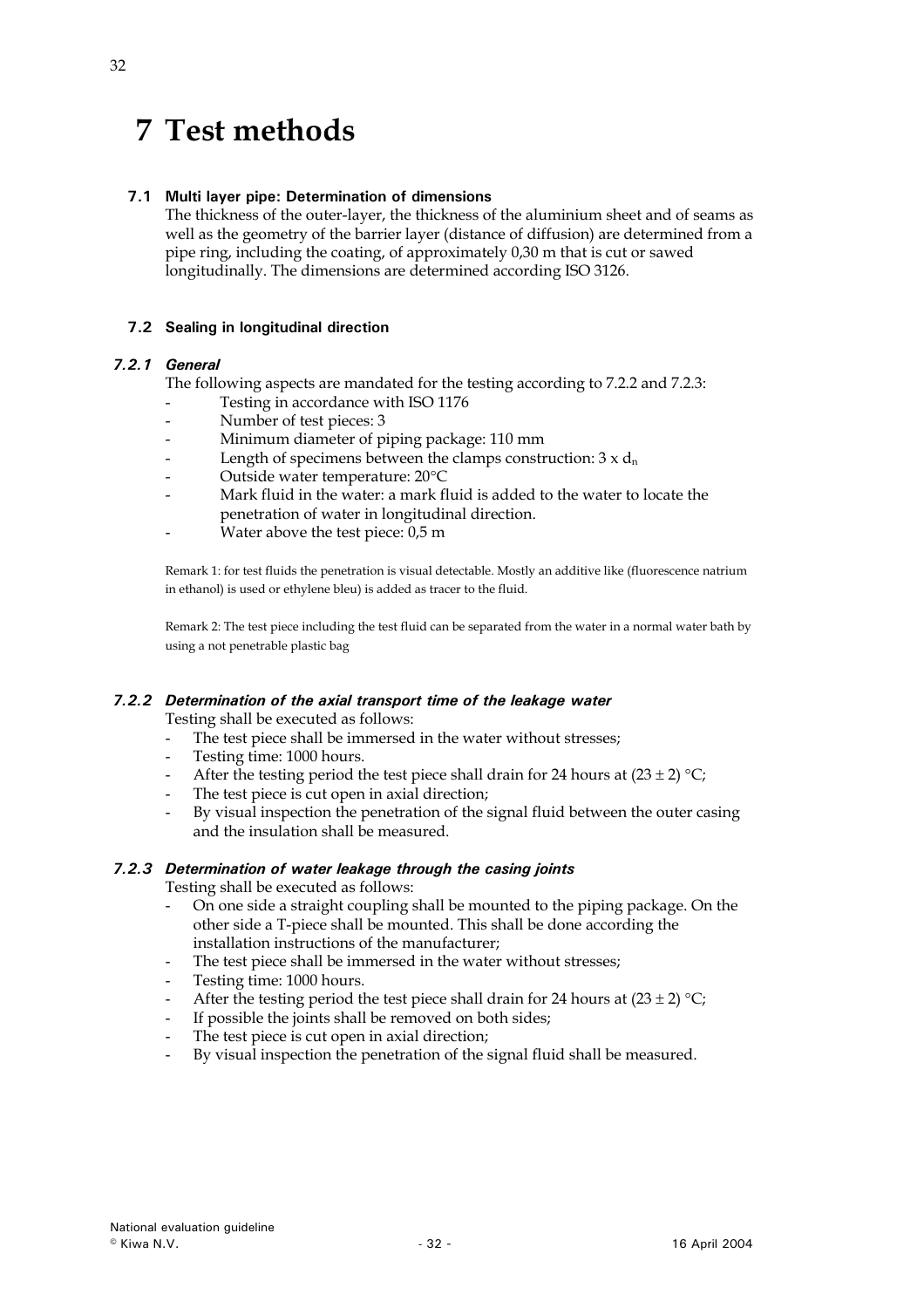#### <span id="page-32-0"></span>**7.3 Test methods for the multilayer pipe**

#### *7.3.1 Determination of long-term strength*

Per construction type of the pipe  $p_{FD}$  shall be determined as follows:

- Use test temperatures of 60  $\degree$ C and 95  $\degree$ C according to the test method of ISO DIS 17456 point 6.1, 6.2 and 6.3;
- By using the SEM software of ISO 9080 (4-parameter model) the values  $(C_1, C_2, C_3)$ and  $C_4$ ) shall be calculated for a LPL of 97,5%
- Use the calculated lines to determine the 97,5% reference lines;
- The reference values of  $A$ , $B$ , $C$  and  $D$  can now be used to calculate  $p_{PD}$  as follows:
	- Use the relevant design coefficient according to table 19;
	- Use Miners Rule (ISO 13760) in formula (1) to calculate  $p_{FD}$  for Class 2 or Class DH1 (see table 1):

$$
\log(t) = A + \frac{B}{T} + C \times \log(p \times C_x) + D \times \frac{\log(p \times C_x)}{T}
$$
\n(1)

where:

- $p = P_{PD}$ : the predicted design pressure (bar)
- $t =$  time (hour)
- $-T$  = temperature(Kelvin)
- $A$ ,  $B$ ,  $C$  and  $D$  = parameters for the 4-parameter model for the reference lines
- $C_x$  = a design coefficient according to table 19.

| Tabel 19 – design coefficient per temperature class |  |  |  |  |  |
|-----------------------------------------------------|--|--|--|--|--|
| Design coefficient<br>РR<br>$PF_{-}Y$<br>PE-RT      |  |  |  |  |  |
|                                                     |  |  |  |  |  |
| 1 max                                               |  |  |  |  |  |
| · mat                                               |  |  |  |  |  |

#### *7.3.2 Determination pressure test control values*

Use ISO DIS 17456 to determine the LPL lines for all diameters. By using formula (2) the 95ºC, 97,5% lines for all diameters can be calculated.

$$
P_{\scriptscriptstyle PD} = P_c \left( 1 - \frac{1.96 \sqrt{S_R}}{P_c} \right) \tag{2}
$$

where

 $P_{PD}$  = predicted design pressure

 $P_C$  = calculated pressure (from the LPL line for 22 h, 165 h or 1000 h)

 $S_R$  = residual variance

The values of P1, P2 en P3 can now be determined per diameter**.** 

#### **7.4 Determination of material strength of the aluminium**

Determination of the in 3.5.5 mentioned aspects takes place in accordance with NEN EN 10002, Part 1, annex A, type 1. Hereby applies:  $L_0$  = the original length of the test piece in mm; the tensile speed is 10 mm/min till the 0,2% strain limit and maximum 20 mm/min above that.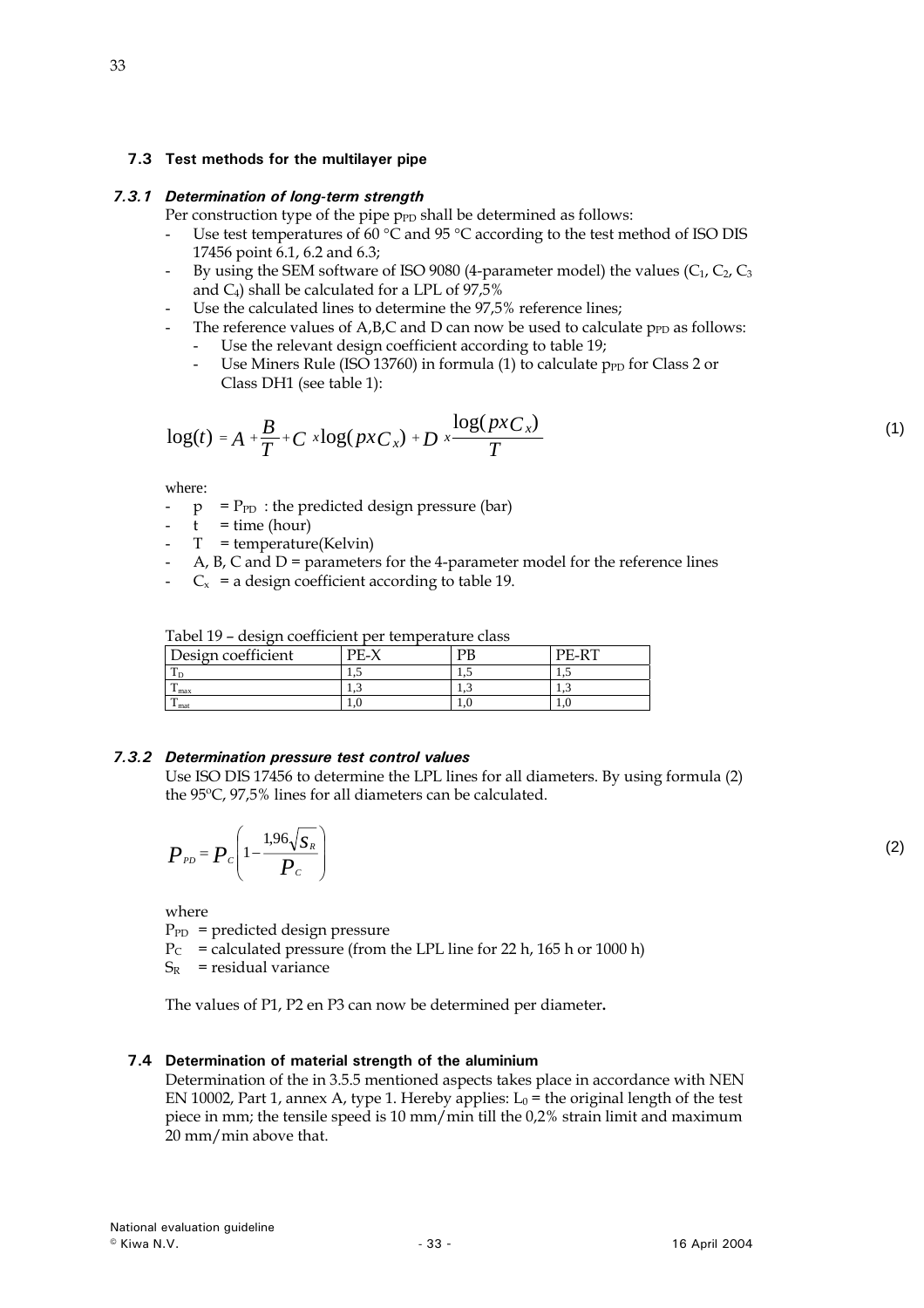# <span id="page-33-0"></span>**7.5 Influence of corrosion, test method**

Test of the electrical transitional resistance.

# *7.5.1 Test pieces*

The test is carried out with a test piece according to figure 1. Installation of the test piece must take place in accordance with the installation instructions of the manufacturer. Length of the pipe from the fitting: 100 mm.

# *7.5.2 Test arrangement*

The test arrangement consists of a sodium-chloride solution with a concentration of 0,1 mol/l. A metal (anti)electrode (copper for example) is connected to the aluminium layer and the fitting is connected to the negative pole. Further, use must be made of an adjustable direct current source till 50 V, an ampere meter with a sensitivity of at least 10 nA (10 x 108 ampere) and a voltage meter. See figure 2.

Now the dielectric current can be measured.



Figure 2. Test set-up: measurement of electrical transitional resistance

# *7.5.3 Influence of water, test method*

Samples, filled with water with a pH > 10 (for example 50 gram NaOH per litre water), are during 1000h and with a pressure of 10 bar, placed in a water bath with a temperature of 95ºC.

#### **7.6 Determination of the characteristics of the adhesive layer**

#### *7.6.1 Determination of good suture of the pipes*

Cut, with the help of a razor blade or another sharp object, the protection layer and pull off the outer-layer with a tensile speed of 10 mm/min. The vector of the tensile force to be applied goes through the hart of the test piece (pipe), square to the axial axis of the pipe.

# *7.6.2 Determination of good suture of the multi-layer pipes*

After testing according table 3, cyclic temperature test, the pipe must be cut open with the help of a razor blade or knife, in such a way that a spiral is obtained. Then the piece of pipe is pulled open with manual power, in such a way that visual inspection of the different layers is possible.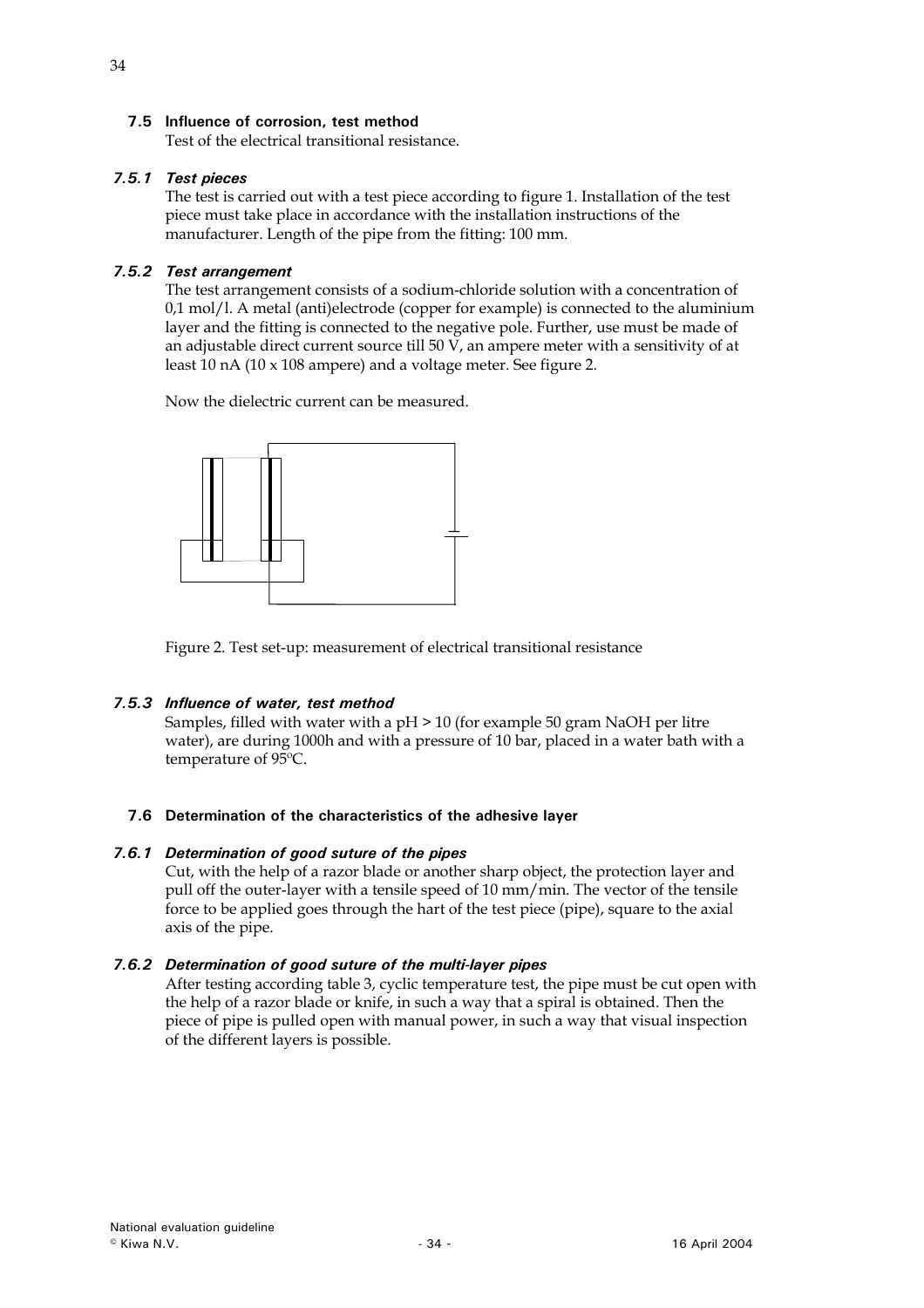# <span id="page-34-0"></span>**8 Requirements to be met by the quality system**

# **8.1 General**

This chapter contains the requirements that have to be met by the suppliers quality system and the methods used by Kiwa to evaluate this quality system.

### **8.2 Internal quality control**

As part of the quality system the manufacturer must have an internal quality control schedule (IQC schedule) at his disposal.

This IQC schedule shall contain:

- the inspected aspects
- the used inspection methods
- the inspection frequency
- the way in which the inspection results are recorded and stored

This IQC schedule shall be in the format as shown in the appendix.

#### **8.3 Procedures and working instructions**

The manufacturer should also be able to present:

- a procedure for:
	- a. the handling of products or semi-finished products rejected or to be repaired
	- b. the handling of complaints regarding the products and/or services supplied
- the handled work instructions and inspection sheets

#### **8.4 External inspection**

The manufacturers quality system shall be assessed by Kiwa with regard to at least the aspects mentioned in the Kiwa-Regulations for Product Certification. The Board of Experts will determine the inspection frequency. At the time of validation of this evaluation guideline this frequency has been fixed at 4 inspection visits per year.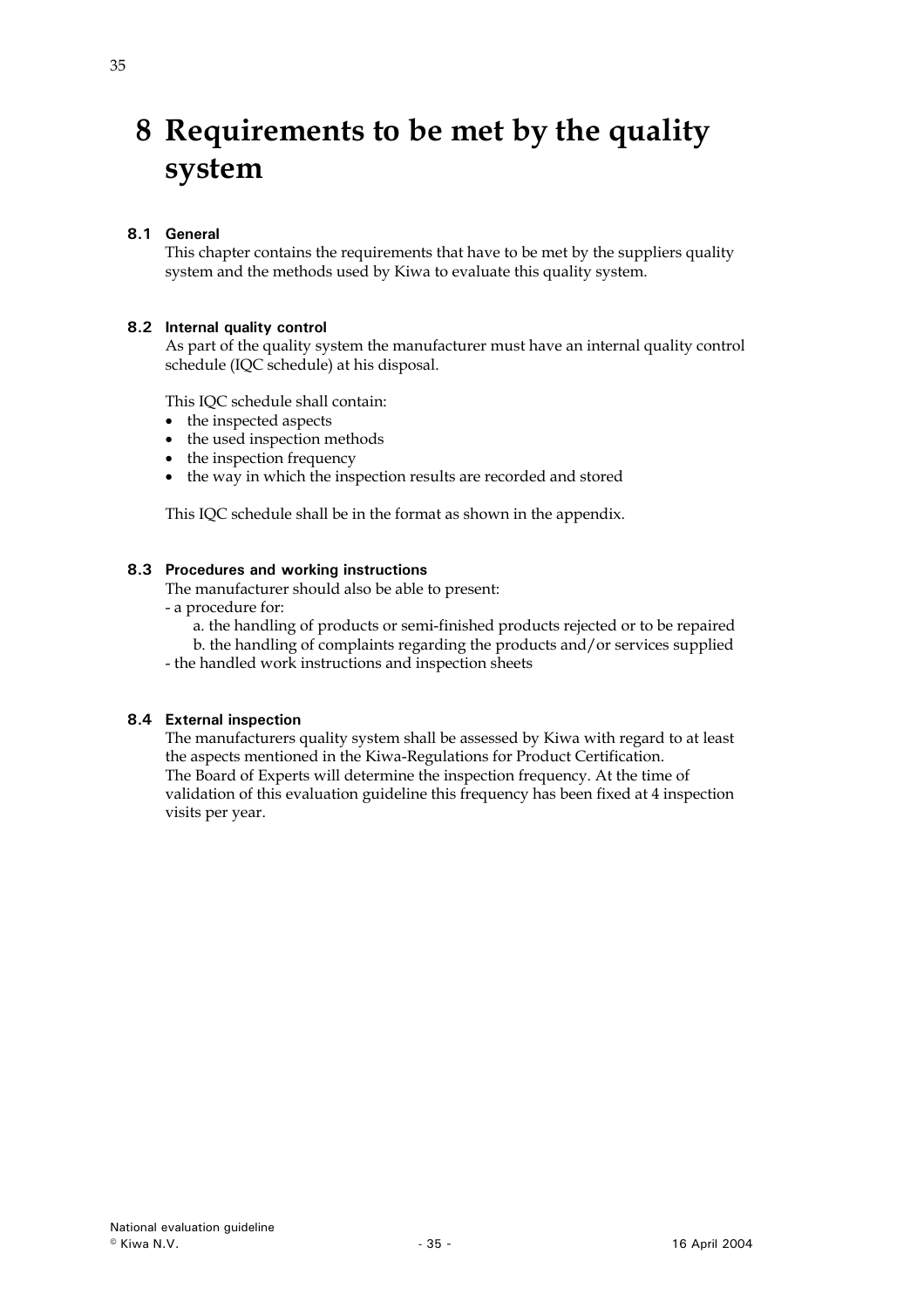# <span id="page-35-0"></span>**9 Summary of tests and inspections**

This chapter contains a summary of the following tests and inspections to be carried out in the event of certification:

- Pre-certification tests;
- Inspection test with regard to toxicological requirements and product requirements;
- Inspection of the quality system.

The frequency with which the certification body (CB) will carry out inspection tests is also stated in the summary. See table 20.

### **9.1 Test matrix**

| Table 20                                  |            |                   |                           |                                |
|-------------------------------------------|------------|-------------------|---------------------------|--------------------------------|
| Description of requirement                | Article    |                   | Tests within the scope of |                                |
|                                           | <b>BRL</b> | Pre-              |                           | <b>Supervision by CB after</b> |
|                                           |            | certification     | granting of the           |                                |
|                                           |            | tests             | certificate <sup>1)</sup> |                                |
|                                           |            |                   |                           | <b>Inspection</b>   Frequency  |
|                                           |            |                   | visit <sup>2</sup>        | (per year)                     |
| Performance requirements                  |            |                   |                           |                                |
| Toxicological aspects                     | 2.2        | X                 | $\chi$                    | $1 \times year$                |
| Organoleptic aspects                      | 2.3        | $\chi$            | $\chi$                    | 1 x year                       |
| Standardised heat emission                | 2.6        | $\chi$            | $\chi$                    | 1 x year                       |
| Strength of the joints                    | 2.7.3      | $\chi$            | $X^{3}$                   | $1 \times 2$ year              |
| Leak tightness of the joints              | 2.7.3      | $\chi$            | $\chi$                    | $1 \times 2$ year              |
| Long-term compression                     | 2.8.1      | $\chi$            | $\chi$                    | $1 \times 2$ year              |
| Flexibility                               | 2.8.1      | $\overline{\chi}$ | $\overline{X}$            | $1 \times 2$ year              |
| Dimensional stability                     | 2.8.2      | $\chi$            | $\chi$                    | $1 \times 2$ year              |
| Sealing in longitudinal direction         | 2.8.3      | $\chi$            | $X^{3}$                   | 1 x year                       |
| Sealing construction to mains supply and  | 2.8.4      | $\overline{\chi}$ | $X^{3}$                   | 1 x year                       |
| service pipe                              |            |                   |                           |                                |
| <b>Product requirements</b>               |            |                   |                           |                                |
| Lifetime of medium-pipe material          | 3.2        | X                 | $X^{3}$                   | 1 x year                       |
| Mechanical aspects of medium-pipe         | 3.3, 3.4,  | $\overline{X}$    | $\chi$                    | 1 x year                       |
|                                           | 3.5, 3.6   |                   |                           |                                |
| Lifetime of plastics fitting material     | 4.1.1      | X                 | $X^{3}$                   | 1 x year                       |
| Mechanical aspects of plastics fitting    | 4.1.1      | $\overline{X}$    | $\chi$                    | 1 x year                       |
| Metal fitting                             | 4.2        | $\chi$            | $X^{3}$                   | 1 x year                       |
| Mechanical aspects of insulation material | 5.1        | $\chi$            | X                         | $1 \times 2$ year              |
| Material of outer casing                  | 6.1, 6.2   | $\chi$            | X                         | 1 x year                       |
| Mechanical aspects of outer casing        | 6.3        | $\chi$            | X                         | 1 x year                       |

1) When significant changes of the product or production process occur the performance requirements have to be determined once again.

2) All product properties which can be determined within the inspection time (maximum 1 day) are determined by the inspector or by the certificate holder in presence of an inspector. When this is not possible arrangements, how inspection will take place, will be made for this aspect between the CB and the certificate holder.

3) This aspect is compared on the basis of IKB inspection (indirectly by means of direct related parameters) with the aspect found for approval.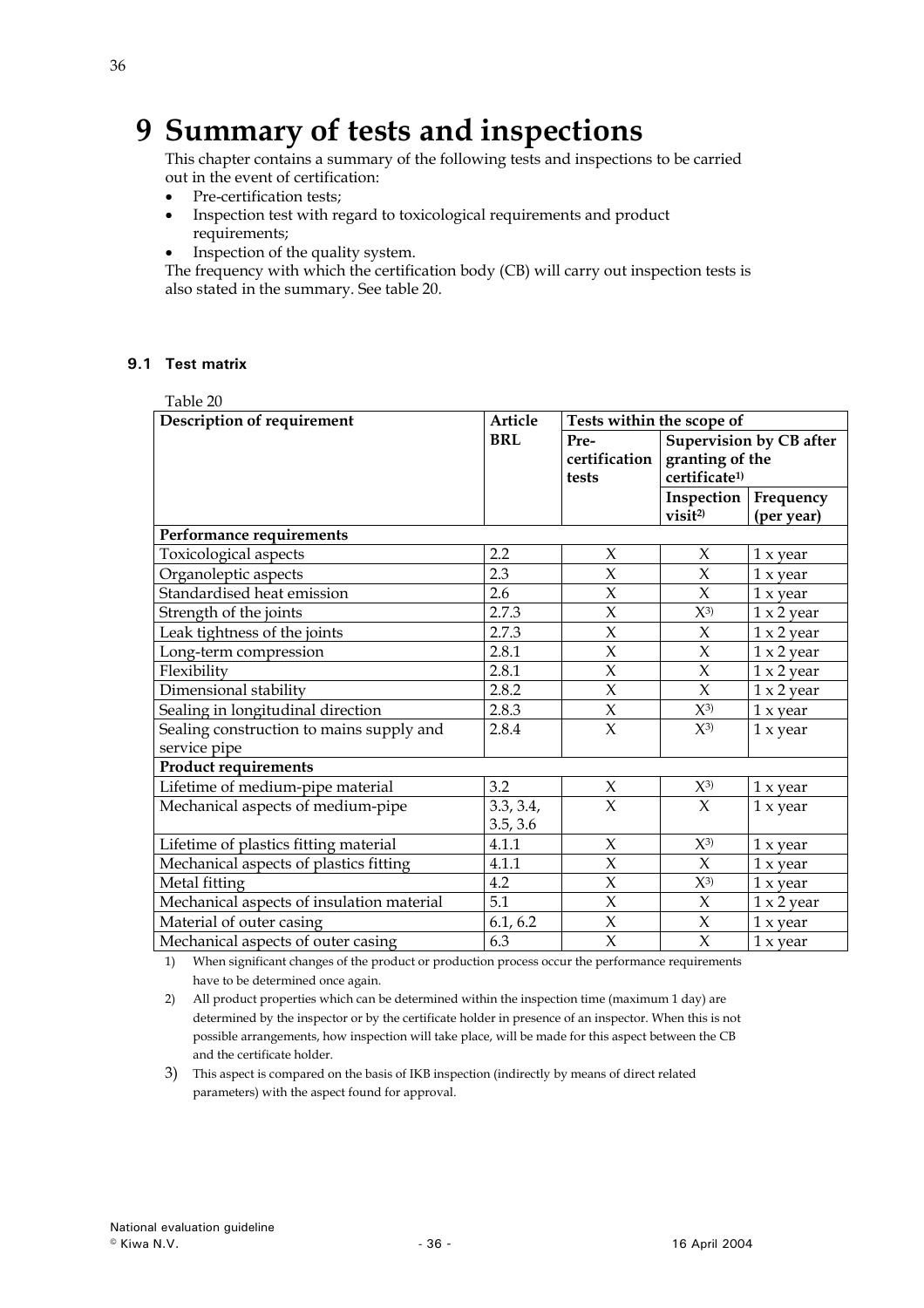# <span id="page-36-0"></span>**10 Requirements to be met by certification bodies**

# **10.1 General**

The certification body has to fulfil the requirements of EN 45011.

Furthermore, the certification body has to be accredited for the subject of this BRL by the Dutch Accreditation Council (RvA) or by an equivalent accreditation body (an accreditation body with whom RvA has concluded an agreement of mutual recognition).

The certification body must have the disposal of a regulation, or an equivalent document, in which the general rules for certification are laid down. In particular these are:

- The general rules for carrying out the pre-certification, to be distinguished in:
	- The way suppliers are informed about the handling of the application;
	- Execution of the pre-certification:
	- The decision with regard to the pre-certification executed.
- The general rules with regard to the execution of inspections and the inspection aspects to be employed:
	- The measures to be taken by the certification body in the event of nonconformities;
	- The rules for termination of the certificate;
	- The possibility of lodging appeal against decisions or measures made by the certification body.

# **10.2 Certification staff**

The staff involved in the certification may be sub-divided into:

- certification experts: they are in charge of carrying out the pre-certification tests and assessing the inspectors reports;
- inspectors: they are in charge of carrying out external inspections at the supplier's works;
- decision makers: they are in charge of taking decisions in connection with the precertification tests performed, continuing the certification in connection with the inspections performed and taking decisions on the need of corrective actions.

# *10.2.1 Qualification requirements*

The Board of Experts has set the following qualification requirements for the subject matter of this Evaluation Guideline.

| <b>Certification staff</b> | Education                                                                                                   | Experience                         |
|----------------------------|-------------------------------------------------------------------------------------------------------------|------------------------------------|
| Certification expert       | Level of higher professional education<br>(HBO) in one of the following disciplines:<br>Technology          | 2 years                            |
| Inspector                  | Level of intermediate professional<br>education (MBO) in one of the following<br>disciplines:<br>Technology | 1 year                             |
| Decision-maker             | Level of higher professional education<br>HBO) in one of the following disciplines:<br>Technology           | 1 year<br>management<br>experience |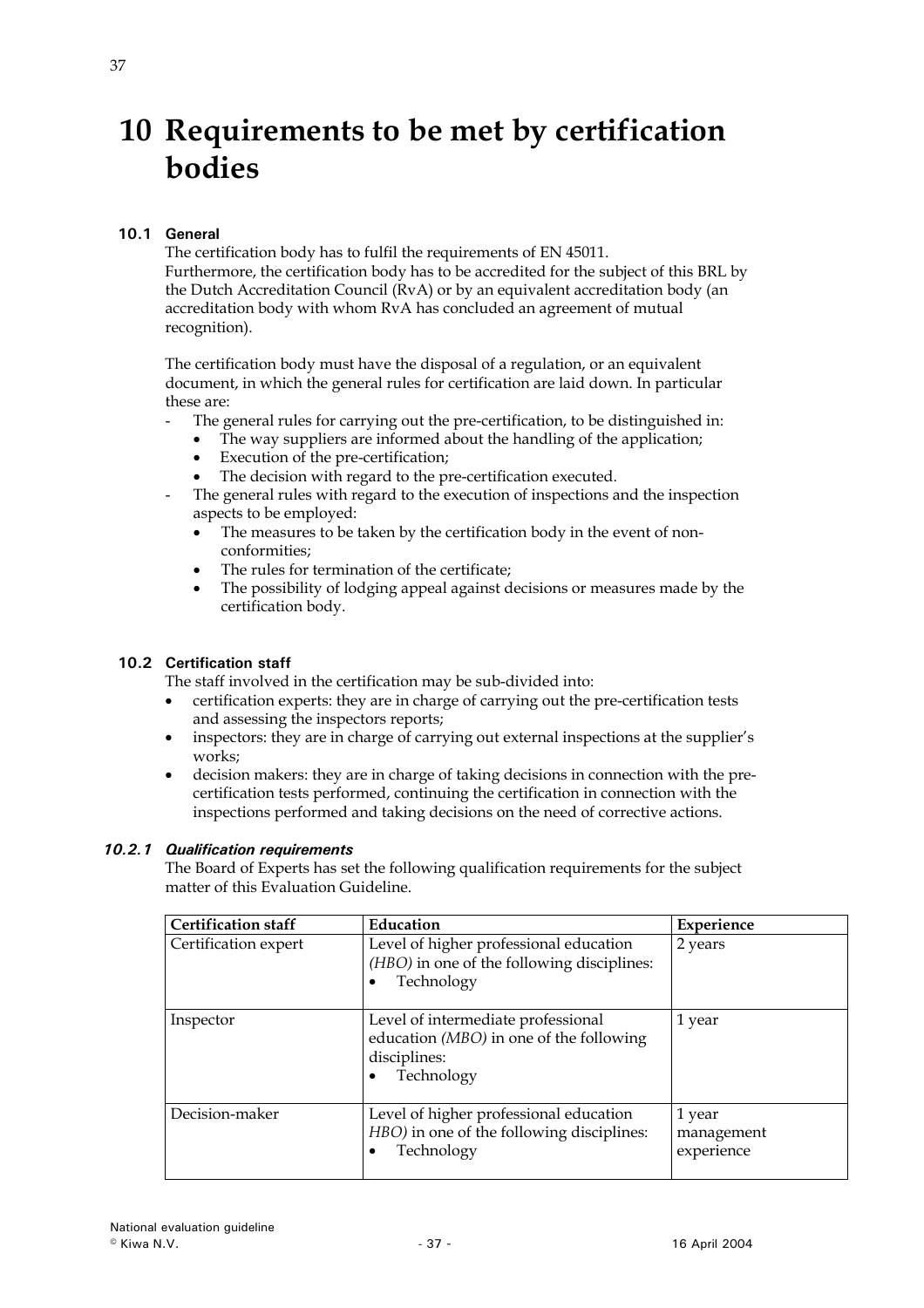<span id="page-37-0"></span>The level of education and the experience of the certification staff involved should be demonstrably recorded.

# *10.2.2 Qualification*

Certification staff must be demonstrably qualified by evaluation of education and experience of the above mentioned requirements. In case qualification takes place on the basis of other criteria, then this has to be recorded in writing.

- Decision-makers: qualification of the certification and inspectors;
- Management of the certification body: qualification of the decision-makers.

### **10.3 Report pre-certification tests**

The certification body records the results of the pre-certification tests in a report. The report must fulfil the following requirements:

- Completeness: the report judges about all requirements of the Evaluation Guideline;
- Traceability: the findings whereupon the judgements are based must be recorded in a traceable way;
- Basis for decision: the decision-maker with regard to granting of the certificate, must be able to base his decision upon the findings recorded in the report.

### **10.4 Decision with regard to granting of the certificate**

The decision with regard to granting of the certificate must be made by a qualified decision-maker, which was not involved at the pre-certification tests. The decision must be traceable recorded.

# **10.5 Quality declaration**

The technical approval-with-product certificate has to be in accordance with the model included in the annex.

#### **10.6 Nature and frequency of external inspections**

The certification body must enforce inspections at the supplier to investigate whether the obligations are met. The Board of Experts advises about the number of inspection visits. At the time of validation of this Evaluation Guideline this frequency has been fixed at four inspection visits per year.

Inspections shall invariably include:

- The product specifications laid down in the quality declaration;
- The production process of the supplier;
- The IQC-schedule of the supplier and the results of tests recorded by the supplier;
- The correct marking of the certified products;
- The compliance with the required procedures.

The findings of the performed inspection visits shall be traceably recorded by the certification body in a report.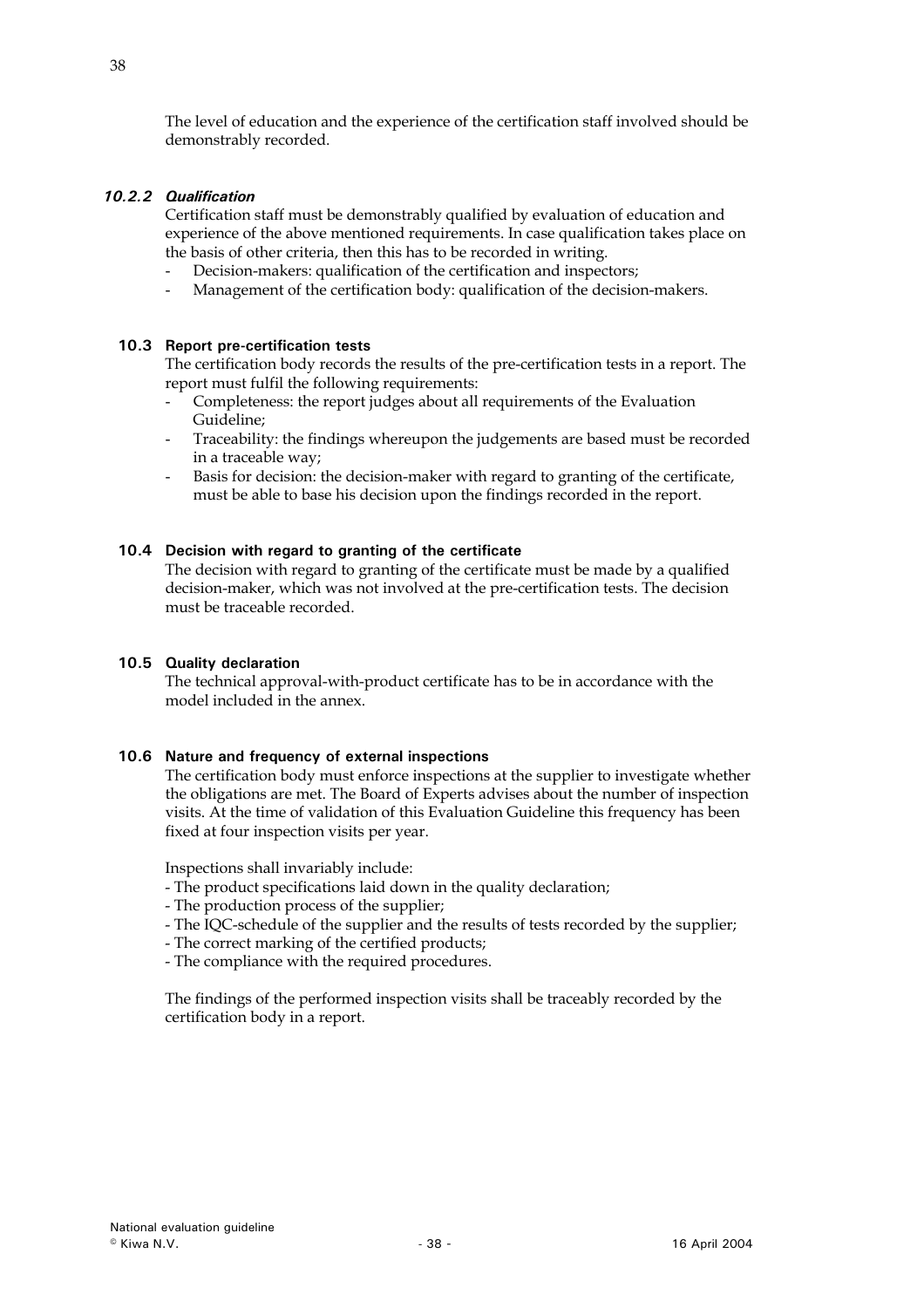# <span id="page-38-0"></span>**10.7 Report to Board of Experts**

The certification body reports at least once a year about the certification activities performed. In this reporting, the following subjects must be addressed:

- Mutations in number of certificates (new/cancelled);
- Number of inspections performed in relation to the fixed frequency;
- Results of the inspections;
- Measures imposed at non-conformities;
- Complaints received from third parties concerning certified products.

### **10.8 Interpretation of requirements**

The Board of Experts may lay down the interpretation of this Evaluation Guideline in a separate interpretation document. The certification body is obliged to inform whether an interpretation document is available. If this is the case, then the interpretations as laid down in the interpretation document must be employed.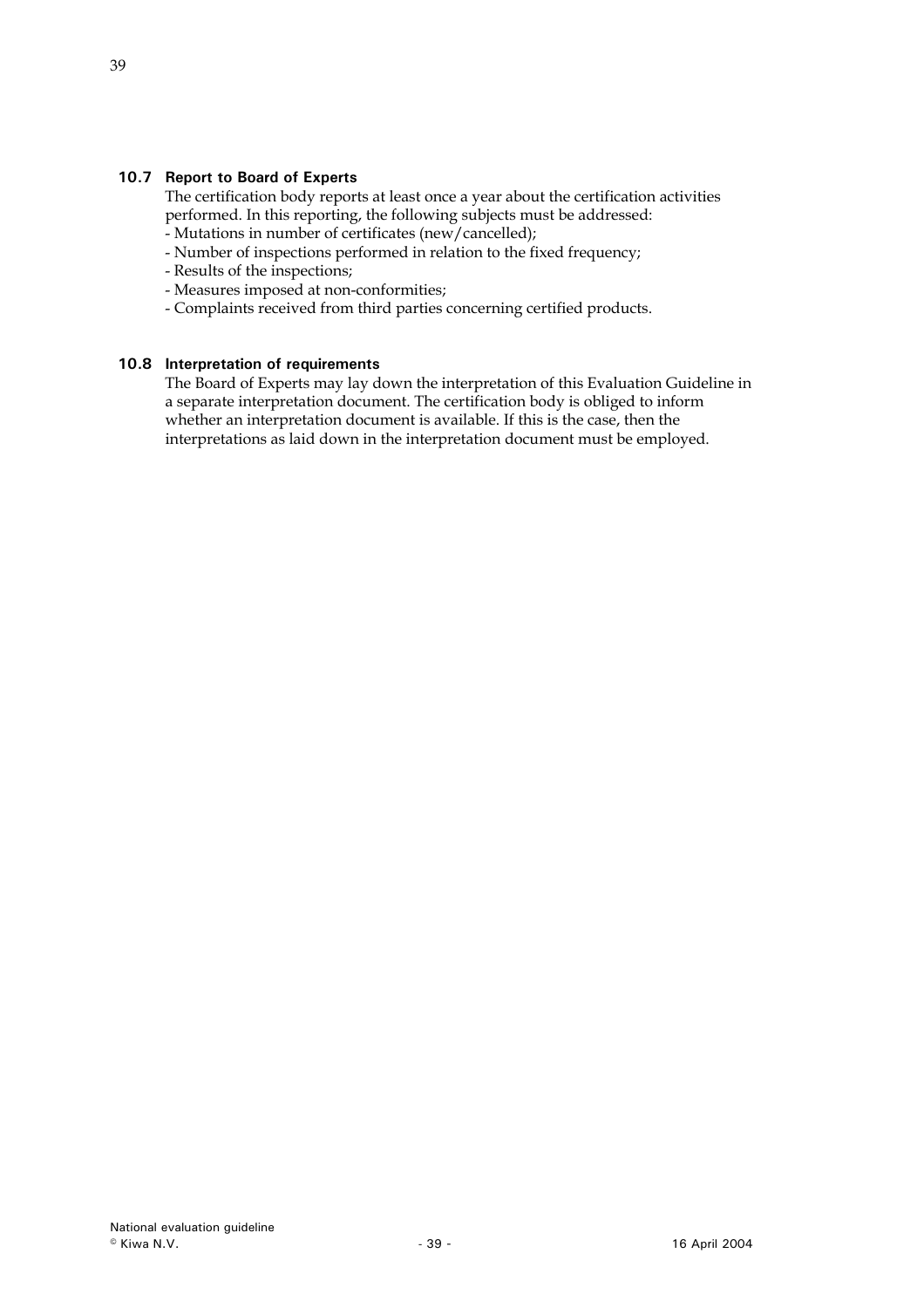# <span id="page-39-0"></span>**11 List of stated documents**

### **11.1 Standards / normative documents**

| Number                  | <b>Title</b>                                                                                                                                                                                                         |
|-------------------------|----------------------------------------------------------------------------------------------------------------------------------------------------------------------------------------------------------------------|
| BRL K536/03 part G      | Plastic piping systems PE/Al for the transport of cold and hot<br>drinking water                                                                                                                                     |
| BRL 2013: 1999          | Rubber rings foor joints in drinking water and sewage<br>systems.                                                                                                                                                    |
| <b>NEN-EN 253: 1995</b> | Specification for pre-insulated bonded pipe systems for<br>underground hot water networks. Pipe assembly of steel<br>service pipes, polyurethane thermal insulation and outer<br>casing of high density polyethylene |
| <b>NEN-EN 489: 1995</b> | Pre-insulated bonded pipe systems for underground hot<br>water networks. Joint assembly for steel service pipes,<br>polyurethane thermal insulation and outer casing of<br>polyethylene                              |
| NEN-EN 579:1994         | Plastics piping systems. Cross-linked polyethylene (PE-X)<br>pipes. Determination of degree of cross-linking by solvent<br>extraction                                                                                |
| <b>NEN-EN 638: 1995</b> | Plastics piping and ducting systems. Thermoplastics pipes.<br>Determination of tensile properties                                                                                                                    |
| NEN-EN 681:1996         | Elastomeric seals - Materials requirements for pipe joint seals<br>used in water and drainage applications - Part 1: Vulcanized<br>rubber                                                                            |
| NEN-EN 712: 1995        | Thermoplastics piping systems. End-load bearing mechanical<br>joints between pressure pipes and fittings. Test method for<br>resistance to pull-out under constant longitudinal force                                |
| NEN-EN 713: 1995        | Plastics piping systems. Mechanical joints between fittings<br>and Polyolefin pressure pipes. Test method for leaktightness<br>under internal pressure of assemblies subjected to bending                            |
| NEN-EN 728: 1997        | Plastics piping and ducting systems - Polyolefin pipes and<br>fittings - Determination of oxidation induction time.                                                                                                  |
| NEN-EN 743: 1995        | Plastics piping and ducting systems. Thermoplastics pipes.<br>Determination of the longitudinal reversion                                                                                                            |
| NEN-EN 1056: 1996       | Plastics piping and ducting systems. Plastics pipes and<br>fittings. Method for exposure to direct (natural) weathering                                                                                              |
| NEN-EN 1254-3: 1998     | Copper and copper alloys. Plumbing fittings. Fittings with<br>compression ends for use with plastics pipes                                                                                                           |
| NEN-EN 12293: 2000      | Plastics piping systems. Thermoplastics pipes and fittings for<br>hot and cold water. Test method for the resistance of mounted<br>assemblies to temperature cycling                                                 |
| NEN-EN 12294: 2000      | Plastic piping systems. Systems for hot and cold water. Test<br>method for leaktightness under vacuum                                                                                                                |
| NEN-EN 1411: 1996       | Kunststofleiding- en mantelbuissystemen; Buizen van<br>thermoplasten; Bepaling van de weerstand tegen uitwendige<br>slagbelasting met de trapjesmethode                                                              |
| NEN-EN 1420-1: 1999     | Invloed van organische materialen op water bestemd voor<br>menselijke consumptie; Bepaling van de reuk en smaak van<br>water in leidingsystemen; Deel 1: Beproevingsmethode                                          |
| NEN-EN 1446: 1996       | Plastics piping and ducting systems. Thermoplastics pipes.<br>Determination of ring flexibility                                                                                                                      |
| NEN-EN 10002: 2001      | Tensile testing of metallic materials. Method of test at ambient<br>temperature                                                                                                                                      |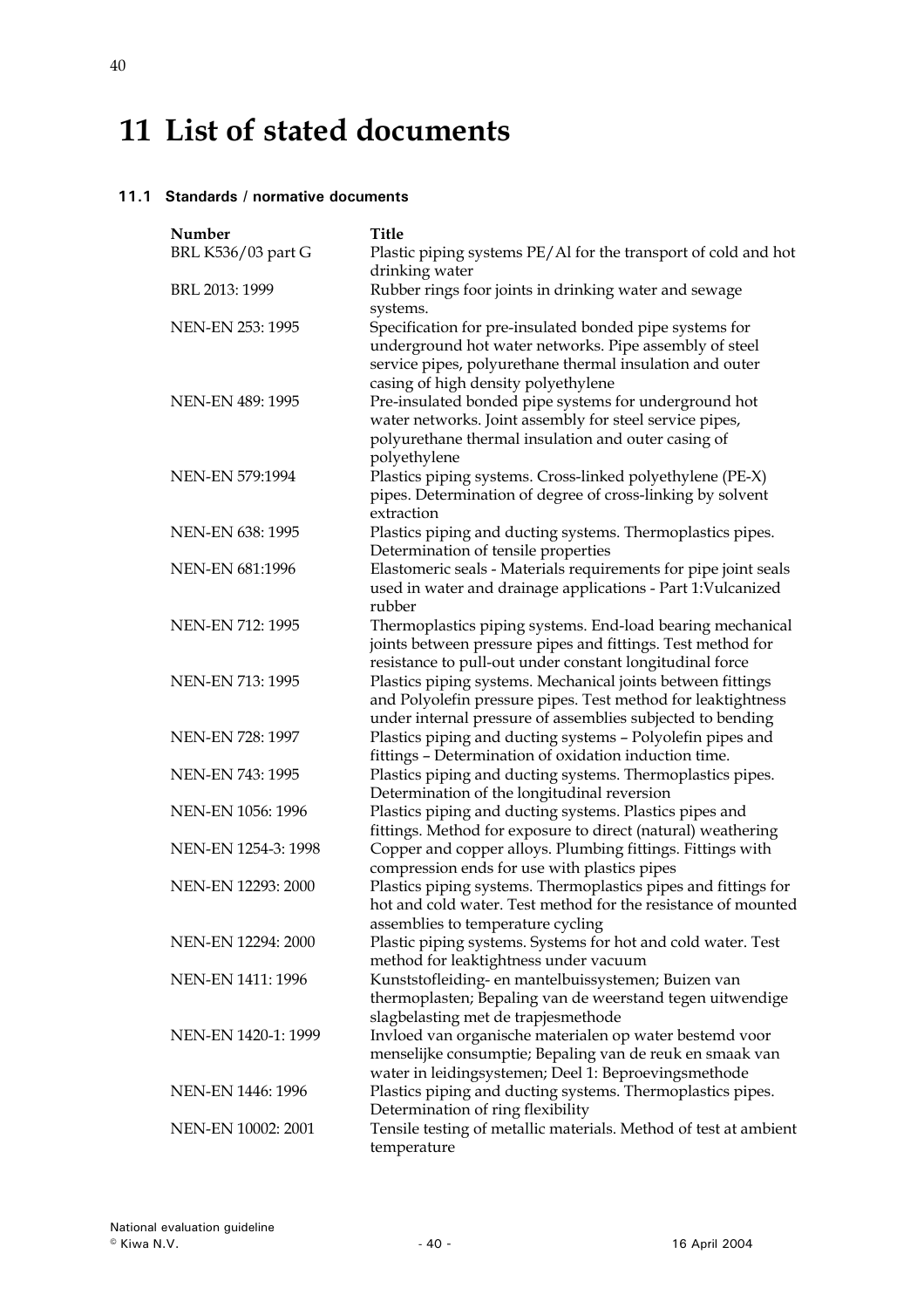NEN-EN 13052-1: 2001 Invloed van materialen op water bestemd voor menselijke consumptie;Organische materialen;Bepaling van de kleur en troebelheid van water in pijpleidingsystemen;Deel 1: Beproevingsmethode NEN-EN 45004: 1995 General criteria for the operation of various types of bodies performing inspection NEN-EN 45012: 1998 General requirements for bodies operating assessment and certification/registration of quality systems NEN-EN 45013: 1989 General criteria for certification bodies operating certification of personnel NEN-EN 10002: 1991 Metallic materials – Tensile testing – Method of testing at ambient temperature NEN-EN ISO 6509: 1995 Corrosion of metals and alloys. Determination of dezincification resistance of brass NEN-EN-ISO 6708: 1995 Pipework components – Definition and selection of DN (normal size) NEN-EN ISO 8497: 1997 Thermal insulation. Determination of steady-state thermal transmission properties of thermal insulation for circular pipes NEN-EN ISO 9967: 1995 Thermoplastics pipes. Determination of creep ratio NEN-EN-ISO 9969: 1995 Thermoplastics pipes. Determination of ring stiffness NEN-EN-ISO/IEC 17025; 2000 General requirements for the competence of testing and calibration laboratories EN ISO 15875 Plastics piping systems for hot and cold water installations — Crosslinked polyethylene (PE-X) EN ISO 15876 Plastics piping systems for hot and cold water installations — Polybutylene (PB) ISO 1043: 2002 Plastics. Symbols and abbreviated terms. Basic polymers and their special characteristics ISO 1183: 1999 Plastics. Methods for determining the density of non-cellular plastics. Gas pykometer method ISO 1133: 1997 Determination of the melt mass flow rate (MFR) and the melt volume (MVR) of thermoplastics ISO 1167: 1996 Methods of testing plastics. Thermoplastic pipes, fittings and valves. Thermoplastics pipes, for the conveyance of fluids. Resistance to internal pressure. Test method ISO 3126 EN ISO 3126. Plastics piping systems. Plastics piping components. Measurement and determination of dimensions ISO 3146: 2000 Plastics. Determination of melting behaviour (melting temperature or melting range) of semi-crystalline polymers by capillary tube and polarising-microscope methods ISO 4065: 1996 Thermoplastic pipes - Universal wall thickness table.<br>ISO 6957: 1988 Cupper alloys - ammonia test for stress corrosion res Cupper alloys – ammonia test for stress corrosion resistance ISO 6259-1: 2001od. Thermoplastics pipes. Determination of tensile properties. General test met ISO 6259-3: 1997 Thermoplastics pipes -- Determination of tensile properties -- Part 3: Polyolefin pipes ISO 6957: 1988 Copper alloys -- Ammonia test for stress corrosion resistance ISO 6964: 1986 Polyolefin pipes and fittings -- Determination of carbon black content by calcination and pyrolysis -- Test method and basic specification ISO 10508 Thermoplastics pipes and fittings for hot and cold water systems ISO 12091 Structured-wall thermoplastics pipes -- Oven test ISO 13760: 2000 Plastics pipes for the conveyance of fluids under pressure. Miner's rule. Calculation method for cumulative damage ISO 62591:1997 Thermoplastics pipes - Determination of tensile properties - Part 1: General test method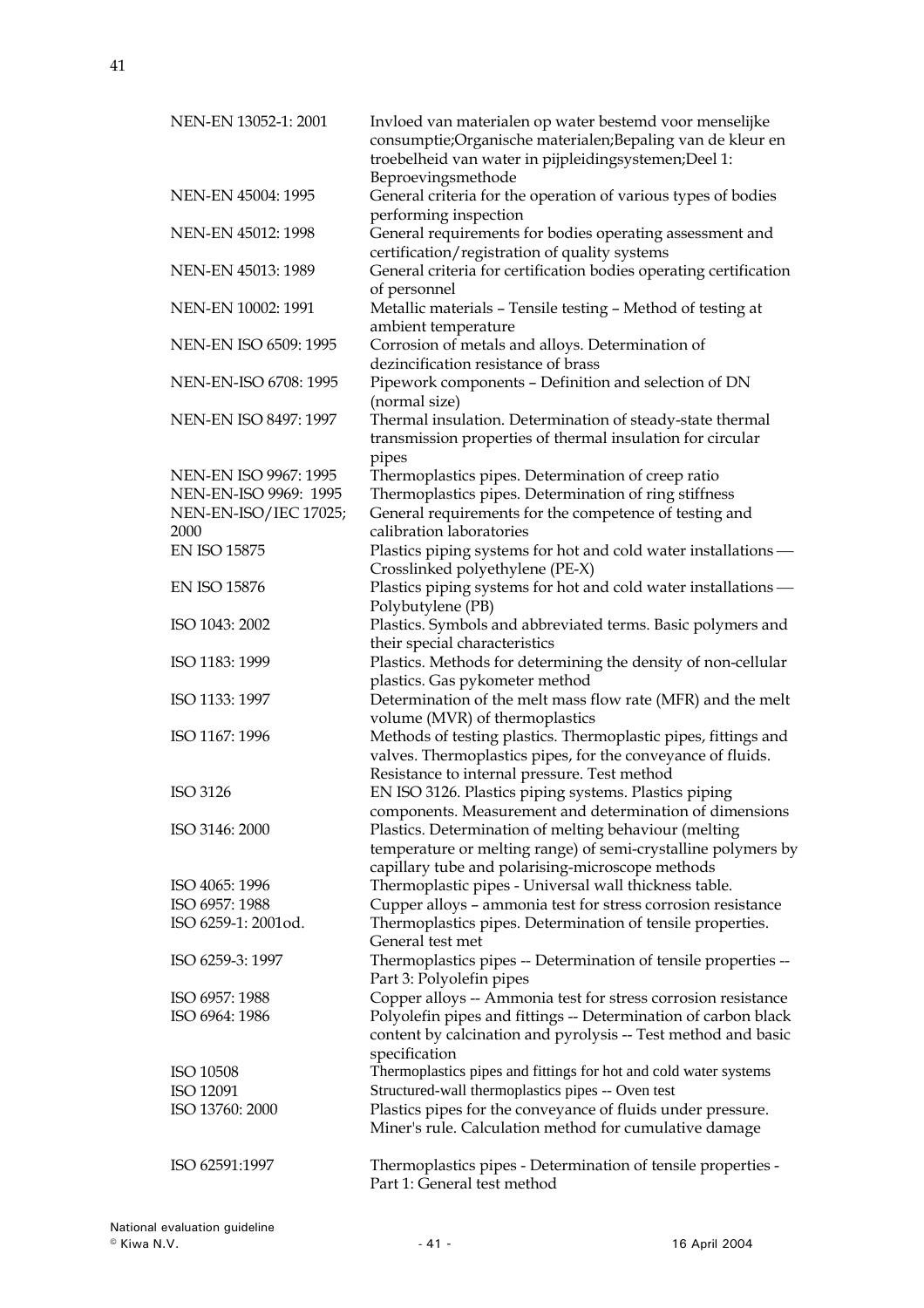| ISO 62593:1997      | Thermoplastics pipes - Determination of tensile properties -<br>Part 3: Polyolefin pipes                                                                               |
|---------------------|------------------------------------------------------------------------------------------------------------------------------------------------------------------------|
| ISO 9080: 2002      | Plastics piping and ducting systems - Determination of long<br>term hydrostatic strength of thermoplastics materials in pipe<br>form by standard Extrapolation method. |
| ISO DIS 17455: 2003 | Plastics piping systems - Multilayer pipes - Determination<br>of the oxygen permeability of the barrier pipe.                                                          |
| ISO DIS 17456: 2003 | Plastics piping systems — Multilayer pipes — Determination<br>of the long term hydrostatic strength.                                                                   |
| ISO DIS 18124: 2003 | Plastics piping systems — Multilayer M pipes — Test<br>method for the adhesion of the different layers by the use of a<br>cone                                         |
| DIN 4726: 2000      | Rohrleitungen für WarmwasserFussbodenheizungen;<br>Algemeine Anforderungen.                                                                                            |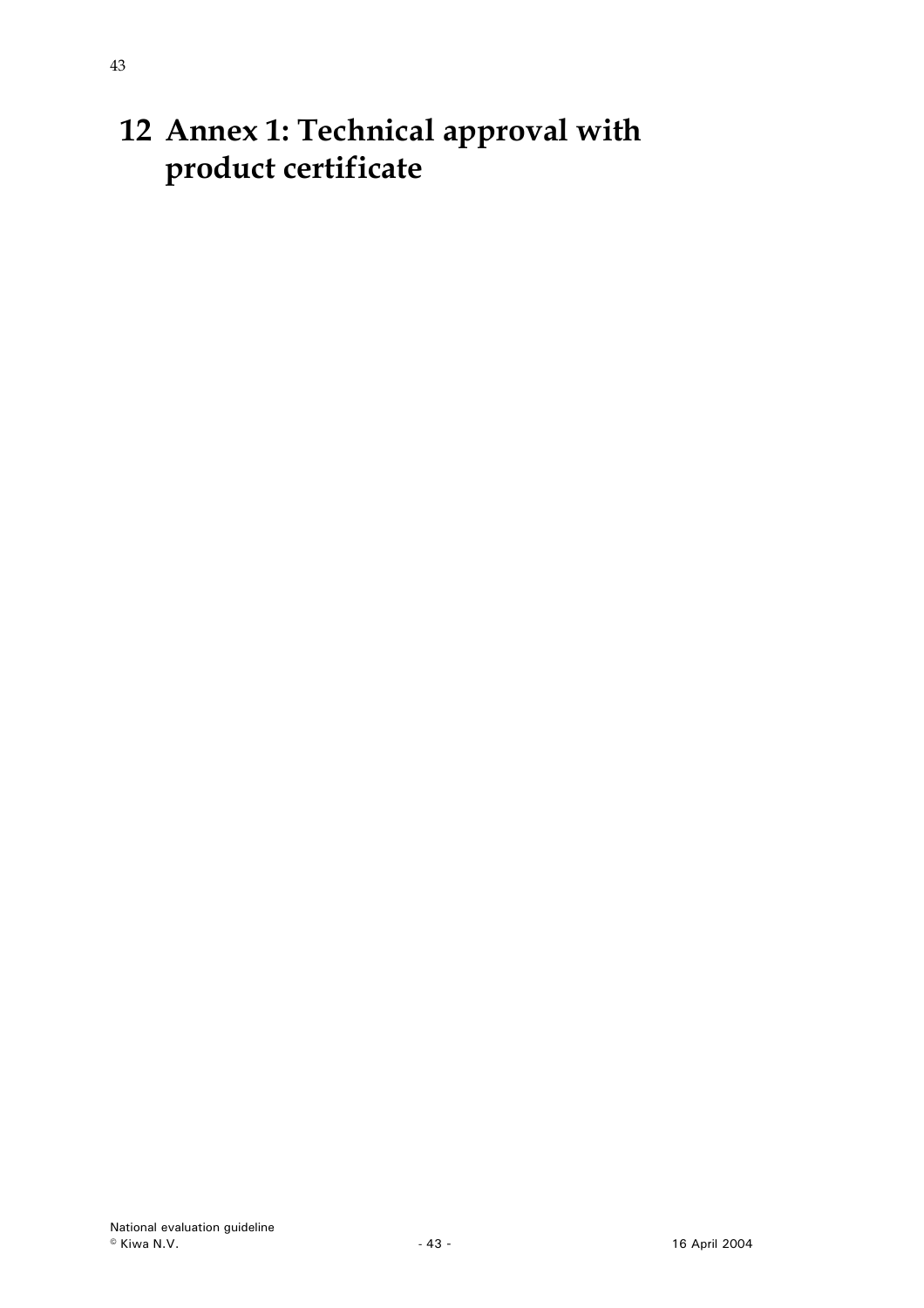

| Number | 12345 | Replaces | Appendix 1 |
|--------|-------|----------|------------|
| Issued |       | Dated    |            |

# Technical approval-with-product certificate

# **System name**

**Based on pre-certification tests as well as periodic inspections by Kiwa, the products referred to in this technical approval-with-product certificate and marked with the Kiwa-mark as indicated under "Marking", manufactured by** 

# **Company**

**may, on delivery, be relied upon to comply with the Kiwa evaluation guideline BRL-K17401 part A "District heating: Flexible piping systems with plastics medium pipe for transport of warm drinking water".** 

Kiwa N.V.

ing. B. Meekma **Director** Certification and Inspection

This certificate is issued in accordance with the Kiwa-regulations for Product Certification and consists of X pages. Publication of this certificate is permitted.

**Kiwa N.V.** Company

PHILICOM

Certification and Inspection Sir W. Churchill-laan 273 Postbus 70 2280 AB Rijswijk Telephone +31 (0)70 41 44 400 Telefax +31 (0)70 41 44 420 Internet www.kiwa.nl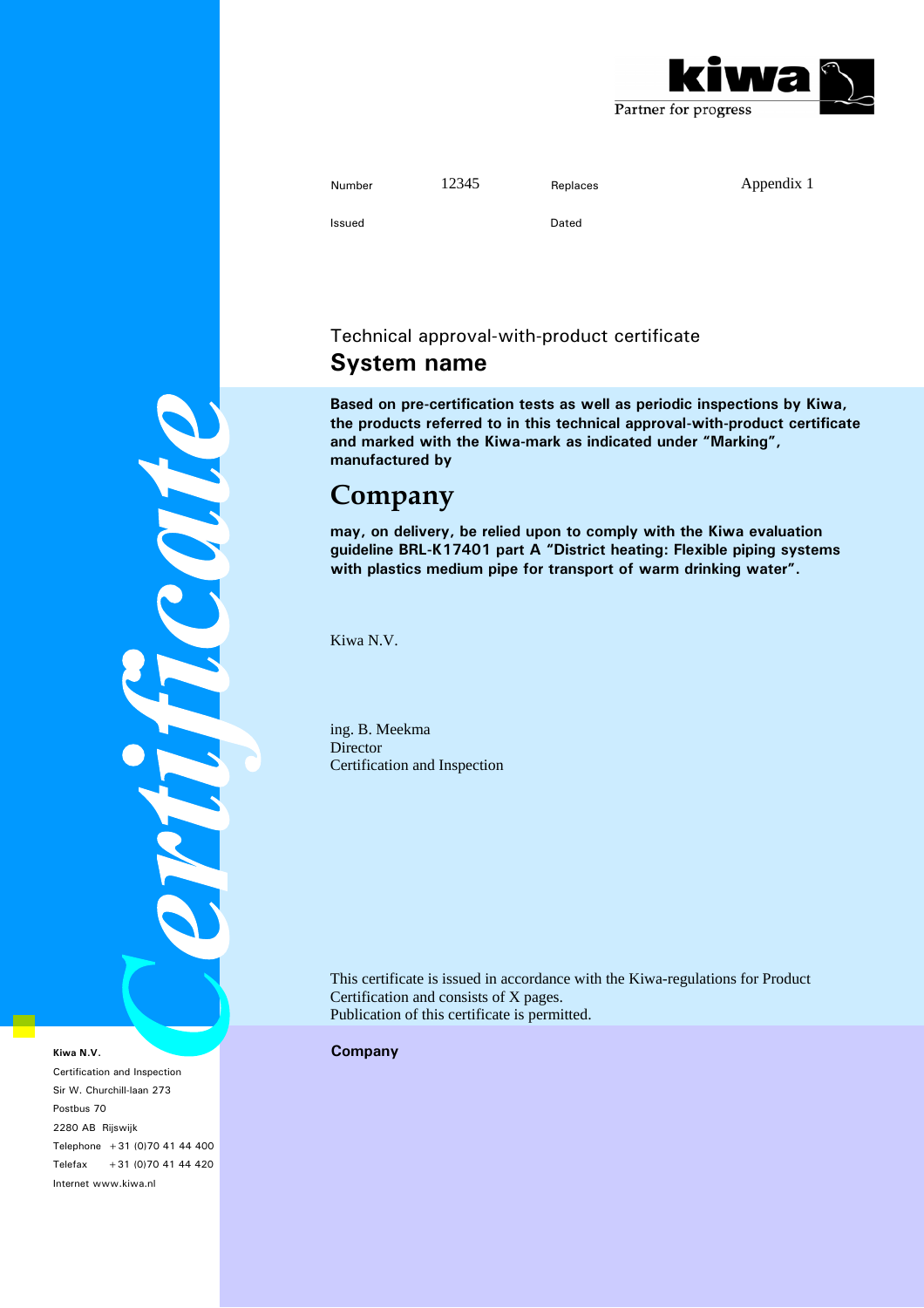#### PRODUCT SPECIFICATION

#### **General**

Flexible piping systems with plastics medium pipe for transport of warm drinking water according to BRL-K17401 part A. The piping system consists of the following parts:

- ♦ a piping package existing of:
	- ♦ XX medium pipes;
	- ♦ XX insulation layer around the medium pipe;
	- ♦ XX outer casing around the insulation layer.
- ♦ plastic and mechanical fittings;
- ♦ products to connect the piping package to the supply pipe.

#### **Specification**

The diameters and thicknesses given in the table below are part of this technical approval with product certificate.

| Nominal outside diameter x wall |                 |                    | Nominal outside diameter of |  |  |
|---------------------------------|-----------------|--------------------|-----------------------------|--|--|
| thicknes in mm of medium pipe   |                 | outer casing in mm |                             |  |  |
| $16 \times 2.2$                 | $50 \times 4,6$ |                    | 90                          |  |  |
|                                 |                 |                    | 125                         |  |  |
|                                 |                 |                    |                             |  |  |
|                                 |                 |                    |                             |  |  |
|                                 |                 |                    |                             |  |  |
|                                 |                 |                    |                             |  |  |

The piping package can be equipped with one (single-pipe) or with two (twin-pipe) medium pipes. The joints for the medium pipes (electro fusion, socket welding, clamp fitting) are made with special tools.

The producer declaresthe heat loss per meter, calculated according to annex 6 of BRL5609 part A, for every system configuration (combination medium pipe/casing).

#### **Toxicological aspects**

The pipes and fittings used in this system are approved on the basis of the requirements set in the "Regeling materialen en chemicaliën leidingwatervoorziening" ("Regulation Materials and Chemicals for Drinking Water Supplies"; published in the Staatscourant). The ATAcriteria are recorded in the respective product certificates.

#### **Logistics**

Production and assembling of the system is recorded in the appendix(es) with the certification agreement.

#### APPLICATION AND USE

The products are destined for transport of warm drinking water. All joints must be leak tight and possess sufficient clamp force to resist external influence. For all parts of the system applies that they are designed for a lifetime of 30 years at a working pressure of 8 or10 bar absolute and a temperature profile class DH1 according to BRL-K17401 part A.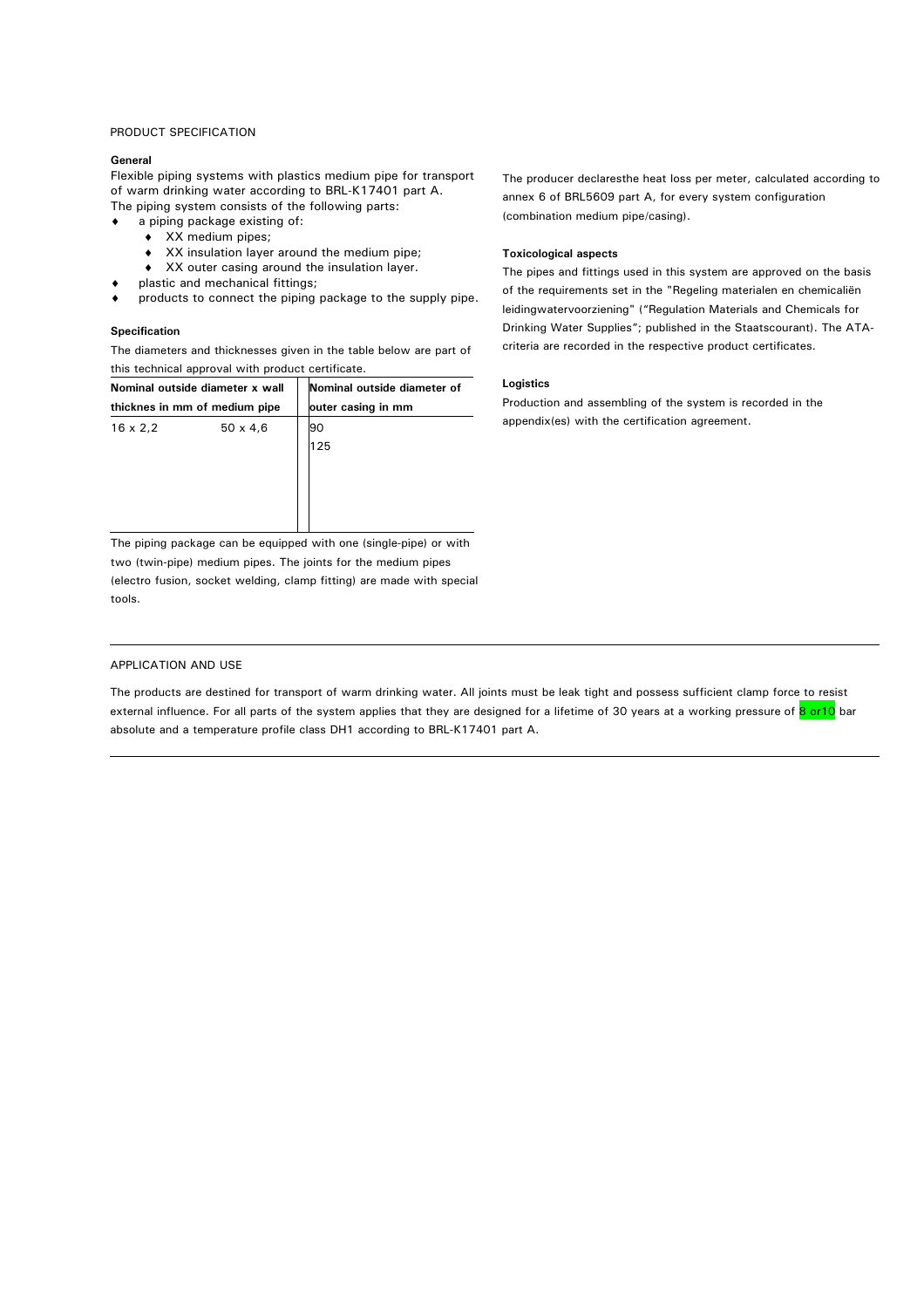#### MARKING

The products are marked with the Kiwa mark.

The medium pipes are provided with the following marks:

- ♦ ♦ word mark Kiwa or logo; manufacturer´s name, trade name or logo;
- ♦ material: PB, PE-X, PE/AI;
- ♦ nominal outside diameter and nominal wall thickness in mm;
- ♦ production code;
- ♦ System name or logo.

The realization of the marks is as follows: clear and indelible, at intervals of not more than 2 m.

The fittings are provided with the following marks:

- ♦ word mark Kiwa or logo;
- ♦ manufacturer's name, trade name or logo;
- ♦ nominal outside diameter in mm of the accompanying pipe;
- ♦ production code;
- ♦ system name\*.

The realization of the marks is as follows: clear and indelible on each fitting\*.

\* If desired the system name may be printed on the packaging. In case the system name has been fully printed on the fittings the trade name may be printed in code or logo.

#### RECOMMENDATIONS FOR CUSTOMERS:

- 1. Check at the time of delivery whether:
	- 1.1 the producer has delivery in accordance with the agreement;
	- 1.2 the mark and the marking method are correct;
	- 1.3 the products show no visible defects as a result of transport etc.
- 2. If you should reject a product on the basis of the above, please contact:
	- 2.1 <**Company name>**
		- and, if necessary,
	- 2.2 Kiwa N.V.

The outer casing is provided with the following marks:

- ♦ word mark Kiwa or logo;
- ♦ manufacturer's name, trade name or system name.
- ♦ material indication medium pipe: PB, PE-X;
- ♦ class DH1;
- ♦ design pressure: 8 or 10 bar;
- ♦ number of medium pipes with nominal outside diameter and wall thickness in mm;
- ♦ production code.

The realization of the marks is as follows: clear and durable, at intervals of not more than 2 m.

Method of marking: indelible imprint.

- 3. Consult the producer's processing guidelines for the proper storage and transport methods.
- 4. Check whether this certificate is still valid by consulting "gecertificeerde bedrijven" on www.kiwa.nl.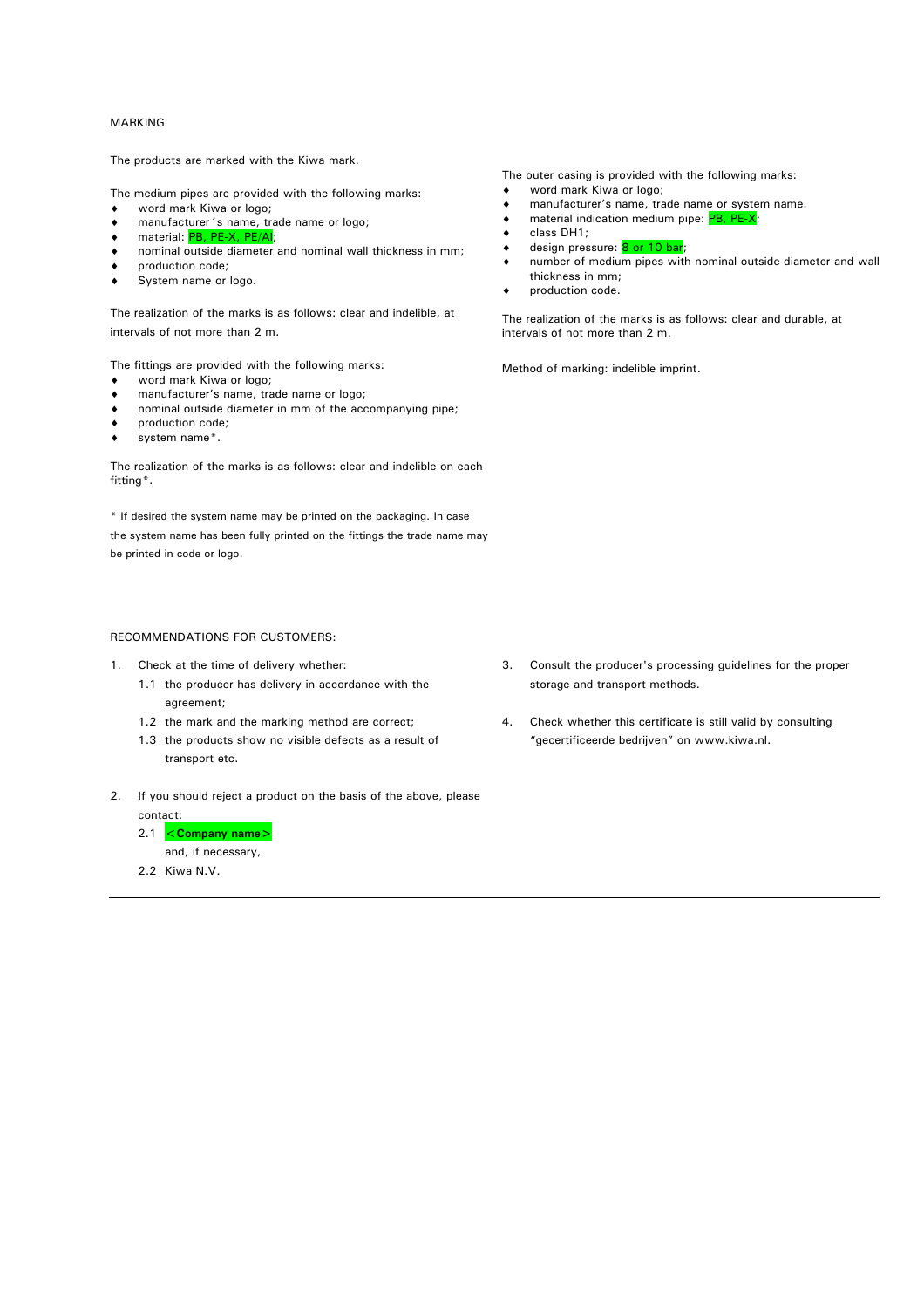# <span id="page-46-0"></span>**13 Annex 2: Model IQC scheme**

| <b>Inspection subjects</b>                                                                                                           | <b>Inspection aspects</b>                                                      | <b>Inspection</b><br>method                                                              | <b>Inspection</b><br>frequency                                           | <b>Inspection</b><br>registration                       |
|--------------------------------------------------------------------------------------------------------------------------------------|--------------------------------------------------------------------------------|------------------------------------------------------------------------------------------|--------------------------------------------------------------------------|---------------------------------------------------------|
| Raw materials or materials<br>supplied:<br>-recipe sheets                                                                            | - Recipe according<br>annex product<br>agreement                               | Comparison<br>supplied certificate<br>with agreement                                     | Each delivery                                                            | Entry control<br>document                               |
| -incoming goods inspection raw<br>materials                                                                                          | - meltflow-index<br>- moisture content<br>thermal stability<br>(PE)            | - ISO 1133<br>- ISO 760<br>- ISO TR 10837                                                | Each delivery                                                            |                                                         |
| Production process, production<br>equipment, plant:<br>- procedures<br>- working instructions<br>- equipment<br>- release of product | - tuning parameters<br>- maintenance<br>aspects<br>- dimensions<br>- soundness | - adjustments<br>machine<br>-maintenance<br>scheme<br>- measuring<br>- visual evaluation | - continuously<br>- continuously<br>- start up new<br>product            | - "digital"<br>- work sheet<br>- inspection<br>document |
| Finished-products                                                                                                                    | - soundness<br>- dimensions<br>- resistance internal<br>pressure               | - visually<br>- measuring<br>$-$ ISO 1167                                                | - continuously<br>- each 3 hours<br>- per day per product<br>per machine | End control<br>documents                                |
| Measuring and testing equipment<br>- measuring equipment                                                                             | - proper<br>functioning                                                        | - during usage                                                                           | - continuously                                                           | - end control<br>document                               |
| - calibration                                                                                                                        | - accuracy within<br>the range of<br>measurement                               | - records of non-<br>conformities                                                        | - 1 x year                                                               | - calibration<br>document                               |
| Logistics<br>- internal transport<br>- storage<br>- Preservation                                                                     | - circumstances in<br>practise                                                 | -comparison with<br>procedure                                                            | - continuously                                                           | - keep logistical<br>procedures up to<br>date           |
| - packaging<br>- identification                                                                                                      | - comparison with<br>order                                                     | -visual inspection                                                                       |                                                                          |                                                         |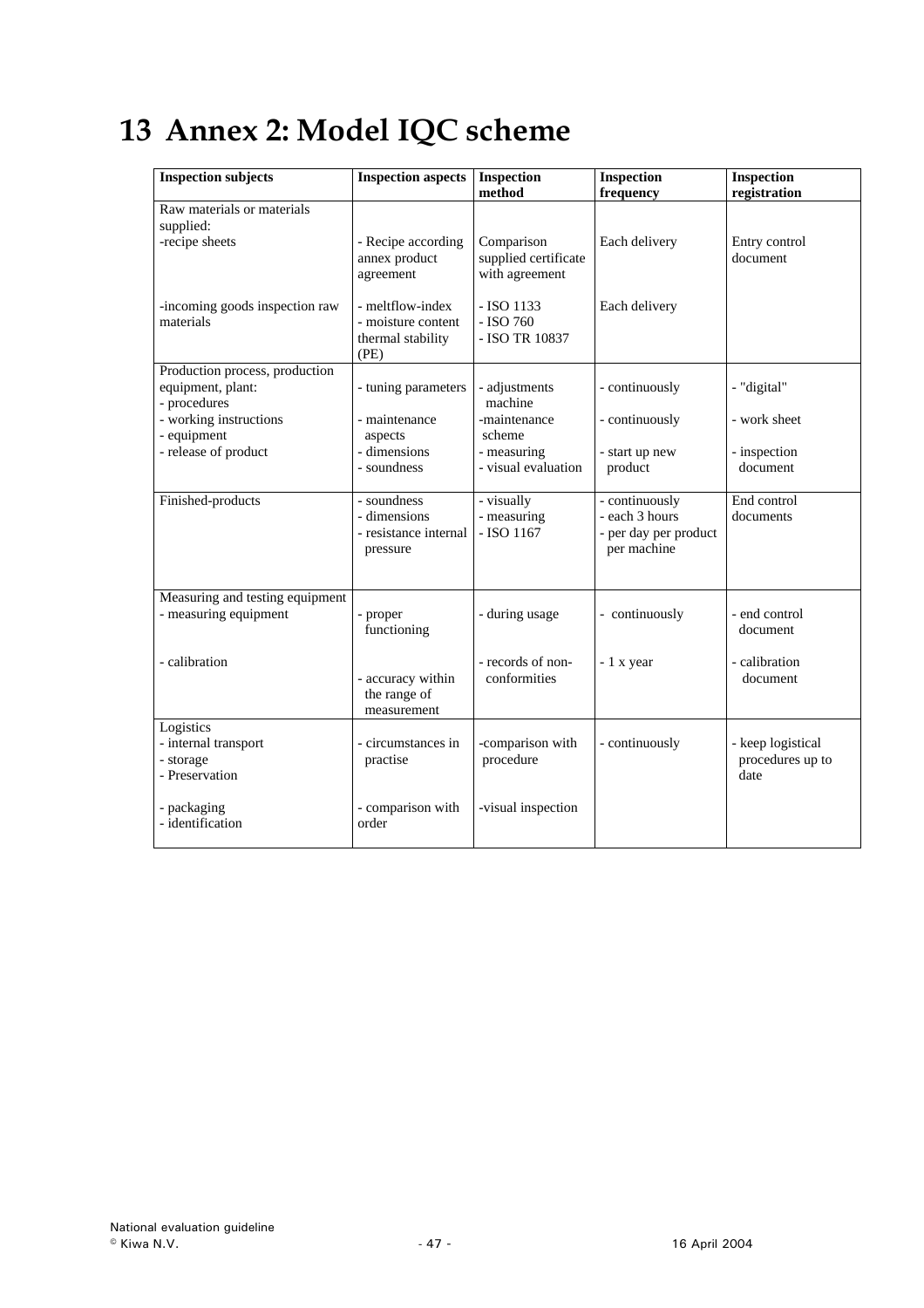# <span id="page-47-0"></span>**14 Annex 3: Calculation of Rdecl**

# **14.1 General**

The manufacturer is responsible for the determination of the declared value of the heat loss per meter  $R_{\text{decl}}$ . His products shall comply to  $R_{\text{decl}}$ .

The R<sub>decl</sub> are the expected values of this heat technical property during a defined service lifetime and have been determined on the basis of measured values under reference conditions.

For flexible piping systems with concentric installed thermal insulation material or with a known form factor the declared values of the heat delivery per meter can be determined by calculation with the declared values of the heat conductivity coefficient of the construction part. This calculation is according to EN ISO 12241 and supplemental documents, which are currently in preparation in CEN/TC89/WG3.

# **14.2 Initial testing**

The producer shall submit testing results of the determination of the heat delivery per meter for at least the biggest and the smallest diameter of his system. He also must have the value  $\lambda_1$  coming from the thermal insulation material sampled from the same production.

The declared values of the heat delivery per meter shall be determined according to 13.3.1 and 13.3.2.

# **14.3 Declared values**

# *14.3.1 Declared values based on measured values according EN ISO 8497*

The value  $\lambda_{\rm l}$ , from the same production as the measured pipg system can be used to calculate  $\lambda_{refM}$  (14.1):

$$
\lambda_{\text{refM}} = \lambda_1 \cdot F_{\Delta\vartheta} \cdot F_m \cdot F_c \cdot F_d \cdot F_a \text{ in W/(m.K)} \tag{F14.1}
$$

If no value of  $\lambda_1$  available the start data set of  $\overline{\lambda}$  of the thermal insulation material  $\lambda_D$ can be used (14.2):

$$
\overline{\lambda} = \lambda_D - k \cdot s_{\text{ in } W/(\text{m.K})}
$$
 (F14.2)

Now  $\lambda_{refM}$  can be calculated (14.3):

$$
\lambda_{\text{refM}} = \overline{\lambda} \cdot \frac{F_{\Delta\beta} \cdot F_m \cdot F_c}{F_a \cdot F_d}
$$
\n(F14.3)

met

- λ1 thermal conductivity of the thermal insulation material from the piping system of from the same production in  $W/(m.K)$
- $\overline{\lambda}$  mean value of the data set in W/(m.K)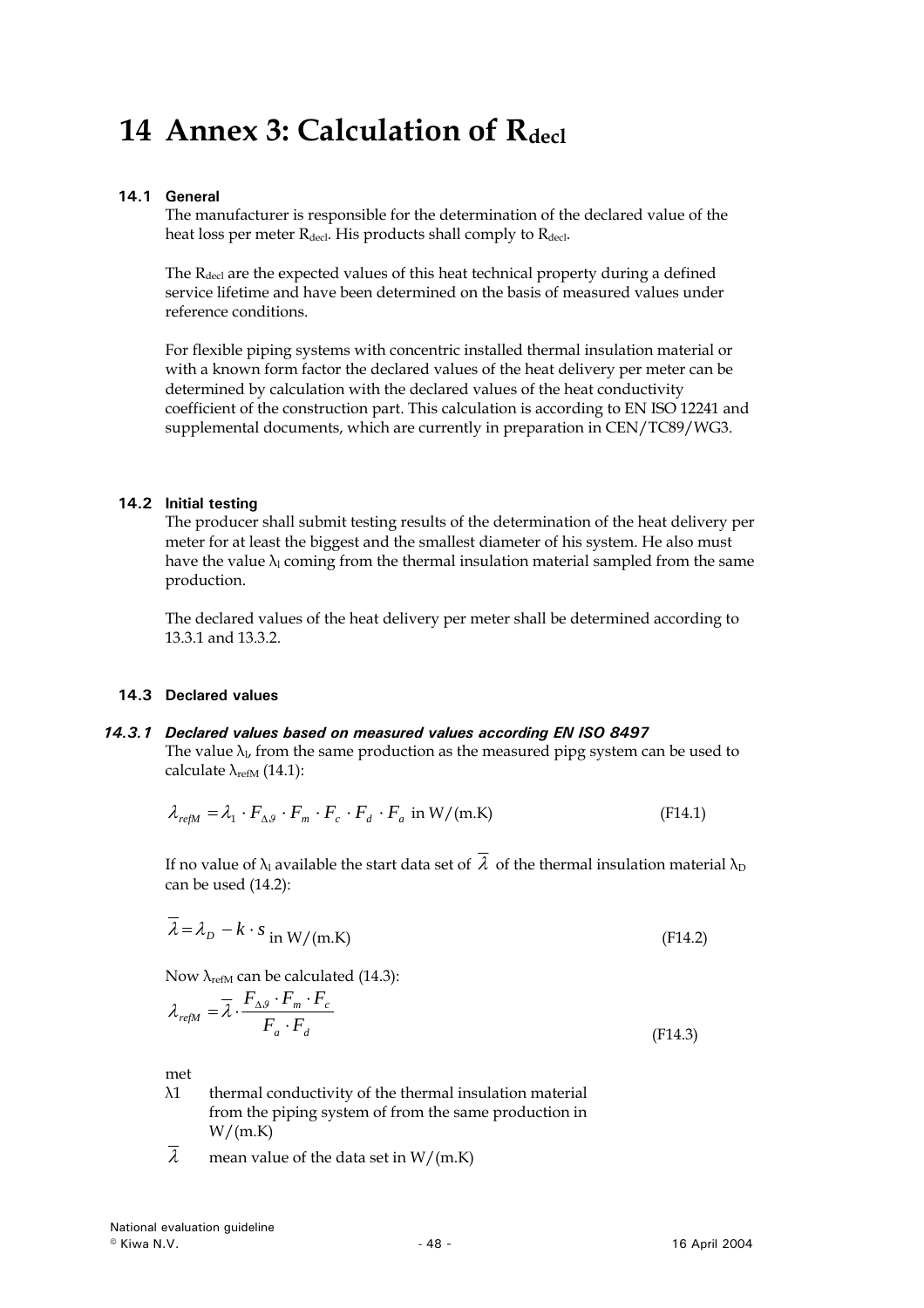- $\lambda_D$  declared value of the thermal conductivity coefficient in  $W/(m.K)$
- *k* k-value for a one sided 90% tolerance and 90% reliability.
- *S* standard deviation
- $\lambda_{\text{refM}}$  thermal conductivity of the thermal insulation material

Coefficients in preparation by CEN TC 89 WG3:

- $F_{\Delta\omega}$  influence of the temperature difference
- $F_{\Delta\omega}$  is approximately 1,0 1,5
- $F_m$  for the influence of vapour

Remark: when the measured value (Rdecl ) is equal to the real circumstances the values of Fm and Fa are 1,0.

- $F_c$  for the influence of the compression of the material
- $F_c$  is approximately 0,95 to 1,05
- $F_d$  for the heat radiation effect (F14.4)<br>  $F_c$  is approximately 1.0 to 1.1
- is approximately  $1,0$  to  $1,1$
- $F_a$  for the influence of ageing

With R<sub>i</sub> the total influence of all coefficients can be calculated during the measurement of  $\lambda_{refM}$  by using a correction factor

 $f_{c,i}$ :

$$
f_{c,i} = \lambda_{\text{refM}} \frac{R_i - \frac{1}{20 \lambda_p} \ln \frac{d_2}{d_1} - \frac{1}{2\pi \lambda n} \ln \frac{d_{4,i}}{d_{3,i}}}{\frac{1}{2_{\pi}} \ln \frac{d_{3,i}}{d_{2,i}}}
$$
(F14.5)

where:

 $R_i$  the measured value of the heat loss per meter for a specific diameter in (m.K/W)

- $\lambda_{refM,i}$  thermal conductivity of the thermal insulation material
- $\lambda_p$  thermal conductivity of the medium pipe
- $\lambda_M$  thermal conductivity of the protection pipe

D diameter of a particular part of the piping package

By calculating the mean value:

$$
f_{c} = \frac{1}{n} \sum_{j=1}^{n} f_{c,i}
$$
 (F14.6)

where:

n number of measured piping packages with different diameters or by a significant influence of the diameter per diameter:

 $F_{c}$   $=$   $f_{c}$  $= f$  (F14.7)

the specific design factors are defined of the piping package for the influence of:

- heat cracks (fundaments)
- open tile joints etc
- installation aspects.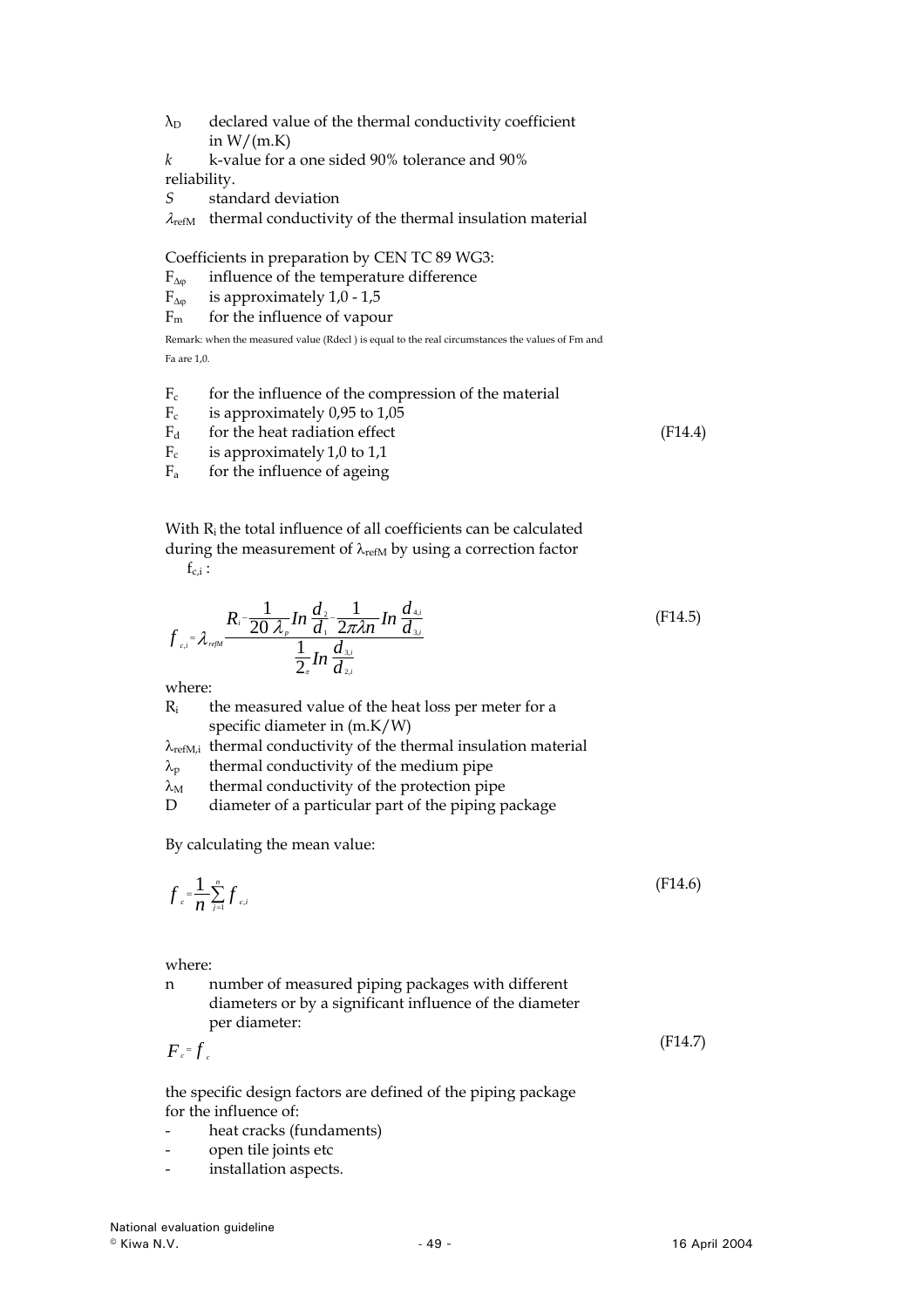R<sub>decl</sub> follows from:

$$
in m.K/W \t\t (F14.8)
$$

$$
R_{\text{det}} = \frac{1}{\frac{2\pi}{\lambda_{p}}\ln\frac{d_{2} + f_{c}}{d_{1} + \lambda_{\text{refD}}\ln\frac{d_{3} + 1}{d_{2} + \lambda_{\text{M}}\ln\frac{d_{4}}{d_{3}}}}
$$

where:

 $\lambda_{\text{refd}}$  thermal conductivity of the thermal insulation material during the measurement:

$$
\lambda_{\text{refd}} = \lambda_d \frac{F_{\text{A}\beta} F_m F_c}{F_a F_d} \qquad \text{in } W/(\text{m.K})
$$
 (F14.9)

With the formulas F14.8 and F14.9  $R_{\text{decl}}$  can be calculated for all diameters.

# *14.3.2 1 Declared values based on measurements according to EN ISO 1224* With the same aspects as under 14.3.1 formula F14.8 and F14.9 can be used Also  $f_c$  shall be calculated according to F14.

$$
f_{c} = \frac{1}{F_{cow}F_{j} + \frac{\Delta\lambda}{\lambda_{refM}}}
$$
(F14.10)

where:

- $\Delta\lambda$  heat cracks (fundaments) in W/(m.K)
- $F_j$  open tile joints, etc
- F<sub>couv</sub> convection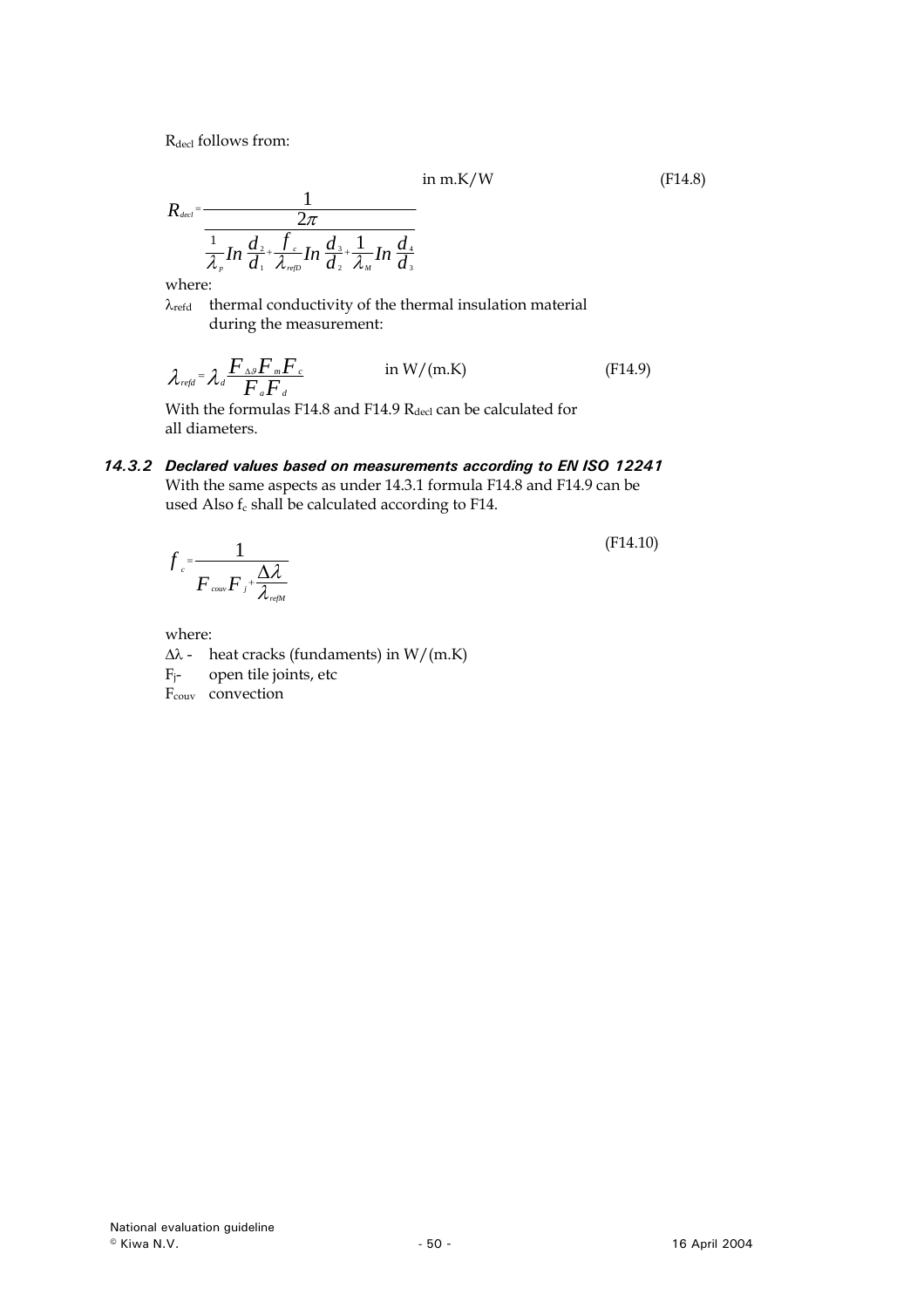# <span id="page-50-0"></span>15 Annex 4: : Measuring of R<sub>decl</sub>

### **15.1 General**

This annex describes the procedure for measuring R<sub>decl</sub> according to EN ISO 8497. Measuring is in accordance with EN 1946-15.

### **15.2 Test pieces**

Perpendicular cut pipe packages have to be used. Test pieces without cell gas have to be conditioned 1 week. Test pieces with cell gas have to be conditioned 6 weeks. Only straight cut test pieces shall be used.

### **15.3 Test equipment**

Allowed are apparatuses with protected heating or with calibrated or calculated pipe parts. The diameters of the pipe must fit in the medium pipe. With possible sand filling in the air crack convection must be prevented during the measurement.

#### **15.4 Calculating the measuring parameters**

The measuring parameters will be designated as function of the average temperature.

### **15.5 R of the pipe package**

The heat loss per meter shall be calculated as follows:

$$
R = \frac{U_a - U_i}{\theta \frac{1}{L}}
$$
 in m.K/W (F15.1)

For piping packages with a plastics medium pipe the value of υ is the mean inside medium pipe temperature.

For piping packages with a metal medium pipe the value of υ is the mean inside temperature in the medium pipe according to formula F15.2:

$$
U_i = \frac{\theta}{L} \frac{1}{2 \pi \lambda_{\scriptscriptstyle R}} \ln \frac{d_{\scriptscriptstyle 2}}{d_{\scriptscriptstyle 1}} + U_1 \quad \text{in }^{\circ}\text{C}
$$
 (15.2)

The mean temperature of the pipe package is:

$$
U_m = \frac{U_i^+ U_a}{2} \qquad \qquad \text{in }^{\circ}C \tag{F15.3}
$$

# **15.6 Thermal conductivity of the thermal insulation material**

De thermal conductivity of the thermal insulation material  $\lambda_{\text{refM}}$  is according to formula F15.4:

$$
\lambda_{\text{refM}} = \frac{f_{\text{e}} \ln \frac{d_2}{d_3}}{2 \pi}
$$
 in W/mK (F15.4)  
\n
$$
\frac{\theta / L}{\theta_{\text{e}} - \frac{1}{2 \pi} \ln \frac{d_4}{d_3} - \frac{1}{2 \pi} \ln \frac{d_1}{d_2}}
$$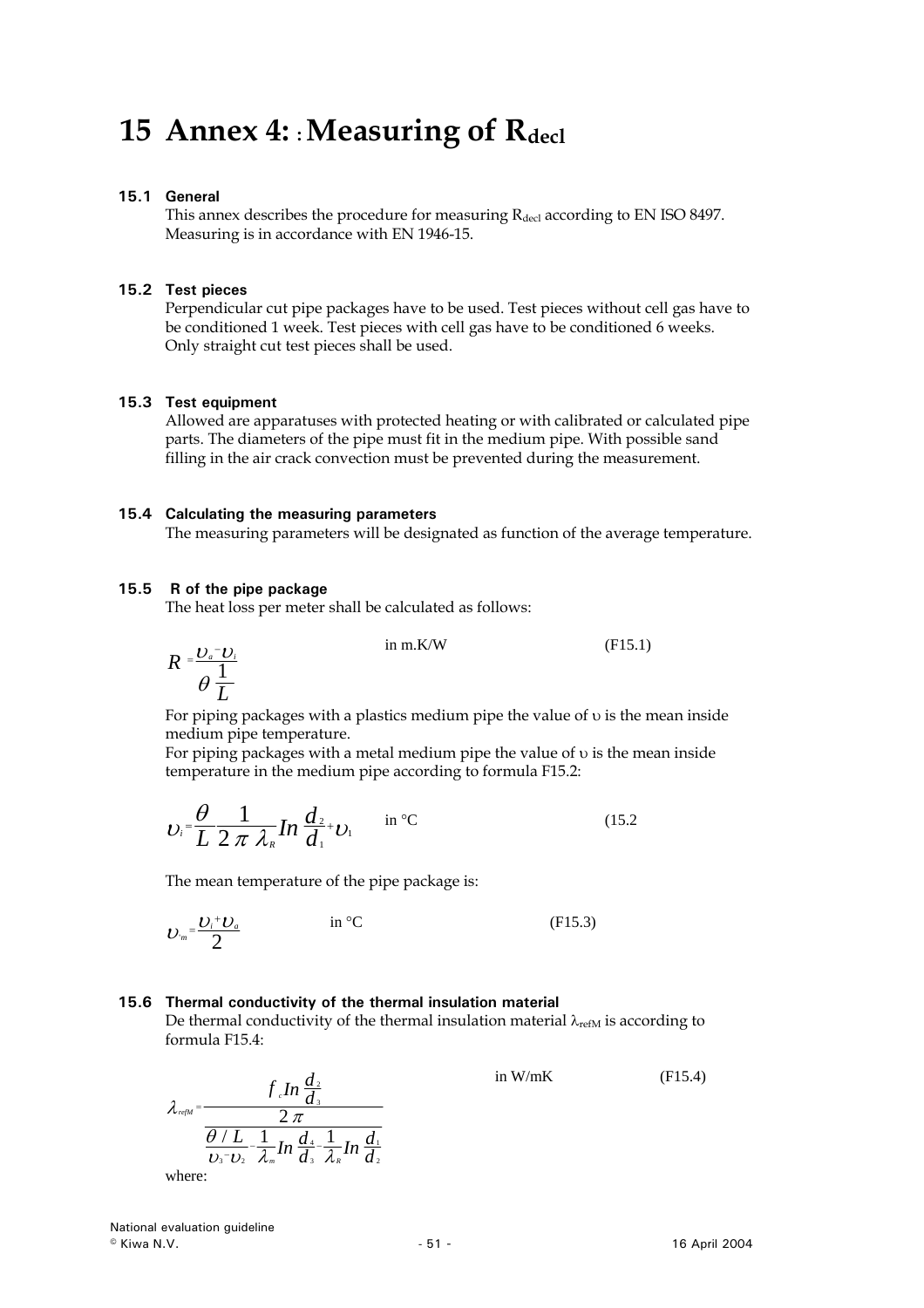<span id="page-51-0"></span>
$$
U_3 = U_4 + \frac{\theta / L}{2 \pi \lambda_M} \ln \frac{d_4}{d_3}
$$
 in °C (F15.5)

$$
U_2 = U_1 + \frac{\theta / L}{2 \pi \lambda_{\kappa}} In \frac{d_2}{d_1}
$$
 in °C (F15.6)

$$
v_{\scriptscriptstyle m} = \frac{v_{\scriptscriptstyle 3} + v_{\scriptscriptstyle 2}}{2} \qquad \qquad \text{in }^{\circ}\text{C} \qquad \qquad \text{(F15.7)}
$$

To determine  $f_c$  formula F14.10 shall be used.

# **15.7 Determination of λwp**

To determine  $\lambda_{WD}$  formula F15.10 shall be used.

$$
\lambda_{\scriptscriptstyle WD} = \frac{\theta / L}{\left(\frac{L}{\theta_a} - \frac{U}{\theta_b}\right)} \frac{d_a}{2 \pi} \qquad \text{in W/mK} \qquad (F15.8)
$$

$$
U_m = \frac{U_3 + U_2}{2} \qquad \qquad \text{in }^{\circ}C \qquad \qquad \text{(F15.7)}
$$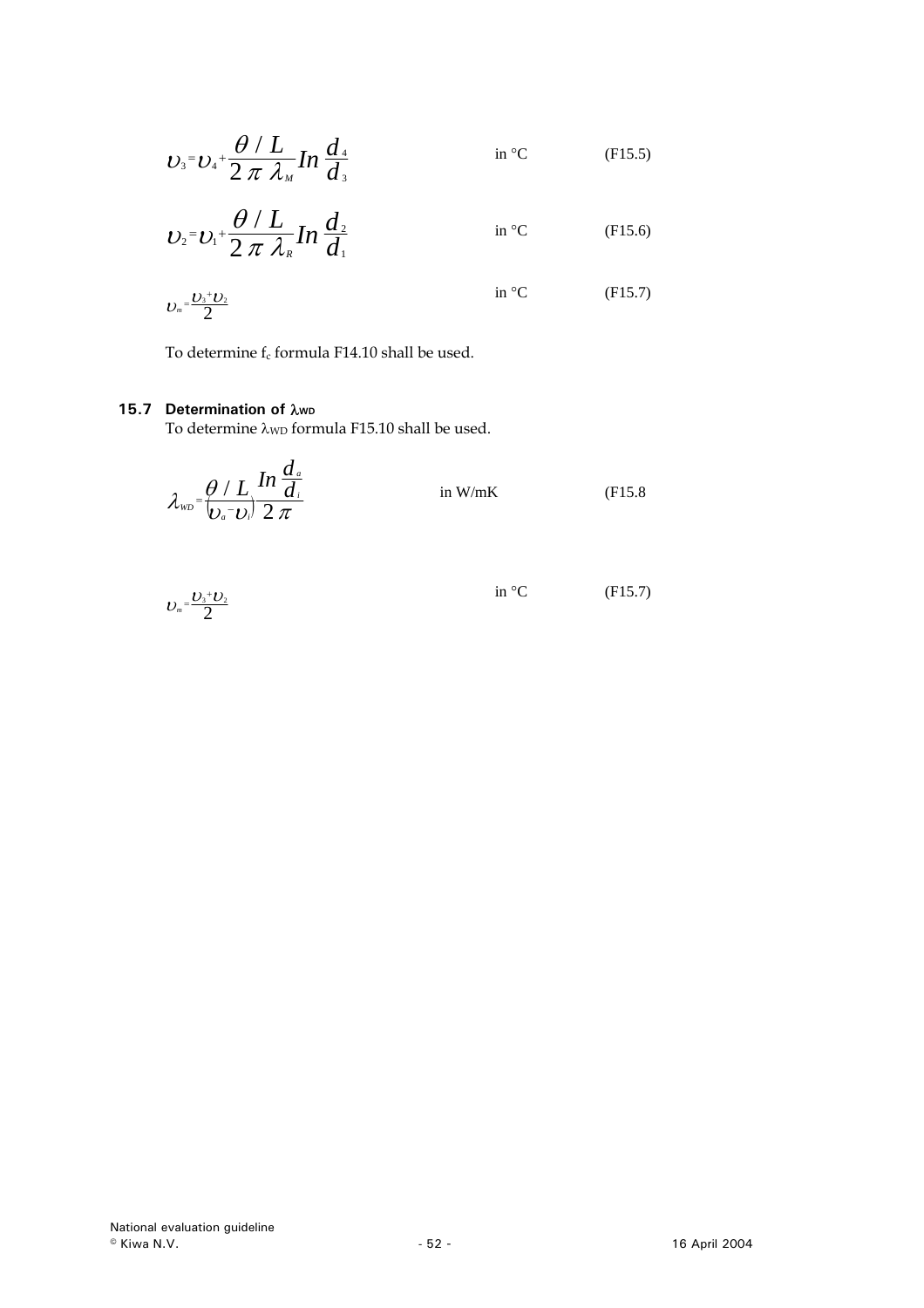# <span id="page-52-0"></span>**16 Annex 5: Measuring RI**

$$
R_{I} = \frac{\frac{1}{2 \pi}}{\frac{1}{\lambda_{P}} In \frac{d_{2}}{d_{1}} + \frac{f_{c}}{\lambda_{\text{design},d}} In \frac{d_{3}}{d_{2}} + \frac{1}{\lambda_{M}} In \frac{d_{4}}{d_{3}}}
$$

in Mk/W (F16.1)

with:

$$
\lambda_{\text{design},d} = \lambda_d \frac{\lambda_{\text{av}} F_m F_c}{F_a F_d} \qquad \text{in } W/\text{mK} \qquad \text{(F16.2)}
$$

# where:

| $\lambda_{\text{design,d}}$ | value of the thermal conductivity of the thermal insulation material    |
|-----------------------------|-------------------------------------------------------------------------|
| $f_c$                       | correction factor for the air holes, heat cracks and changes because of |
|                             | deformation of the piping package during installation                   |
| $F_{\Delta\delta}$          | for the influence of the differences in temperature                     |
| $F_{\Delta\delta}$          | is approximately 1,0 to 1,05                                            |
| $F_m$                       | for the influence of vapour                                             |
| $F_c$                       | for the influence of the compression of the thermal insulation material |
| $F_d$                       | for the radiation influence                                             |
| $\mathbf{E}$                | $\frac{1}{2}$ expressive states 1.0 to 1.0 $\Gamma$                     |

Fd is approximately 1,0 to 1,05

 $F_a$  for the influence of ageing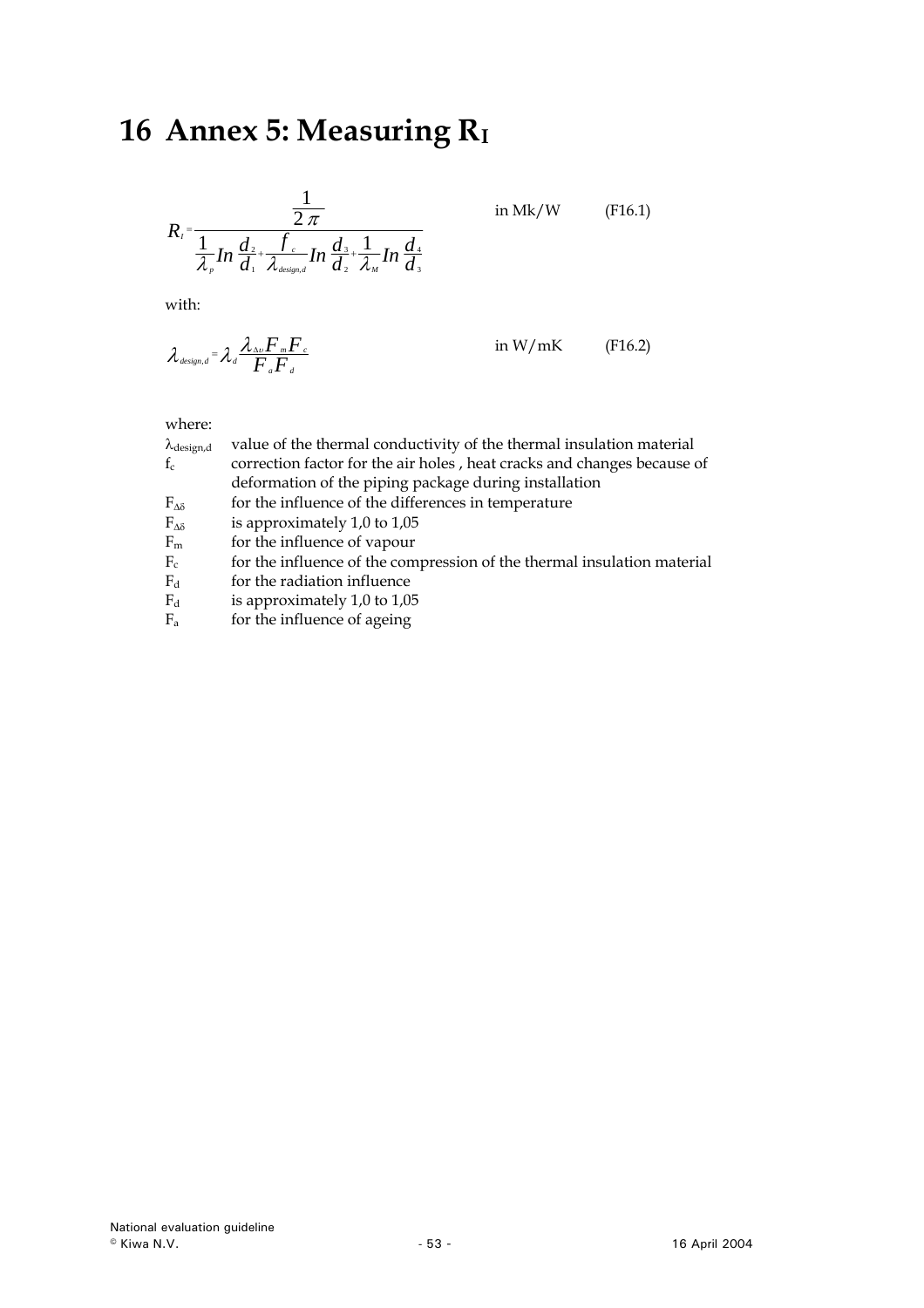# <span id="page-53-0"></span>**17 Annex 6: Calculation of Reis**

# **17.1 General**

With this annex the value of Reis can be calculated.

#### **17.2 Heat transport of a piping package with return pipes**  See formula (17.1):

$$
\left(\boldsymbol{q}_{r}+\boldsymbol{q}_{r}\right)\boldsymbol{L}=\boldsymbol{2}\left(\boldsymbol{U}_{1}-\boldsymbol{U}_{2}\left(\frac{\boldsymbol{U}_{f}+\boldsymbol{U}_{r}}{2}-\boldsymbol{U}_{a}\right)\boldsymbol{W}\right)
$$
\n(F17.1)

where:

| $q_f$ | the heat loss per meter of the supply pipe    |
|-------|-----------------------------------------------|
| $q_r$ | the heat loss per meter of the return pipe    |
| Ι.    | the length of the pipe package                |
| $V_f$ | de heat loss per meter of the supply pipe     |
| $V_r$ | de heat loss per meter of the return pipe     |
| $V_a$ | de temperature of the environment (air) in °C |
|       |                                               |

The heat loss per meter per medium pipe:

$$
q_{j} = U_{1} \left( U_{j} - U_{a} \right) - U_{2} \left( U_{i} - U_{a} \right) \qquad \text{in } W/M \tag{F17.2}
$$

$$
q_{r} = U_{1} \left( \mathbf{U}_{r} - \mathbf{U}_{a} \right) - U_{2} \left( \mathbf{U}_{f} - \mathbf{U}_{a} \right) \qquad \text{in } \mathbb{W}/\mathbb{M} \tag{F17.3}
$$

The heat loss per meter:

$$
U_{1} = \frac{R_{s} + R_{I}}{(R_{s} + R_{I})^{2} - R_{u}^{2}} \qquad \text{in W/m.K} \qquad (F17.4)
$$

$$
U_{2} = \frac{R_{u}}{(R_{s} + R_{t})^{2} - R_{u}^{2}} \qquad \text{in W/m.K} \qquad (F17.5)
$$

where:

- $R_s$  Heat loss per meter in the ground see F17.7<br> $R_I$  measured value of the heat loss per meter.
- $R<sub>I</sub>$  measured value of the heat loss per meter.<br> $R<sub>II</sub>$  Heat loss per meter between the supply an
- Heat loss per meter between the supply and return medium pipe, see F17.8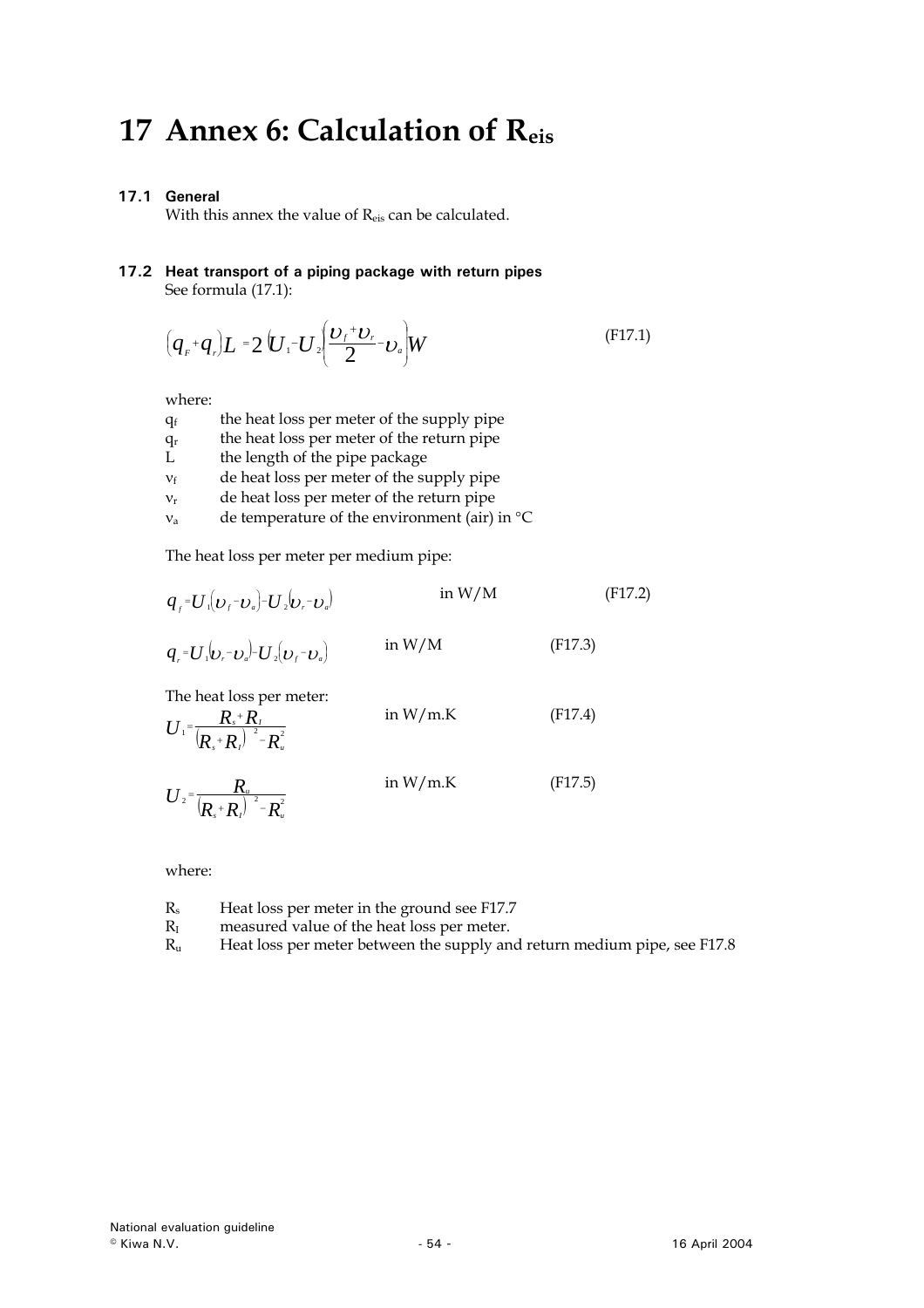Per medium pipe:

$$
U = U_1 - U_2 = \frac{1}{R_s + R_t + R_u}
$$
 in W/m.K (F17.6)

$$
R_s = \frac{1}{2 \pi \lambda_s} \ln \frac{4 Z_c}{d_a} \qquad \text{in m.K/W} \tag{F17.7}
$$

where:

Zc correction factor for the heat resistance from ground surface to the installation depth of the package

$$
Z_c = Z + R_0 \lambda_s \qquad \text{in m}
$$

Z distance of the ground surface to the middle of the piping package

$$
Z = \frac{d_a}{2} + H
$$
 in m

- $\lambda_s$  thermal conductivity of the soil = 1,5 W/m.K<br>R<sub>0</sub> thermal conductivity from the ground surface
- thermal conductivity from the ground surface to the environment =  $0.0685$  m K/W
- H Installation depth of the piping package =  $0.6$  m<br>R<sub>U</sub> The value of R between supply and return pipe.
- The value of  $\overrightarrow{R}$  between supply and return pipe.

$$
R_{u} = \frac{1}{2 \pi \lambda_{s}} ln \left( 1 + \left( \frac{2 Z_{c}}{c} \right)^{2} \right) \qquad \text{in m.K/W} \qquad (F17.8)
$$

where

 $c =$  the distance of the centrelined medium pipes (supply and return pipe).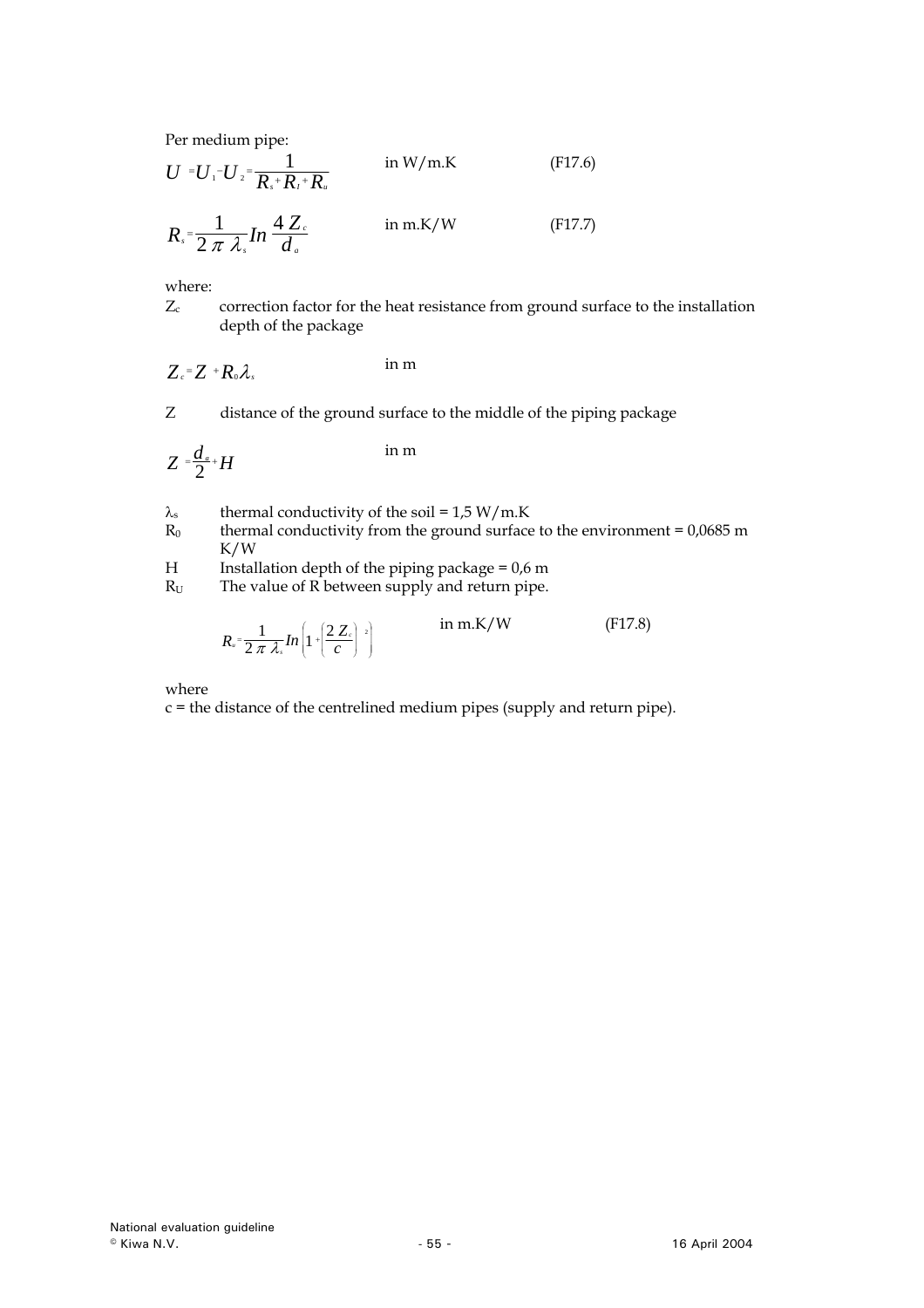# <span id="page-55-0"></span>**18 Annex 7: Thermal stability**

# **18.1 Principle**

Tensile test bars made of the material that has to be examined are exposed to different temperatures. After certain exposure times at the specified temperatures, the elongation at break is determined. This elongation at break as a percentage of the elongation at break of the non-exposed tensile bars is plotted versus the logarithmic exposure time for the different temperatures.

In a thermal endurance graph (Arrhenius graph) the logarithm of the time to reach the specified elongation at break percentage is plotted versus the reciprocal thermodynamic (absolute) test temperature.

From this graph an extrapolation is carried out to determine the temperature at an exposure time of 50 years.

Remark: This way to determine the thermal stability at 50 years is derived from EN-ISO 2578.

# **18.2 Apparatus**

The oven shall be in accordance with EN-ISO 2578 clause 9, with temperature tolerances of ± 2°C.

The tensile test machine shall be in accordance with EN-ISO 527-1 clause 5. The test speed shall be declared by the manufacturer and taken from the recommend test speed as described clause 5.1.2 of EN-ISO 527-1.

# **18.3 Sample Preparation**

The manufacturer shall declare the production method of the test pieces (e.g. injection moulded or pressed).

The type of test pieces shall be in accordance with EN-ISO 527-2 clause 6 and shall be declared by the manufacturer.

The number of test pieces shall be 5 at least for each temperature to determine the elongation at break.

The number of exposure temperatures shall be at least 3.

# **18.4 Procedure**

Manufacturing of the test pieces shall be in accordance with clause 3 of this annex. For the determination of the elongation at break of the non-exposed test pieces, five test pieces shall be tensile tested on a tensile test machine in accordance with clause 2.2 of this annex. The test temperature shall be  $(23\pm2)$  °C. The mean elongation at break of the non-exposed test pieces is set to be 100%.

For the determination of the elongation at break of the exposed test pieces, tensile testing shall be in accordance with EN-ISO 6259-1. The proposed exposure temperatures are 150- 140- 130°C.

The minimum of 5 test pieces for each temperature are exposed for a certain exposure time, after this period the test pieces shall be removed from the oven and conditioned. The elongation at break of the exposed test pieces is declared as a percentage of the elongation at break of the non-exposed test pieces. The covering results of the fractional elongation at break values shall be as follows:

- at least one value of the fractional elongation at break shall be between 50 and 75%;
- at least two values of the fractional elongation at break shall be between 25 and 50%;
- at least one value of the fractional elongation at break shall be lower than 25%.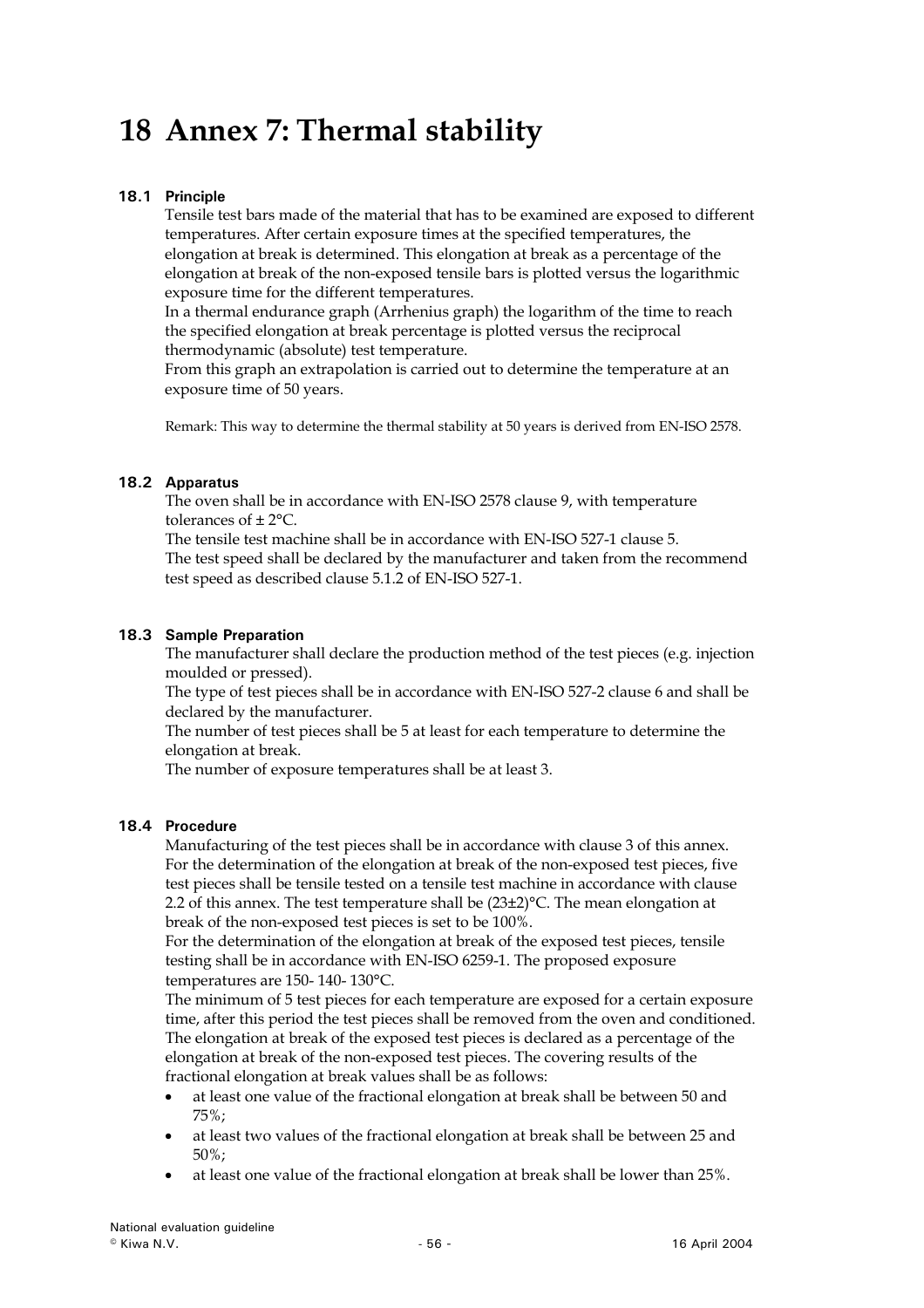The fractional elongation at break values shall be plotted versus the logarithm of their exposure times (see figure B1). A curve shall be constructed for each temperature. The point at which these curves intersect the horizontal line representing the specified percentage of the elongation at break is taken as the time to failure. This specified percentage shall be 25%.

The calculation of the thermal endurance curve (Arrhenius plot) is based on the failure times to reach the specified elongation at break percentage (see paragraph 5.4 of this annex) and the respective thermodynamic (absolute) exposure temperatures in Kelvin (see paragraph 5.3 of this annex). If mean values are used, the logarithmic mean represents the time to failure.

The logarithm of the calculated elongation at break is plotted versus the reciprocal absolute temperature (see figure B2). From this graph a first-order regression line can be calculated in accordance with Annex A of EN-ISO 2578.

By using the first-order regression line of the thermal endurance curve, the temperature of the 25%-elongation-at-break-value can be determined for an extrapolated exposure time of 50 years (T50y).





Figure 18.1, fractional elongation at break vs. time Figure 18.2, time vs.

temperature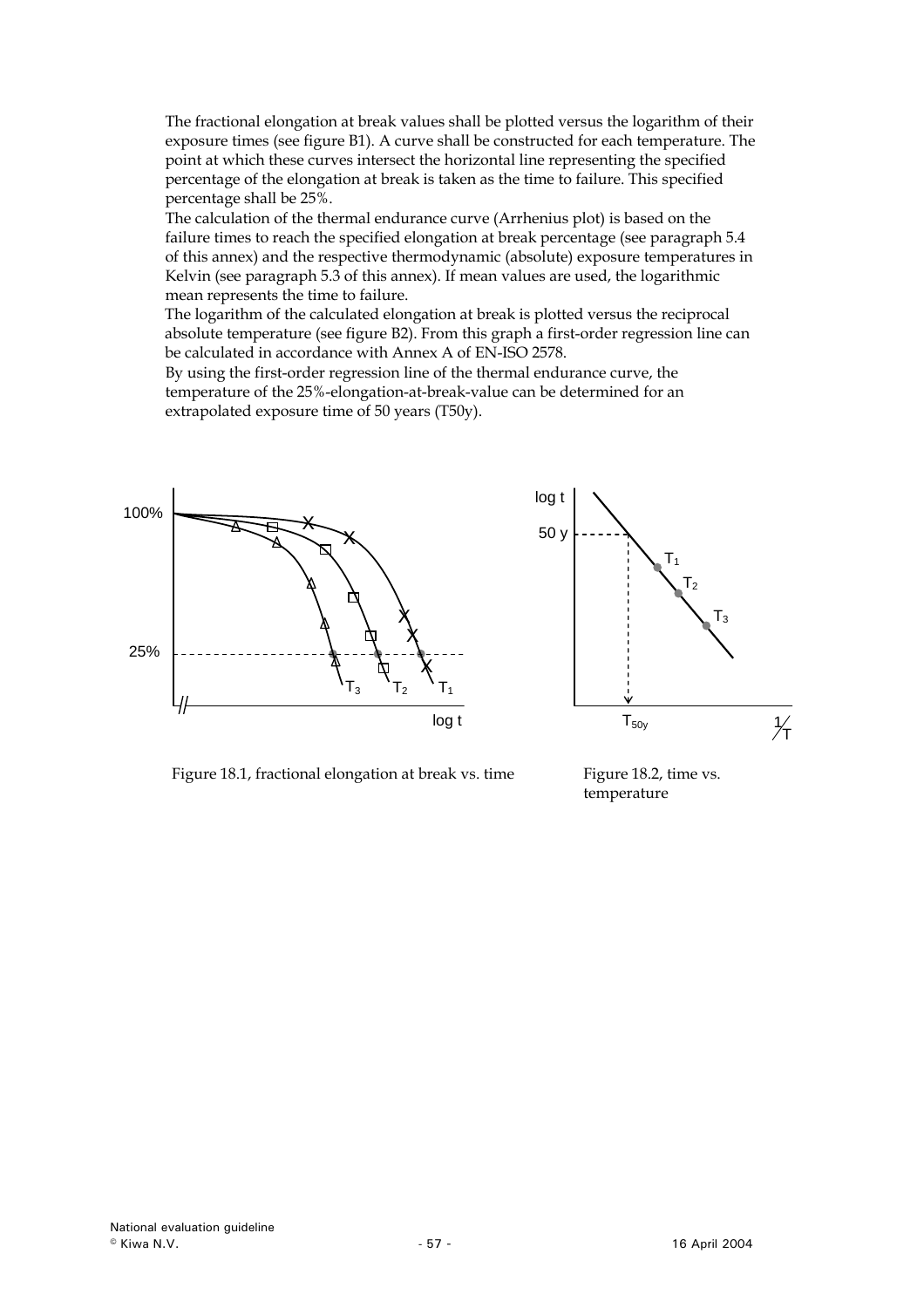# <span id="page-57-0"></span>**19 Annex 8: Dimension stability of the piping package**

# **19.1 General**

The measurement of the dimension stability is performed with the same method used for measuring the maximum service temperature for preformed pipe insulation according to NEN EN 14707. The test is is in accordance with NEN EN 14707 annex B, with the below mentioned adaptations.



- 1. insulation material
- 2. heated medium pipe
- 3. weights for loading

Figure 19.1 – test set up for determination of the thermal stability of the piping package

#### **19.2 Procedure**

- Determine the length  $l_0$ , inner diameter  $D_i$  and the thickness  $d_0$  of the test specimen according to NEN-EN 13467.
- Place the insulation material over the inner pipe.
- Calculation of the static load  $(P_w)$  is carried out as follows:

$$
P_{\scriptscriptstyle w} \!\!=\!\! \frac{\left(\!F_{\scriptscriptstyle b} \!+\! F_{\scriptscriptstyle w} \!\right)}{d_{\scriptscriptstyle e}}~\! (\mathrm{N} / \mathrm{m}^2)
$$

in which:

 $P_w$  = static load;

- $F_b$  = mass per length of the plastic pipe ( $N/m$ )
- $F_{bw}$  = mass per length of the water in the pipe ( $N/m$ )
- $d_e$  = outside diameter of the plastic pipe (m).
- The test piece will be conditioned during 24 hours with a pre-load of 10% of the total static load at room temperature ( $23 \pm 2$ °C). The height d<sub>s</sub> of the test piece after conditioning will be the initial value of the determination.